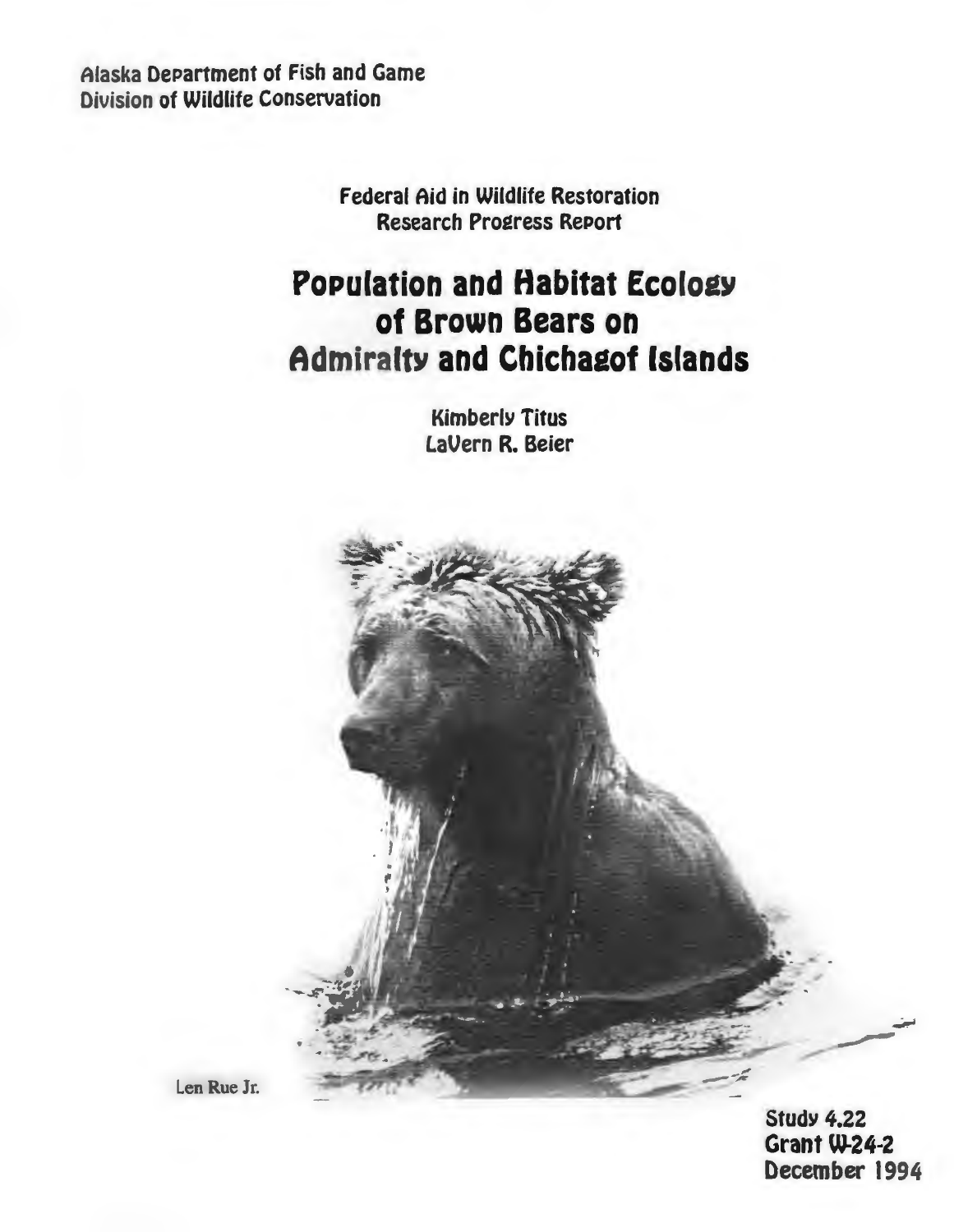#### STATE OF ALASKA Tony Knowles, Governor

## DEPARTMENT OF FISH AND GAME Frank Rue, Commissioner

### DIVISION OF WILDLIFE CONSERVATION Wayne L. Regelin, Acting Director

Persons intending to cite this material should receive permission from the author(s) and/or the Alaska Department of Fish and Game. Because most reports deal with preliminary results of continuing studies, conclusions are tentative and should be identified as such. Please give authors credit.

Additional copies of this report and other Division of Wildlife Conservation publications are available from:

> Publications Specialist ADF&G, Wildlife Conservation P.O. Box 25526 Juneau, AK 99802 (907) 465-4190

The Alaska Department of Fish and Game administers all programs and activities free from discrimination on the basis of race, religion, color, national origin, age, sex, marital status, pregnancy, parenthood, or disability. For information on alternative formats for this and other department publications, please contact the department ADA Coordinator at (voice) 907-465-4120, (TDD) 1-800-478-3648, or FAX 907-586-6595. Any person who believes she/he has been discriminated against should write to ADF&G, PO Box 25526, Juneau, AK 99802-5526 or O.E.O., U.S. Department of the Interior, Washington DC 20240.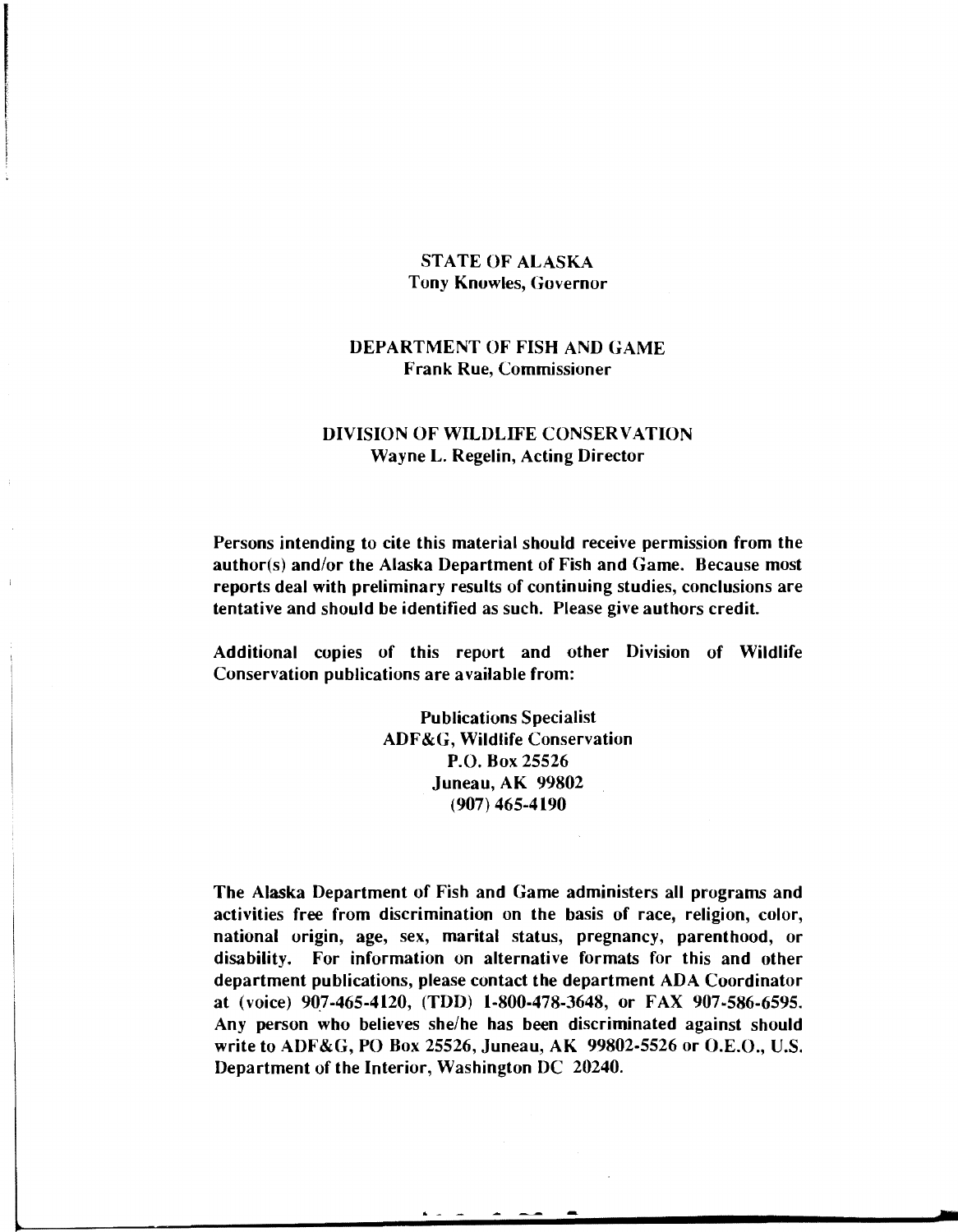#### **RESEARCH PROGRESS REPORTS**

| Š         | State:          | Alaska   |                               |                                                                                                                                              |  |  |
|-----------|-----------------|----------|-------------------------------|----------------------------------------------------------------------------------------------------------------------------------------------|--|--|
| 3755<br>ო | Cooperators:    | Hoonah   |                               | US Forest Service, Juneau; T. Schenck, US Forest Service, Sitka; K.<br>Rutledge, US Forest Service, Hoonah; D. B. Jones, Dep. Public Safety, |  |  |
|           | Project No.:    | $W-24-2$ | Project Title:                | Big Game Investigations                                                                                                                      |  |  |
|           | Grant No.:      | 4.22     | Study Title:                  | Population and habitat ecology of brown<br>bears on Admiralty and Chichagof islands                                                          |  |  |
|           | Period Covered: |          | 1 July 1993 - 30 October 1994 |                                                                                                                                              |  |  |

## **SUMMARY**

We continued to monitor brown bears *(Ursus arctos)* on 2 study areas including a 344km<sup>2</sup> northern Admiralty Island study area and a  $1.112 \text{ km}^2$  Chichagof Island study area. Six brown bears were recaptured on the Admiralty Island study area in 1994 including 5 adult females. We monitored 11 male and 21 female brown bears with active radiocollars during this period. Seven adult females (mean age  $= 21$ ) have been monitored for  $> 10$ years. We radiocollared 106 bears on the Admiralty Island study area from 1981 through 1994, and a minimum of 18 ( 17%) have been legally killed by hunters and 2 were killed in association with the Greens Creek Mine. We estimated mean litter size for cubs-of-the year (COY) to be 1.8 from 1990-1994. Mean interval between successful litters was 4.1 years and varied from 3 to 7 years.

We captured 20 bears on the study area on the northeast portion of Chichagof Island during this reporting period, including 9 recaptures of marked females. We monitored 8 male and 35 female bears with radiocollars during this period. We captured 96 bears 118 times from October 1989 through October 1994. We estimated mean litter size for COY to be 1.9 from 1990-1994. The overall 4-year Kaplan-Meier staggered-entry design annual survival rate for female brown bears > age 3 was 0.96 ( $n = 68$ ) and for males > age 3 the rate was 0.84 ( $n = 30$ ). Four radiocollared female and 7 radiocollared male brown bears died during this reporting period. Eight of the 11 mortalities were caused by legal hunting, defense of life or property, or illegal killing. We estimated monthly habitat use based on a sample of 1,314 aerial telemetry relocations from 96 brown bears. Upland old-growth forest was the most consistently used habitat type. Alpine and subalpine habitats were most used in June (41.9% of relocations) and avalanche slopes/deciduous brush habitat types were most used in September (43.2% of relocations). Riparian oldgrowth forest was used most often in August (30.8%) of relocations. Combining riparian and upland old-growth forest types we found that in August 63.4% of the relocations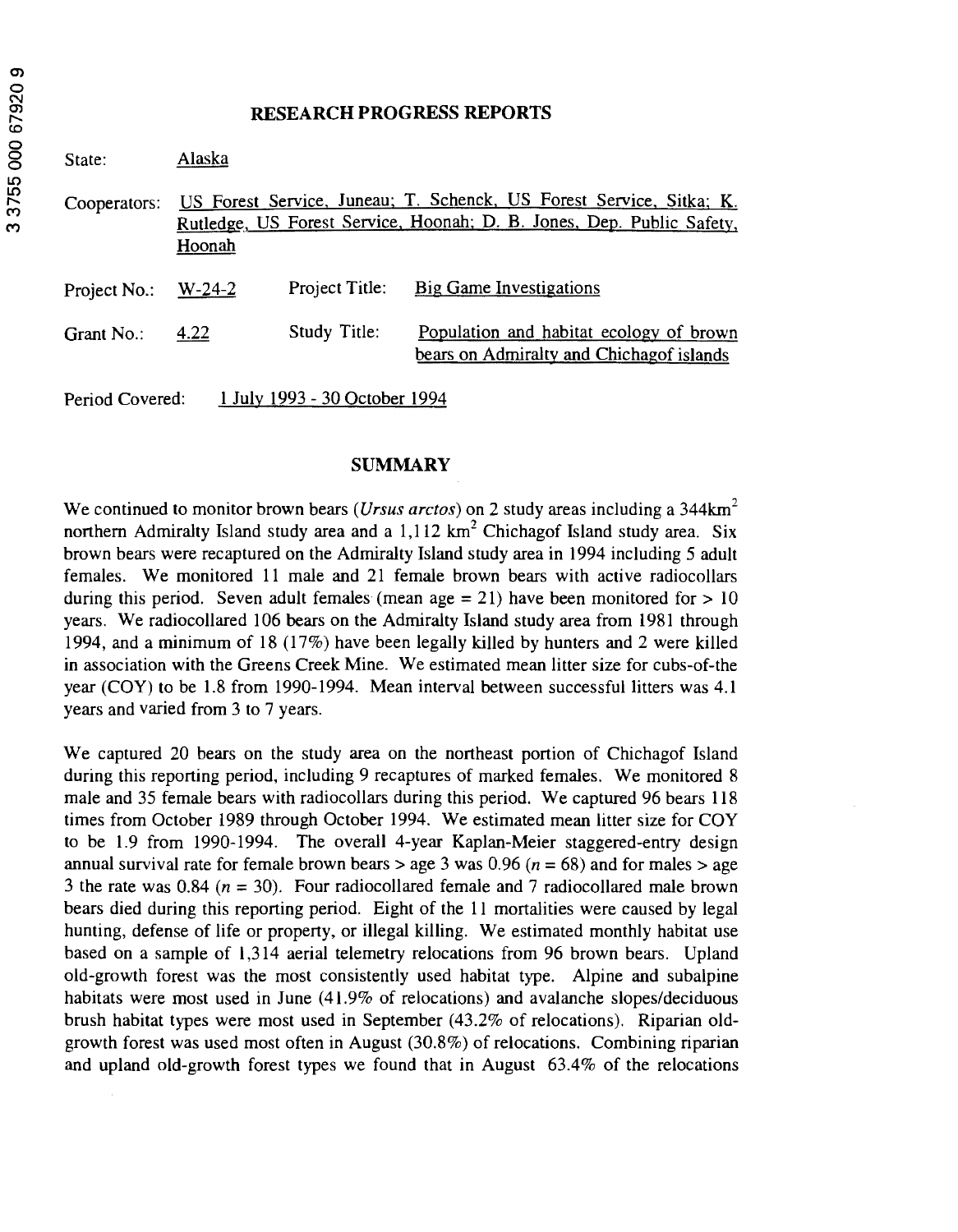were in riparian and upland old-growth forest. Few relocations (2.9%) were in clearcut habitat types.

**Key Words:** Admiralty Island, brown bear, Chichagof Island, habitat, mortality, survival, *Ursus arctos.* 

 $\mathcal{E}^{\text{in}}_{\text{in}}$ 

 $\overline{1}$ 

-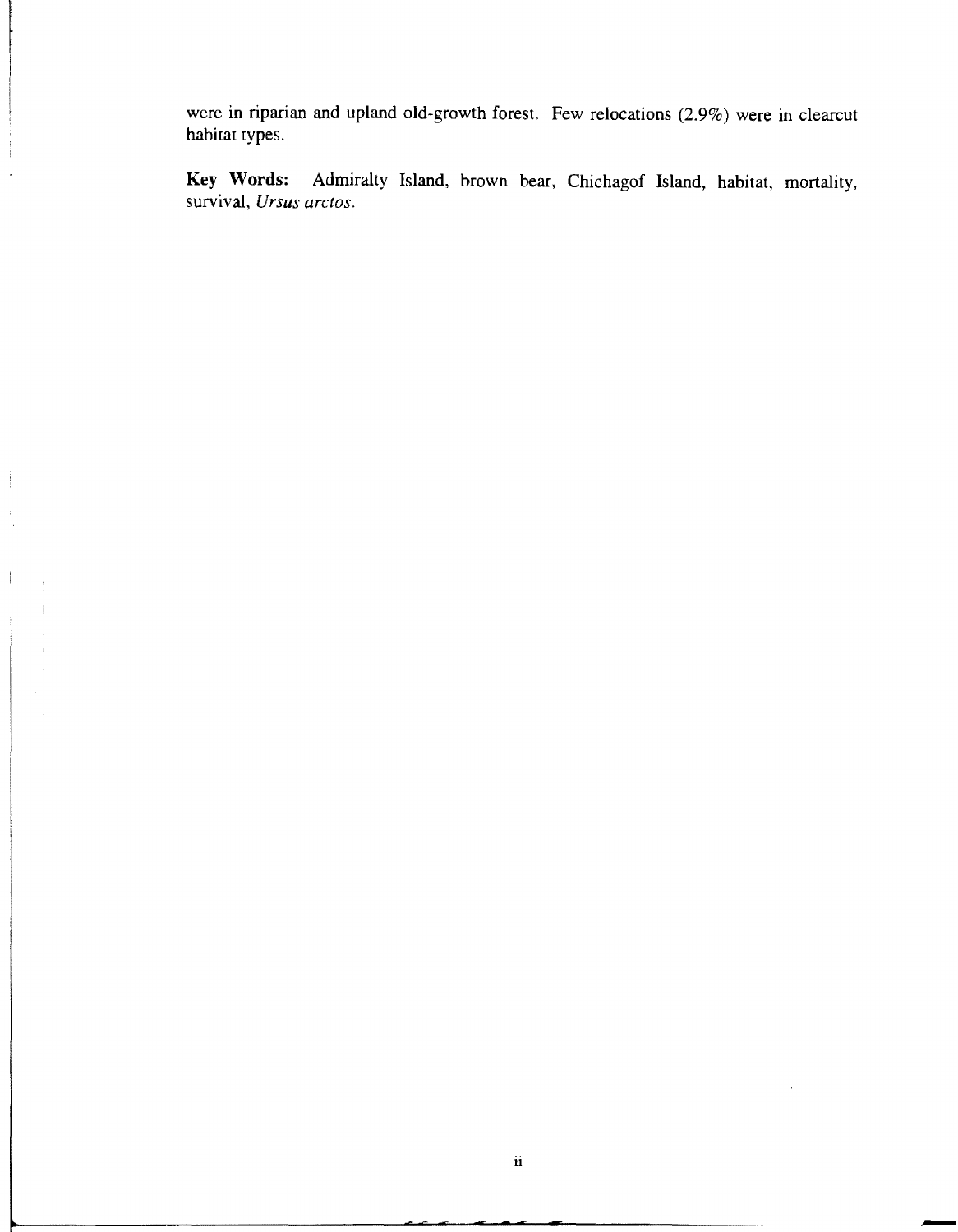## **TABLE OF CONTENTS**

| <b>OBJECTIVES</b> |
|-------------------|
|                   |
|                   |
|                   |
|                   |
|                   |
|                   |
|                   |
|                   |
|                   |
|                   |
|                   |
|                   |
|                   |
|                   |
|                   |
|                   |
| <b>FIGURES</b>    |
| <b>TABLES</b>     |

#### **BACKGROUND**

Brown bear (Ursus arctos) populations are influenced by development activities that have resulted in the elimination of the species from substantial portions of its historic range (Servheen 1990). Within Alaska, brown bear populations are generally healthy with stable populations. In some regions of Alaska, brown bear populations are being affected directly through intensive hunting pressure (Miller 1994) or indirectly through habitat change (loss of old-growth forest by logging) and the subsequent increase in human access by road construction (e.g., Titus and Beier 1993). These habitat and access changes decrease bear populations (McLellan and Shackleton 1988, McLellan 1990). Understanding and documenting these habitat and access changes to the landscape and the subsequent changes to brown bear populations are important for resource management decisions. This information may lead to changes in brown bear hunting regulations, legal harvest enforcement, and forest management in a multiple use setting.

Brown bear populations are in high densities in portions of Southeast Alaska, especially the Islands of Admiralty, Baranof, and Chichagof (Game Management Unit 4) where markresight density estimates have been conducted (Schoen and Beier 1990, Titus and Beier 1993). Hunting effort is high with 587 registration permits being issued to brown bear hunters for the fall 1993 and spring 1994 regulatory year. Hunters harvested 103 brown bears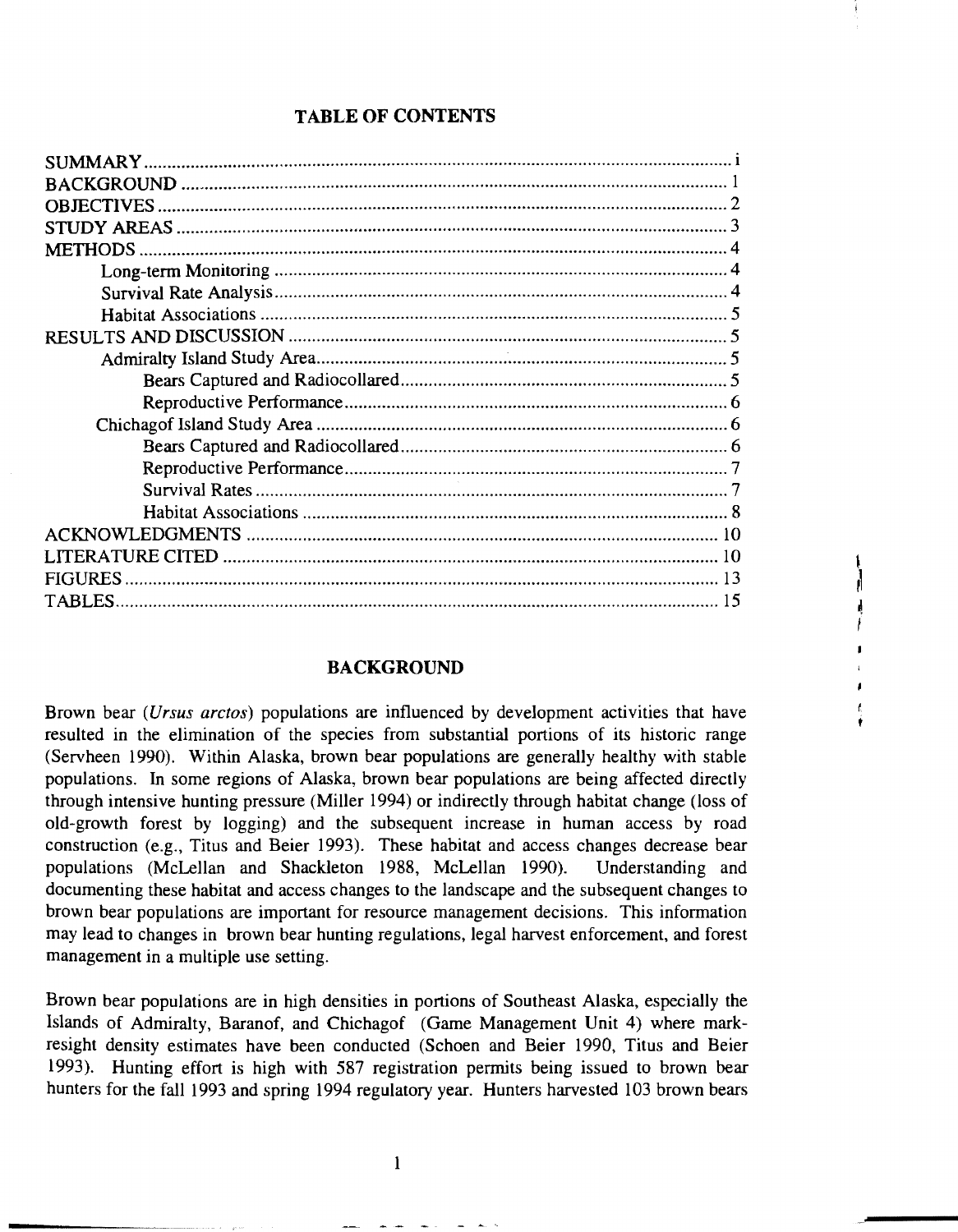during this period in GMU 4. In addition to hunting opportunities, the area provides increased use for brown bear viewing (Titus et al. 1994). Understanding and monitoring brown bear demography, relative abundance, and density in selected areas is useful to ensure that hunting and viewing opportunities for brown bears are maintained by resource management.

Habitat change and access are increasing in some portions of Unit 4. We believe it important to understand how these habitat changes correlate with changes in brown bear populations and movements over the short- and long-term. Stable brown bear populations normally have very low mortality rates and annual survival rates of adults often exceed 90% (e.g., Sellers et al. 1993, Wielgus et al. 1994). Unless mortality is very high for a few years, population declines will be slow and difficult to document in short-term studies. Therefore, we choose to monitor demographic statistics for a specific brown bear population for at least 5 years, and at the same time assess patterns of habitat use and selection in landscapes with and without habitat change. Collection of demographic patterns are useful for assessing effectiveness of hunting regulations, while the collection of habitat information is useful for modeling habitat patterns and predicting future habitats that will be relatively good or poor for brown bears. A brown bear habitat capability model has been developed for Southeast Alaska (Schoen et al. 1994) based on information from the pristine habitats of northern Admiralty Island. Our objective is to collect population and habitat ecology information to evaluate and improve this habitat capability model, continue to collect long-term reproduction information for population modeling, and evaluate the status of brown bears on our northeast Chichagof Island study area.

#### **OBJECTIVES**

The scope of our project remained similar to that of the previous reporting period (Titus and Beier 1993). The emphasis was to evaluate short- and long-term human-induced changes to habitat and demography in brown bear populations. Objectives include:

- 1. Evaluate long-term changes in the home ranges and centers of activity of selected brown bears in the vicinity of Greens Creek, Admiralty Island.
- 2. Evaluate the degree of site tenacity by female brown bears and their offspring to developed areas of Greens Creek.
- 3. Determine the extent to which brown bears exhibit short-term changes in home ranges or centers of activity as a result of logging activity on northeast Chichagof Island.
- 4. Determine seasonal and annual home ranges of selected brown bears, particularly in areas where data can be acquired both before and after roadbuilding and intensive logging activities.

-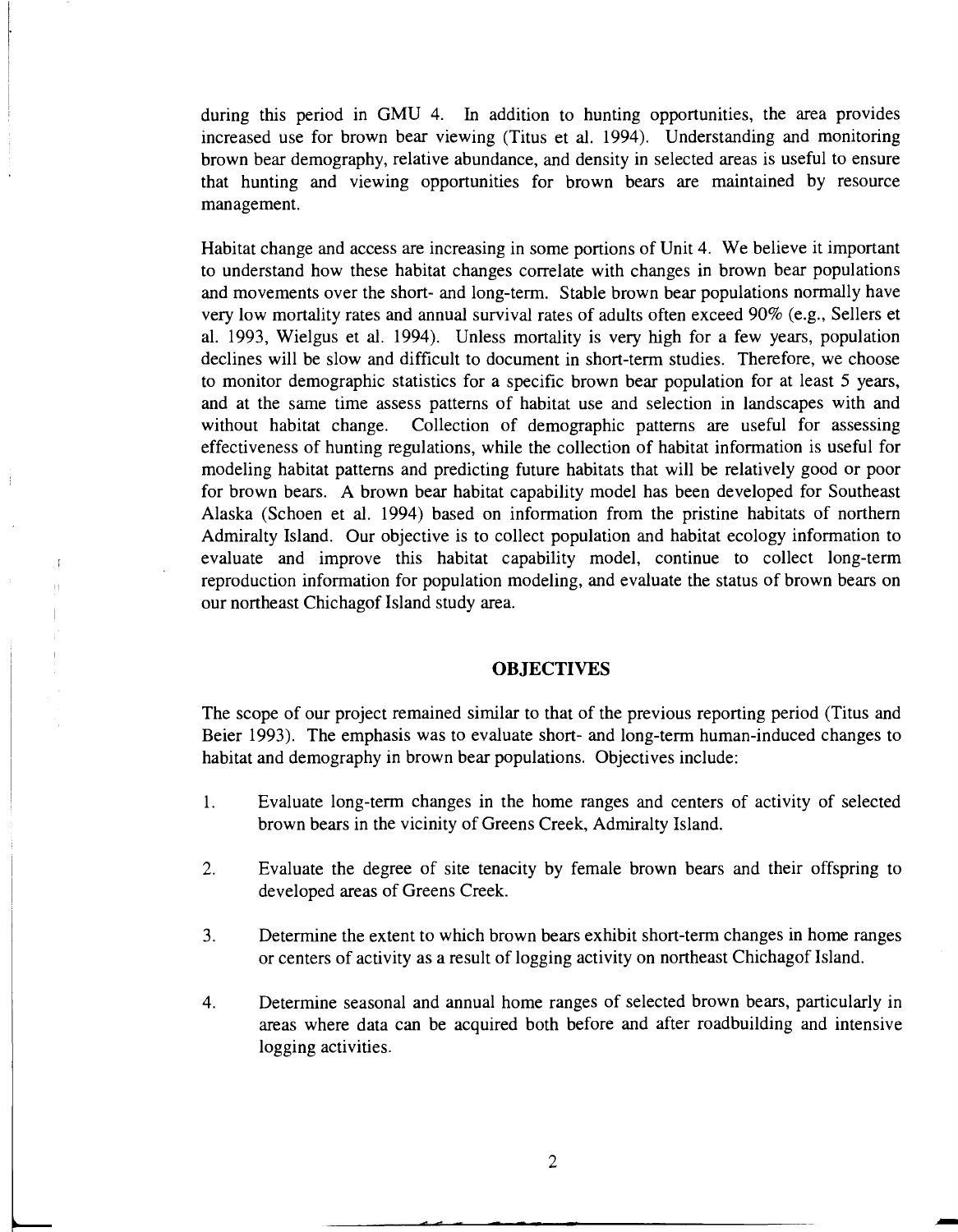- 5. Evaluate the interagency brown bear habitat capability model with independent data from northeast Chichagof Island.
- 6. Estimate annual survival and reproduction rates for brown bears on northeast Chichagof Island.
- 7. Determine the degree of population isolation of brown bears on northeast Chichagof Island.
- 8. Estimate the types of brown bear mortality on northeast Chichagof Island.
- 9. Use population projection models for evaluating the future status of brown bears on northeast Chichagof Island given differing demographic parameters.
- 10. Assess the seasonal distribution and habitat use patterns of brown bears on northeast Chichagof Island.
- 11. Determine the association between logging, logging camps and associated development and attributes of annual brown bear harvest in Southeast Alaska.
- 12. Develop management guidelines for intensive land development within Southeast Alaska brown bear range.

Í, ∤

> Ï ï

> > ť é. ï

#### **STUDY AREAS**

The Admiralty Island study area is centered on Hawk Inlet and the Greens Creek watershed. This area encompasses  $344 \text{ km}^2$  and is described in detail by Schoen (1982), Schoen and Beier (1983) and Schoen and Beier (1990). The topography of this study area includes marine shoreline, 7 river systems with spawning salmon *(Onchorynchus* spp.), numerous smaller streams, riparian and upland old-growth forest and extensive alpine and subalpine ridge and mountain areas. The topography is rugged with mountains rising from sea level to 1,400 m. The lowlands are dominated by a dense old-growth rain forest of Sitka spruce *(Picea sitchensis)* and western hemlock *(Tsuga heterophylla).* Subalpine forest, alpine tundra, and rock are above 600 m. Avalanche slopes dominate many long steep slopes. Riparian forests dominated by spruce are of varied widths along salmon spawning streams.

The northeast Chichagof Island study area is a  $1112 \text{ km}^2$  island-like area north of Tenakee Inlet and east of Port Frederick. The communities of Hoonah and Tenakee Springs are at opposite comers of the study area. Whitestone logging camp is -8 km by road from Hoonah. The topography of northeast Chichagof Island is rugged with mountains rising from sea level to 1,100 m. Forests are primarily western hemlock and Sitka spruce. The study area has  $> 20$ salmon spawning streams. Ridges are steeper with less alpine habitat than in the Admiralty Island study area. The connection of this area with the rest of Chichagof Island is by a narrow neck of land at the Portage. This study area was chosen because the land-cover has changed with extensive roadbuilding and clearcut logging in the last 15 years, human access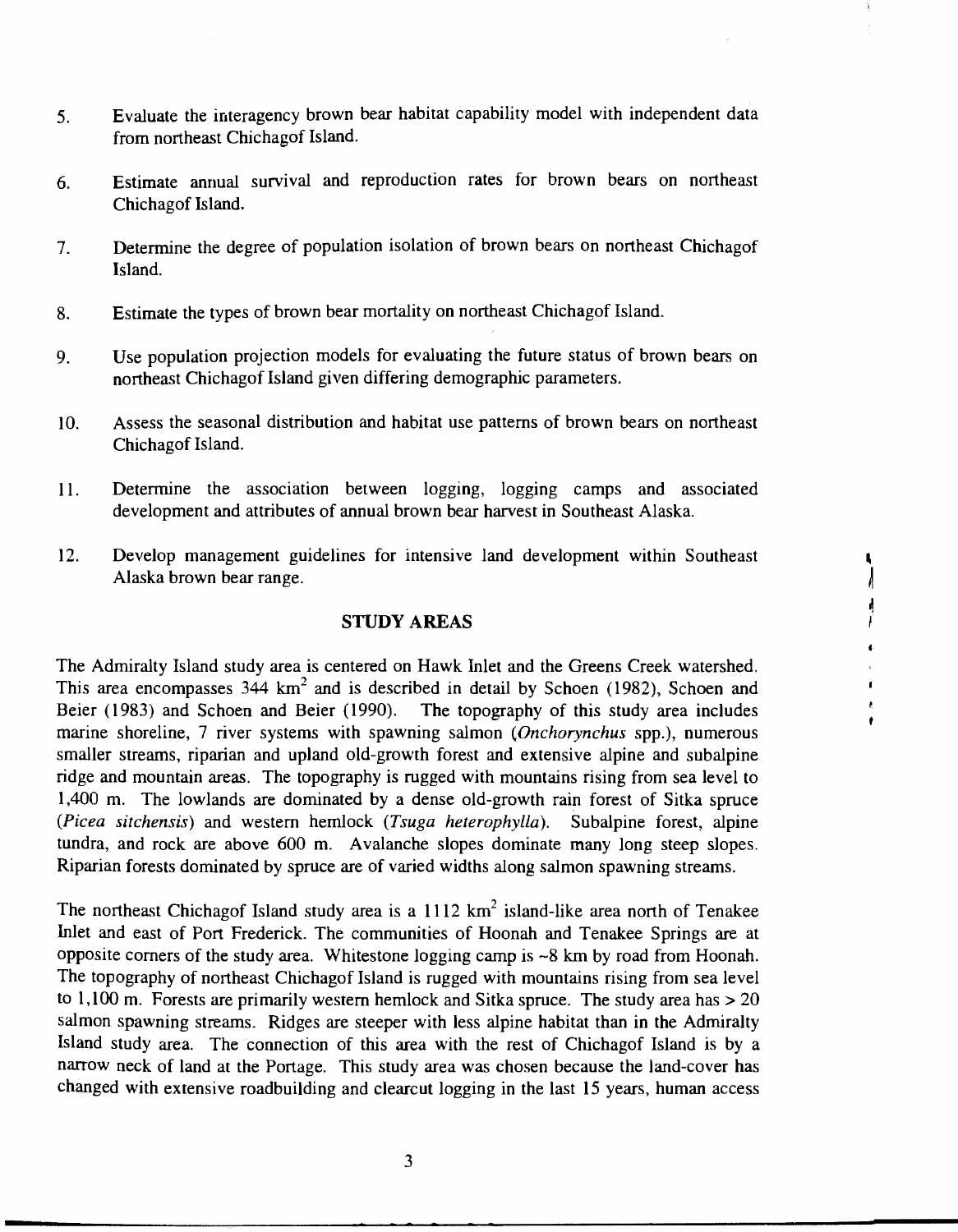to this island-like area has increased dramatically, and high brown bear harvest rates raised concerns about bear population status. As of 1994, roads and logging are along all major watersheds on the study area.

#### **METHODS**

Bear capture, aerial telemetry, study area descriptions, and data collection methods followed those of Schoen and Beier (1990) and Titus and Beier (1992). Methods specific to this report follow.

#### Long-term Monitoring

One method for long-term monitoring of a brown bear population entails the recapture of individual bears and replacement of their radiocollars. We recaptured adult female brown bears on the Admiralty Island study area every 2 to 4 years to replace their radiocollars. This allows continuous monitoring to collect information on cause of mortality, reproductive status, and pattern of spatial and habitat use. Using a helicopter, we captured bears opportunistically in alpine habitat or we recaptured specific radiotagged bears when the location was suitable. Untagged adult and subadult female bears were captured opportunistically. Male bears were not radiocollared.

The emphasis on capturing bears on the northeast Chichagof study area was wider than that of the Admiralty Island study area. On the northeast Chichagof study area, we recaptured bears opportunistically and sought the recapture of specific females when possible. This opportunity occurred when certain individuals were in avalanche slopes, clearcuts, subalpine or alpine habitats where recapture is possible. We also continued to radiocollar all subadult males and females in appropriate helicopter-tagging sections on the Chichagof study area to gather information on all sex and age segments of the population.

#### Survival Rate Analysis

-----

:I

Ĵ.  $\left\{ \cdot \right\}$ 

> We estimated the annual survival rates for brown bears on our northeast Chichagof study area using the Kaplan-Meier estimator (Kaplan and Meier 1958, White and Garrott 1990). Data were partitioned into 12-month intervals, with June of each year set as the first month of the interval for the estimation period. For each brown bear we determined the age the bear entered the Kaplan-Meier analysis, the month and year the individual bear was radiotagged, and the fate of the individual through the analysis period. We selected an analysis period beginning June 1990 and ending October 1994. Three fates were available for each bear during this period: 1) the bear survived and was on the study area still wearing a functioning radiocollar, 2) the bear became censored because it lost the radiocollar, the collar changed to inactive mode, and we were unable to retrieve the collar, or we lost contact with the radiocollar, or 3) the bear died while wearing a functioning radiocollar. Also, brown bears lost radiocollars and were recaptured and fitted with other radiocollars. We did not consider these recaptured bears as being alive for the entire intervening period. We considered these

·-------------------------------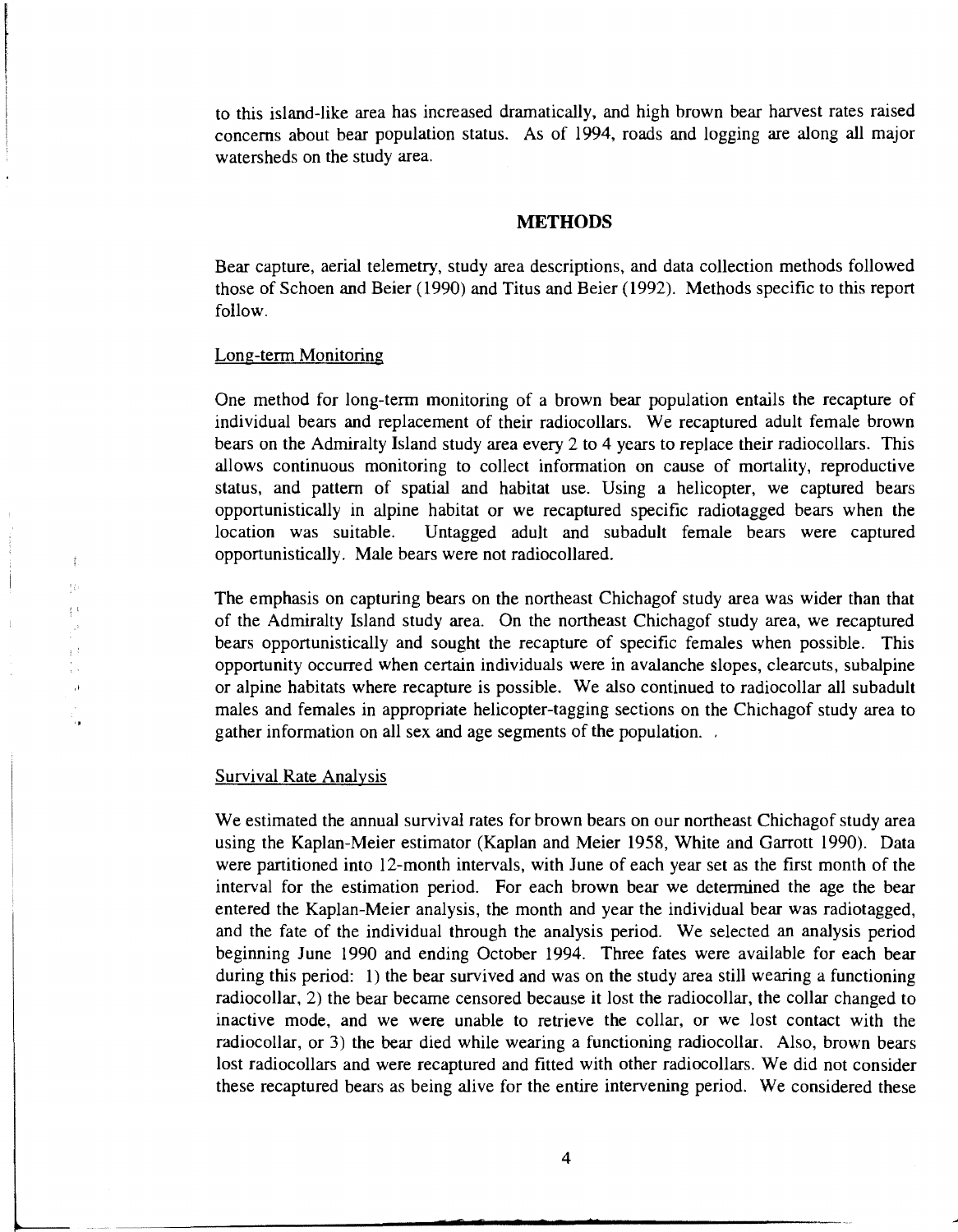bears censored when their fate was first unknown and considered them as new recaptures from the date of recapture.

We attempted to determine the fate of most radiocollars on mortality mode, but in some situations we could not retrieve the collar from the bottom of a stream or on the side of a cliff or avalanche slope. When the exact date of death could not be determined, we defined the month of death as the date midway between the date last located alive and the date the transmitter went to inactive mode. Some bears could not be relocated on the periodic aerial telemetry flights and we presume they left the study area. These animals were censored at a midway point between last observation and disappearance (Pollock et al. 1989).

Data were manipulated in SAS (SAS 1993) using code written by J. Hasbrouck; the number of brown bears at risk, the number censored, and the number that died were calculated for each month of the 4-year period. A pooled survival rate among all years was calculated with estimates for each year. A logrank test statistic was used to test for among-year differences in survival rates (Hasbrouck et al. 1992).

#### Habitat Assocations

We estimated the habitat type for each radiotelemetry relocation for all radiotelemetry flights. Each relocation was placed in 1 of 23 habitat types (Table 1). These habitat types match those established by Schoen and Beier (1990). We subsequently pooled the habitat types into 11 habitat categories based on the number of relocations per habitat type, closely related types, and habitat types of management interest. Bear use of habitat types were divided into monthly periods for presentation of patterns of seasonal habitat use. Patterns were also examined for specific bears to portray differences in indivuals lost through the pooling of all relocations (e.g., Schooley 1994).

#### RESULTS AND DISCUSSION

The primary emphasis of the work accomplished during 1993 and 1994 was to monitor adult female brown bears on the Admiralty Island study area, and to monitor and evaluate habitat use and estimate survival rates of brown bears on the Chichagof Island study area.

#### Admiralty Island Study Area

*Bears Captured and Radiocollared* - We recaptured 6 brown bears in the summer of 1994 including 5 adult females (Table 3). Like Reynolds (1994), in 1993 and 1994 we experienced difficulties in maintaining the immobilizing drug Telazol® (Taylor et al. 1989) within solution during darting operations. The problems of having the Telazol® precipitate out of solution was more noticeable during cool weather (e.g.,  $< 10^{9}$ C).

During this reporting period we monitored 11 male and 21 female brown bears with active radiocollars (Table 3). Two radiocollared male bears were legally killed during the hunting season in the spring of 1994. No other mortalities were documented.

5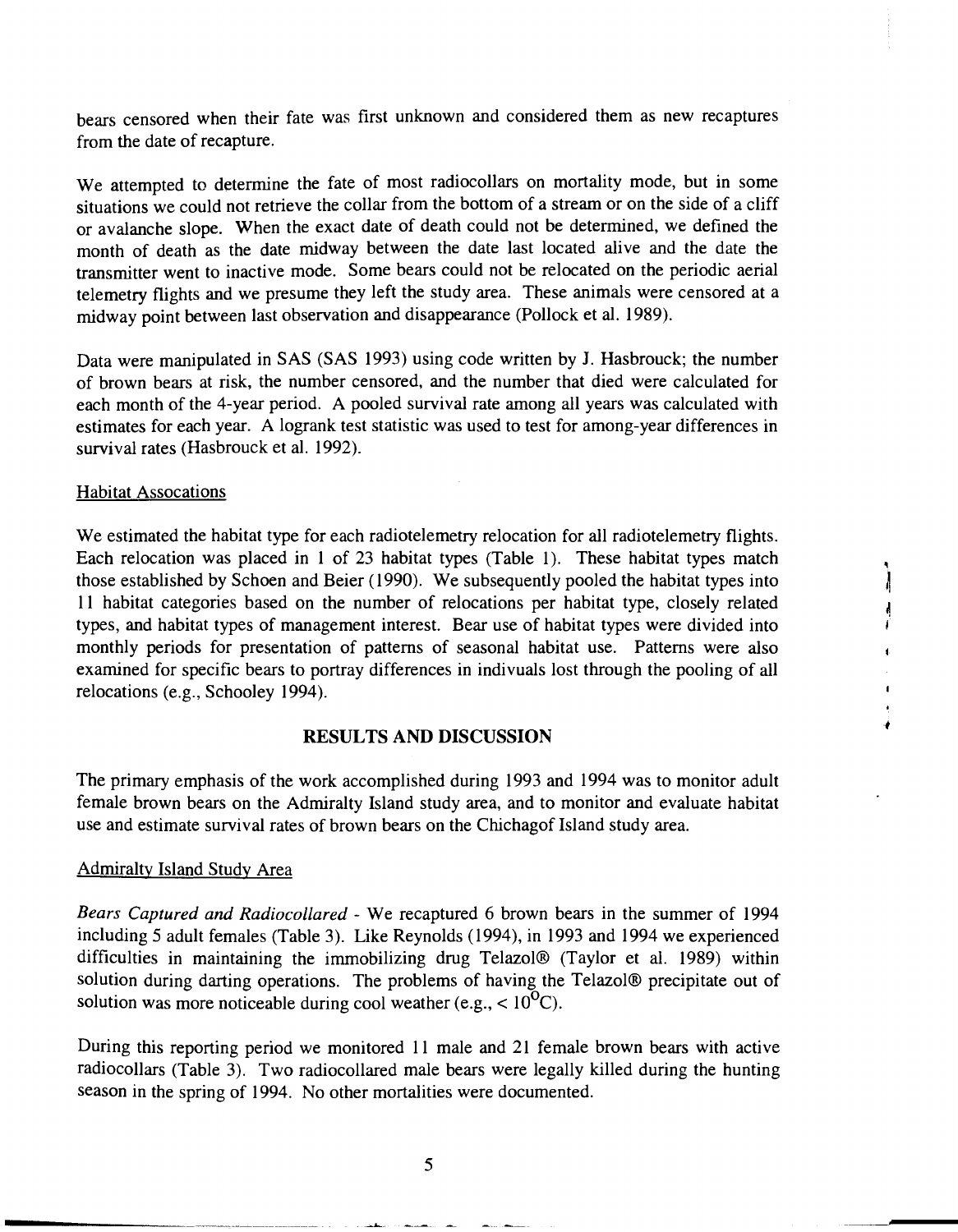We radiocollared 106 brown bears on the Admiralty Island study area from 1981 through 1994. Of this total number of radiocollared bears, 18 (17%) have been killed legally by hunters. We documented that 9 of the 106 bears died of natural causes from 1981 through 1994, 1 bear was killed by an ore truck at Greens Creek Mine, and 1 bear was killed in defense of life or property. These represent minimum known mortalities because many bears left the study area and many lost their radiocollars or the collars stopped functioning.

*Reproductive Performance* - We monitored 7 adult females for  $> 10$  years; the age of these females varied from 15 to 28 years (mean  $= 21$ ; Table 4). The oldest of these bears, no. 43, had a single cub of the year in 1993 but she had no cubs in 1994. During the 14 years this bear has been monitored, she has been seen with cubs-of-the-year (COY) 3 times. Female bears nos. 39 and 95, monitored for 13 years, were seen with COY 4 times and 3 times, respectively. We were able to record or estimate the interval between successful litters (from weaning to weaning) for 6 of these 7 adult females for which we have more than a decade of reproductive performance. The mean interval between successful litters was 4.1 years and varied from 3 to 7 years ( $n = 6$  bears and 11 intervals). Schoen and Beier (1990) estimated a successful breeding interval of 3.9 years when pooling all their available data. Like Schoen and Beier's, our weaning interval times represent minimums for the entire adult female bear population. Our calculations did not include females that failed to produce young over a number of years and from which a reproductive interval could not be calculated. Sellers (1994) estimated a mean minimum weaning interval of 4.6 years for a coastal brown bear population on the Alaska Peninsula.

For the period from 1990-1994 we observed adult sows ( $>$ age 7) with cubs for a total of 51 adult sow-years. We found from this sample that 24% had COY, 6% were with 1-year-old cubs, 6% were with 2-year-old cubs, 8% were with 3-year-old cubs, and 45% were without cubs. From 1990 to 1994 the mean litter size for COY was 1.8 (mode  $= 2$ , range  $= 1-3$ ). Mean litter size has not changed from that reported by Schoen and Beier ( 1990). The mean litter size for COY on Admiralty Island may be lower than that reported from other coastal regions such as the Alaska Peninsula where Sellers ( 1994) found an early summer mean litter size of 2.54 for a recent 6-year period and a long-term mean of 2.2 COY.

#### Chichagof Island Study Area

'~

 $\mathbf{I}$  $\frac{1}{2}\frac{1}{2}g$  $\pm$  13

> *Bears Captured and Radiocollared* - We captured 20 brown bears in 1994, including 9 recaptures of previously marked females (Table 5). Three of the recaptures were in October; others were in late June and early July. One bear died of unknown causes during measurements conducted in association with bioelectric impedence data experiments. This is the only direct capture-related mortality associated with the capture of 96 bears a total of 118 times from October 1989 through October 1994.

> During this reporting period we monitored 43 bears with active radiocollars, including 8 males and 35 females. We have had difficulty keeping radiocollars on male bears, making their recapture difficult. For example, 6 large male bears  $(170-450 \text{ kg})$  were captured at least

--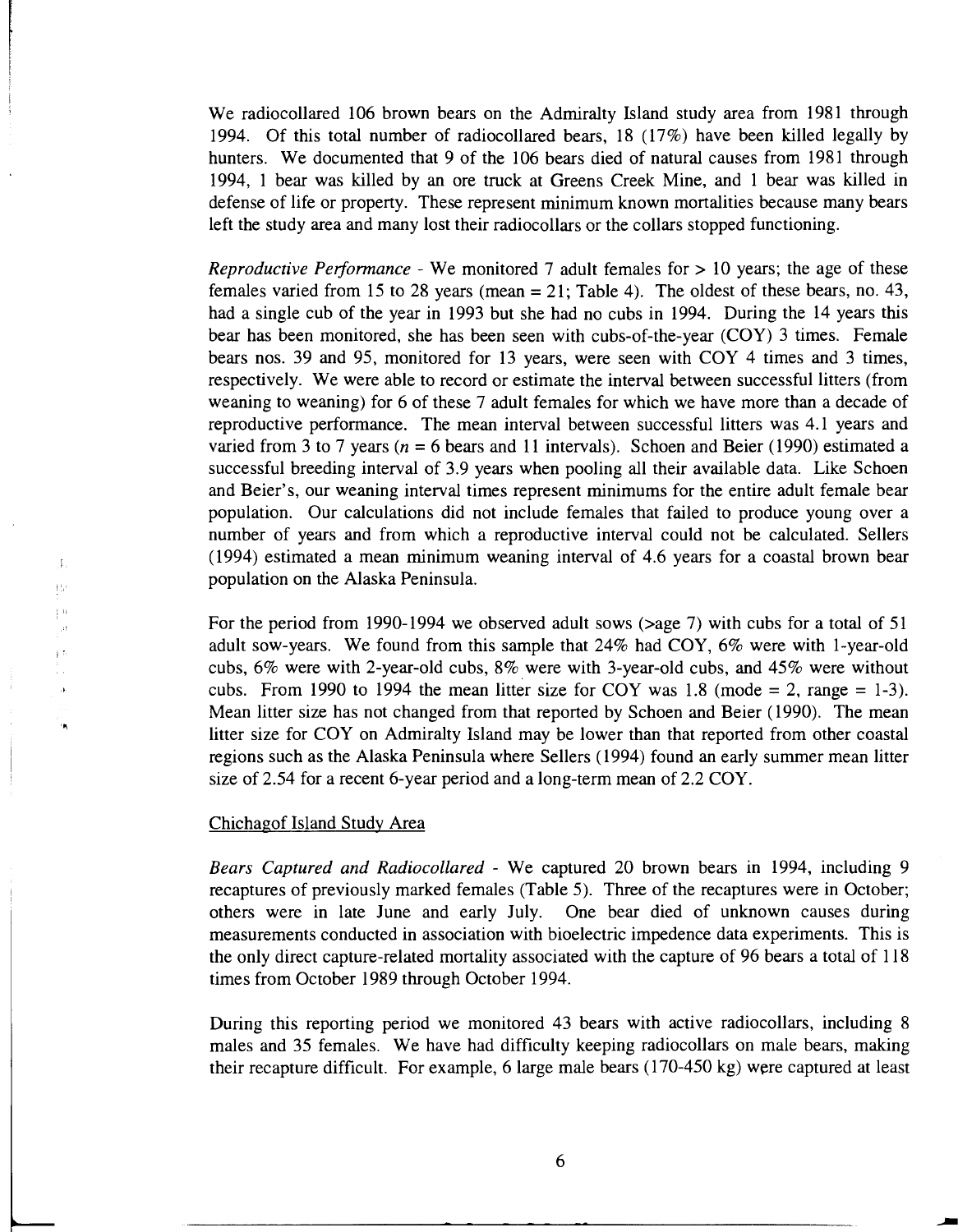once at the Hoonah dump. Four of these bears removed their radiocollars once; 2 removed their radiocollars twice.

Of the 93 brown bears followed from 1989 through 1994, we know that 11 of these bears are dead, including 5 killed legally by hunters, 1 killed illegally, 2 killed in defense of life or property, and 3 unknown causes. We conclude that at least 7 of the 10 deaths were humaninduced. Our results support the overall pattern of human-caused brown bear mortality on the northeast portion of Chichagof Island in recent years (Figure 1). The nonhunting component of reported bear mortality continues in association with the community of Hoonah and the associated road system. In the 3 cases we could not determine cause of death for the radiocollared bears, the cause of death is suspect because 1 bear was found dead near a beach and 2 were found dead within < 200 m of a road.

*Reproductive Performance* - We are unable to make complete comparisons of the reproductive performance of female bears between the two study areas because of the short study duration on Chichagof Island (Table 4). Through 1994 we have no complete intervals of two successful litters. We also have more difficulty observing radiocollared bears on the Chichagof Island study area because of the limited alpine habitat and the high percentage of relocations in avalanche slopes and forest. This hinders data acquisition on the presence or absence of cubs with their mothers.

From 1990 to 1994 we observed adult sows (>age 7) with cubs for a total of 81 adult sowyears. We found that 21% had COY, 21% were with 1-year-old cubs, 9% were with 2-yearold cubs, none were with 3-year-olds, and 49% were without cubs. From 1990 to 1994 the mean litter size for COY was 1.9 ( $n = 16$ , mode = 2, range = 1-3). Schoen and Beier (1990) found a mean litter size for COY of 2.6 for their Chichagof Island study area with a sample size of 5.

*Survival Rates-* For the 4-year period from June 1990 through May 1994, we used data on 61 female brown bears to estimate annual survival. Seven of the 61 females were censored during this period and recaptured, reentering the analysis as new individuals. Of these 68 female bears available for the survival analysis, 4 died, 35 survived the entire period, and 29 became censored. The pooled overall annual Kaplan-Meier survival rate for female brown bears was 0.96 and annual rates varied from 0.87 to 1 (Table 5). The high amount of censoring is of concern because it is possible that our data were biased for survival. Much of our censoring occurred when our radiocollars were detected on mortality mode. Although we retrieved many of the radiocollars and determined fates for those individuals (dead or slipped the collar), we were unable to retrieve  $< 10$  inaccessible radiocollars.

The overall survival rate for female brown bears was high, although there were significant differences among years ( $P < 0.05$ ). The overall annual survival rate of 0.96 was similar to that of 0.92 found for a naturally regulated population in Katmai National Park (Sellers et al. 1993) and may be higher than the 0.87 female survival rate for a hunted brown bear population on the Alaska Peninsula (Sellers 1994).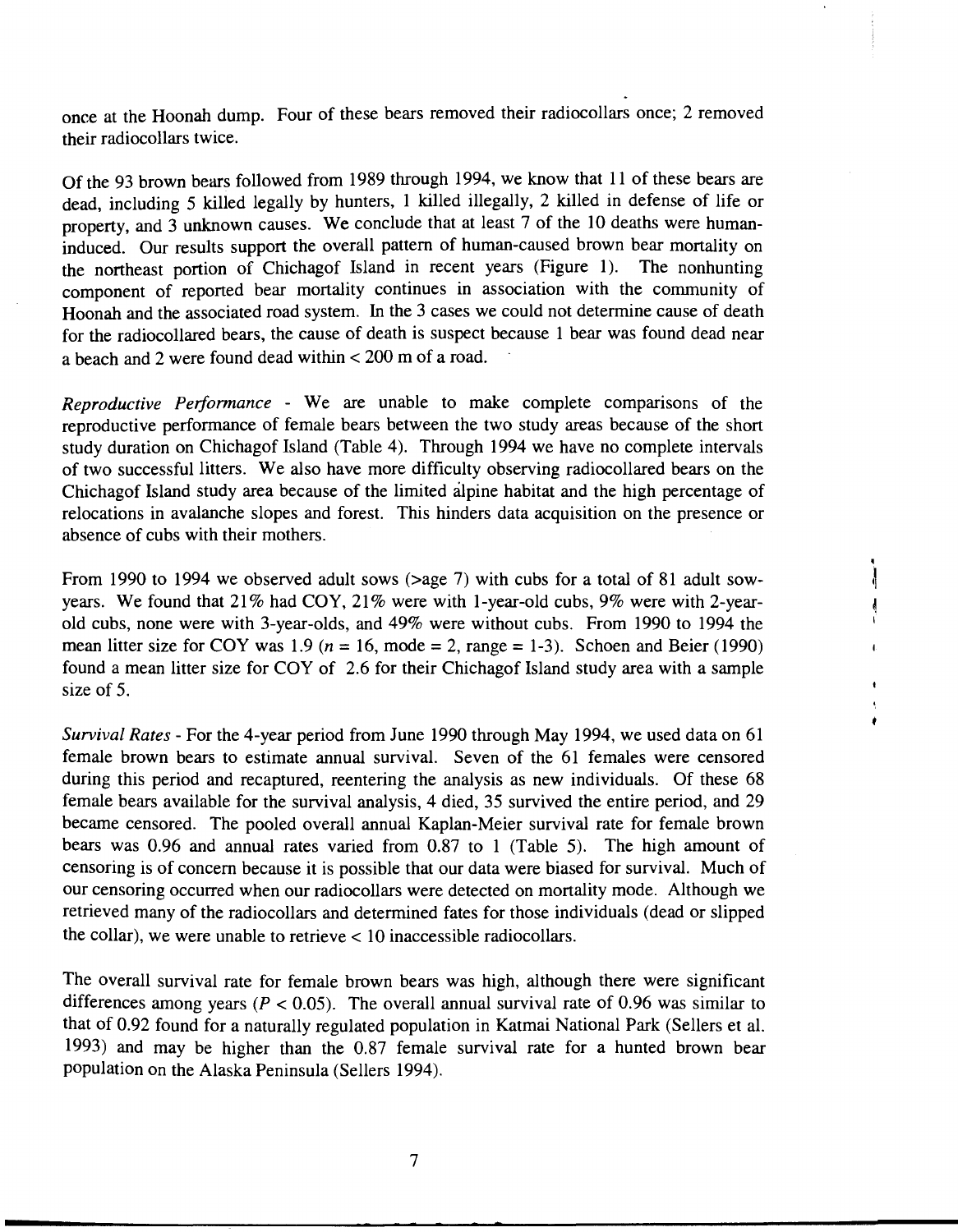We used data on 30 male brown bears to estimate their annual survival. Three of the male bears were censored and recaptured; they reentered the analysis as new bears. Of these 33 male bears available for the survival analysis, 19 became censored over the 4 years, 7 died, and 7 survived from time of capture to October 1994. The pooled overall annual Kaplan-Meier survival rate for male brown bears was 0.84, and annual rates varied from 0.67 to 0.93 (Table 5).

The overall survival rate for male bears was almost all human-induced. Six of 7 radiocollared male bears that died were shot, and 1 bear (cause of death unknown) was found near the Hoonah dump. We believe this pattern of high male bear mortality resulted from hunters' selective harvest of male bears, larger home ranges, greater movement of subadult males, and male bears' attraction to the Hoonah dump, exposing these bears to humans. Sellers et al. ( 1993) estimated an adult male survival rate of 0.96 for adult male brown bears in an unhunted population. It is possible that male bear mortality is similar to that of females in a naturally regulated population. Wielgus et al. ( 1994) estimated an adult male brown bear annual survival rate of 0.81 based on a small sample of radiocollared bears in the Selkirk Mountains where nearly all bear mortality is human-caused. In an area of intensive resource extraction in British Columbia, McLellan ( 1989) estimated annual adult male brown bear survival of 0.92 with the legal and illegal killing of bears dominating the cause of mortality. Miller (1993) and Reynolds (1990) did not estimate annual survival rates using the methods we used, but their brown bear mortality patterns were also dominated by man-induced mortality.

Our actual male bear mortality may be higher than estimated because we lost track of bears that may have left the study area whose fate was not determined and radiocollars switched to mortality mode in locations where they could not be retrieved. In some of these situations, bears probably died and the fate of the censored animal may not have been independent of its censoring (Pollock et al. 1989). There may have been bias for censored animals to be dead rather than survived, especially those with radiocollars on mortality but never retrieved.

We conclude that the pattern of human-induced mortality on the northeast Chichagof Island study area has resulted in a decline in the male segment of the bear population. Interpretation of our mortality data and knowledge of the patterns of legal and illegal harvests suggest this type of mortality was occurring during the mid 1980s amid extensive roadbuilding and timber harvest activities. The legal take of brown bears declined in 1989 when the fall hunting season was closed. The legal take and DLP harvest of brown bear has increased since 1989 and the known bear kill through 1994 was approximately equal to that of the pre-1989 period which had spring and fall hunting seasons.

#### Habitat Associations

! I•

 $\mathbb{R}^3$ 

 $\alpha$ 

 $\mathfrak{f}_n$  $\Omega^1$ 

> We estimated seasonal habitat use from 96 brown bears, using 1,314 relocations from our northeast Chichagof Island study area. No relocations occurred in some of the habitat types developed by Schoen and Beier ( 1990) for their Admiralty and Chichagof islands study areas. We had no relocations in the 2 even-aged regrowth (nos. 07 and 08), frozen lake/river (no.

. -~-------- -------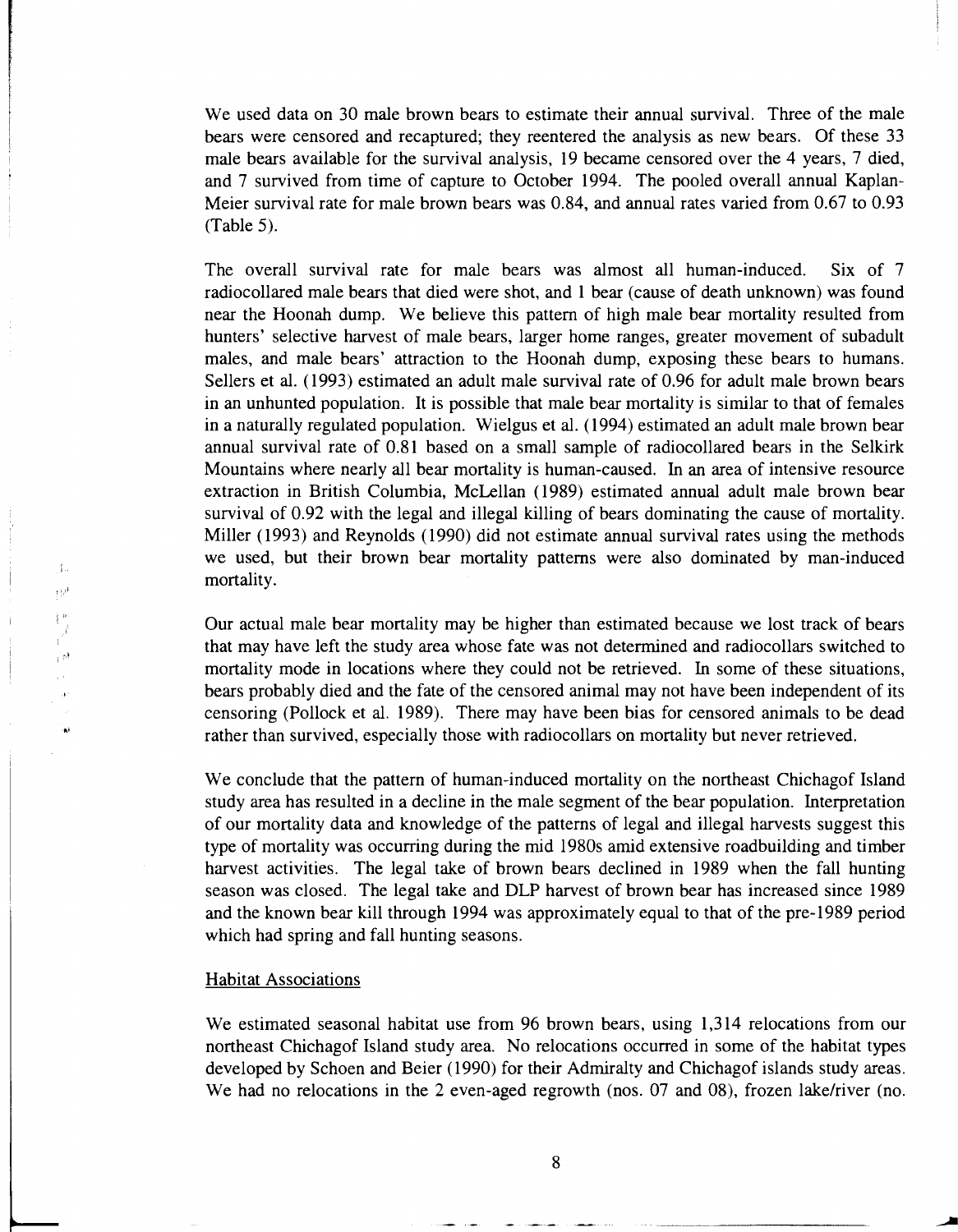15), tidal flats/river delta (no. 18), or blowdown (no. 21) habitats. The pooling of habitat categories (Table 2) enabled us to examine patterns in habitat use and monthly changes in use (Figure 2). The largest percentage of all relocations were in upland old-growth coniferous forest (32.4% ). Combined with riparian old-growth forest, 46.5% of all relocations were in productive old-growth forest. The second most used habitat type was avalanche slopes and deciduous brush (27.2%). Nearly all relocations in this habitat type were in the extensive avalanche slopes on the steep ridges of the northeast Chichagof study area.

We found little use of clearcut habitat types (2.9%) as did Schoen and Beier (1990) who found from 2.1% to 3.2% of their relocations in clearcuts on their Chichagof Island study area. Of the 29 relocations in the 3 clearcut habitat types, 25 were in early successional clearcuts (0-15 years of age), 1 was in a mid-successional deciduous-dominated clearcut (16 30 years of age), and 3 were in a mid-successional coniferous clearcut (16-30 years of age). Five of the 25 relocations of bears in early successional clearcuts were from 1 bear, no. 141. This adult female lives in the Spasski Creek watershed that has undergone extensive logging.

Like Schoen and Beier ( 1990), we found changes in the use of habitat types by season (Figure 2). Subalpine and alpine habitats along with upland· old-growth forest were used as denning habitat through the winter (Schoen et al. 1987). We found that 41.9% (88 of 210 relocations) of all radiotelemetry locations were in high elevation subalpine and alpine habitat types during June when this was the most commonly used habitat type. For their early summer season (mid-May through mid-July) Schoen and Beier (1990) had 39.3% of their Admiralty Island and 7.4% of their Chichagof Island radiotelemetry relocations in subalpine and alpine habitats.

Like Schoen and Beier (1990), we found extensive use of riparian old-growth forest in the late summer season. This is believed to be related to the association of brown bears with salmon ( *Onchornychus* spp.) spawning streams and the importance of this food resource to the brown bear populations' annual cycle (McCarthy 1989). In August we had 30.8% of 383 relocations in riparian old-growth forests. Schoen and Beier (1990) had 54.7% of 404 relocations in riparian old-growth forest on their Chichagof Island study area. Our finding lower use of riparian old-growth forest during the peak salmon spawning season may have been due to 1) differences of available habitats in the study areas and 2) a larger sample of bears from our study area including bears that may not feed on salmon during their annual cycle.

We found extensive use of avalanche slopes by brown bears on our study area during the months of September and October/November. During September this represented 43.2% of 185 relocations compared with 25.2% and 19.0% of the fall relocations of Schoen and Beier ( 1990) for their Admiralty and Chichagof island study areas. Some bears on the northeast Chichagof Island study area made extensive use of avalanche slopes from den emergence through summer until den entrance in the fall. For example, bear nos. 106, 107, and 156 had 17 of 45 (38%), 22 of 46 (48%), and 14 of 25 (56%) relocations in avalanche slopes.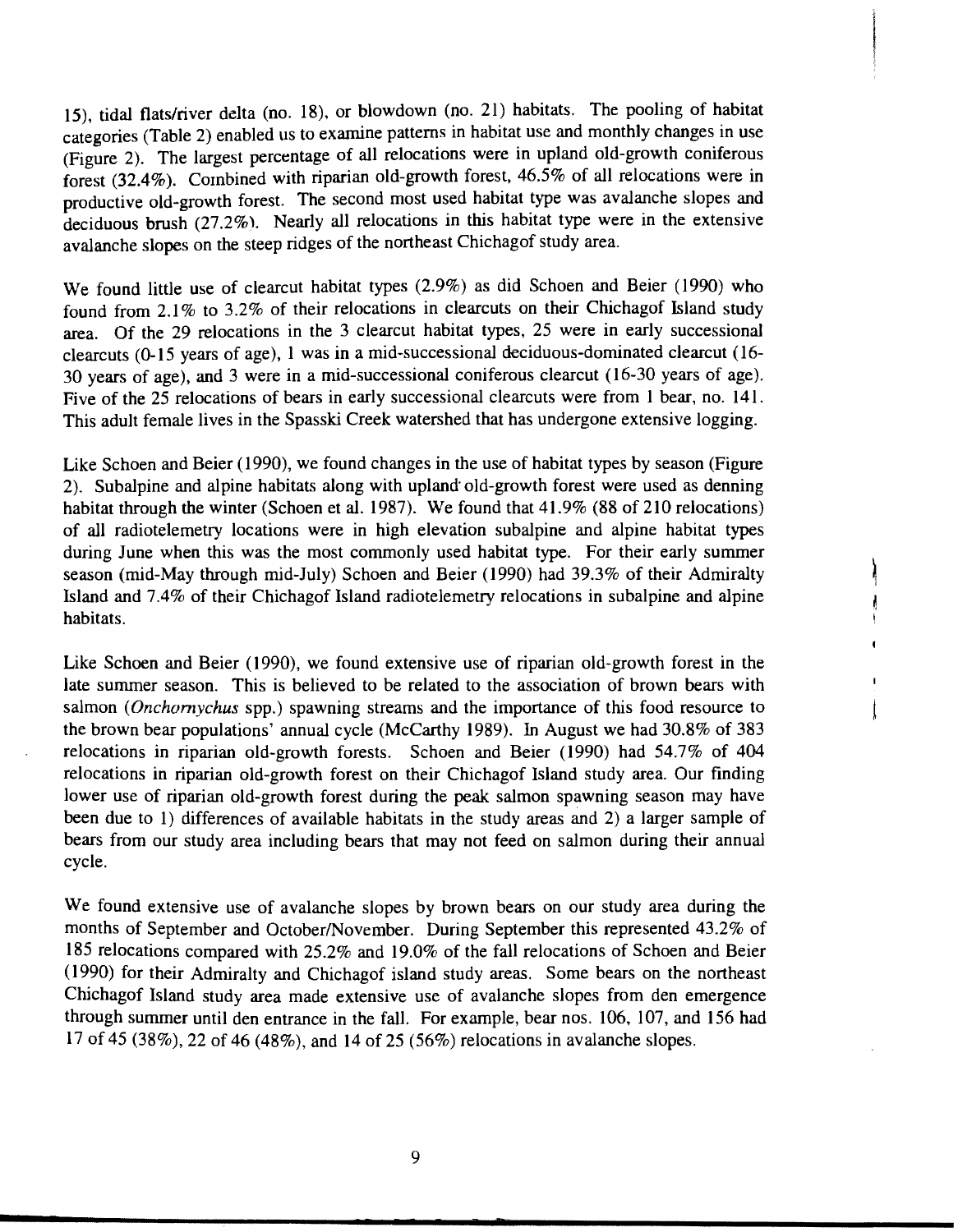We did not analyze habitat selection which requires an estimate of habitat availability (e.g., Johnson 1980, Porter and Church 1987). We propose using geographic information system (GIS) habitat types from the US Forest Service's Chatham area office to estimate habitat availability on the northeast Chichagof Island study area. Then a compositional analysis (Aebischer et al. 1993) can be used to test for differences in habitat selection among groups such as study areas, sexes, age classes, or watersheds.

#### **ACKNOWLEDGMENTS**

We appreciate the continued administrative support of E. Campbell, J. Capp, J. Christener, C. Iverson, K. Rutledge, and T. Schenck of the US Forest Service. We appreciate the continued logistic support provided by J. Chiarella and staff of the Hoonah Ranger District. B. Englebrecht provided assistance in the capture of brown bears and pilots of L.A.B. Flying Service provided assistance with radiotelemetry relocation flights. D. B. Jones, Department of Public Safety-Fish and Wildlife Protection, provided aircraft, boat, housing and field assistance in Hoonah that allowed for the acquisition of some difficult to obtain field data. J. Hasbrouck modified and provided the computer code for the survival analysis.

#### **LITERATURE CITED**

- Aebischer, N. J., P. A. Robertson, and R. E. Kenward. 1993. Compositional analysis of habitat use from animal radio-tracking. *Ecology* 74:1313-1325.
- Hasbrouck, J. J., W. R. Clark, and R. D. Andrews. 1992. Factors associated with raccoon mortality in Iowa J. *Wildl. Manage.* 56:693-699 .
- Johnson, D. K. 1980. The comparison of usage and availability measurements for evaluating resource preference. *Ecology* 61:65-71.
- Kaplan, E. L., and P. Meier. 1958. Nonparametric estimation from incomplete observations. J. *Am. Stat. Assoc.* 53:457-481.
- McCarthy, T. M. 1989. Food habits of brown bears on northern Admiralty Island, Southeast Alaska. M.S. Thesis. Univ. Alas. Fairbanks. 84pp.
- McLellan, B. N. 1989. Dynamics of a grizzly bear population during a period of industrial resource extraction. II. Mortality rates and causes of death. *Can* J. *Zool.* 67:1861-1864.
- --. 1990. Relationships between human industrial activity and grizzly bears. *Int. Conf Bear Res. and Manage.* 8:57-64.
- $-$ , and D. N. Schackleton. 1988. Grizzly bears and resource extraction industries: effects of roads on behaviour, habitat use, and demography. J. *Appl. Ecol.* 25:451-460.

-- ~~~-~~ --------------------------------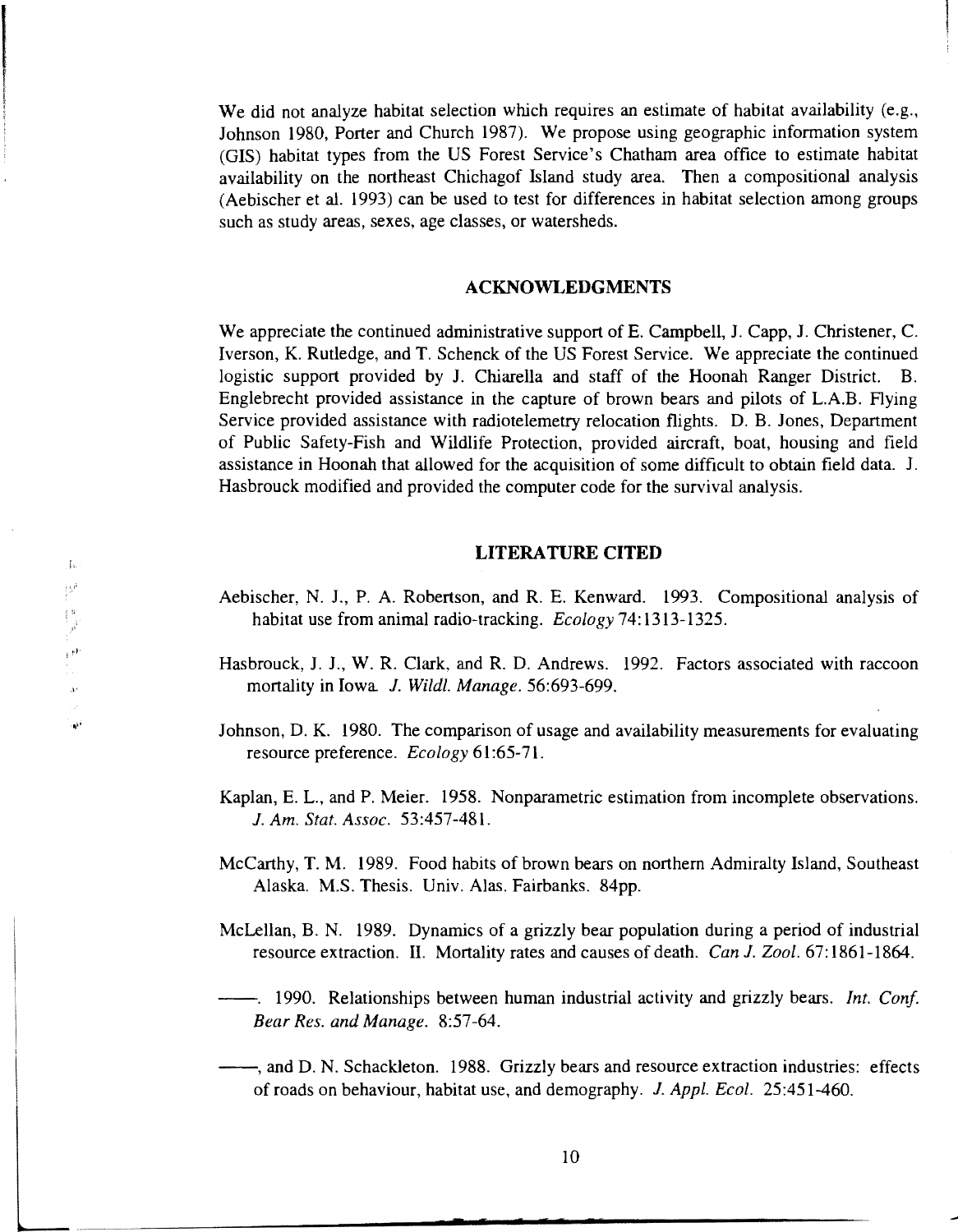- Miller, S. D. 1993. Impacts of increased hunting pressure on the density, structure, and dynamics of brown bear populations in Alaska's Game Management Unit 13. Alaska Dep. Fish and Game. Fed. Aid in Wildl. Rest. Res. Final Rep. Proj W-22-6, W-23-1 through *5.* Study 4.21. 182pp.
- --. 1994. Development and improvement of bear management techniques and procedures in Southcentral Alaska and impacts of heavy hunting pressure on the density and demographics of brown bear populations in Southcentral Alaska. Alaska Dep. Fish and Game. Fed. Aid in Wi1dl. Rest. Res. Prog. Rep. Project W-24-2, Studies 4.24 and 4.26. 17pp.
- Pollock, K. H., S. R. Winterstein, and M. J. Conroy. 1989. Estimation and analysis of survival distributions for radio-tagged animals. *Biometrics* 45:99-109.
- Porter, W. F., and K. E. Church. 1987. Effects of environmental pattern on habitat preference analysis. J. *Wildl. Manage.* 51:681-685.
- Reynolds, H. V. 1990. Population dynamics of a hunted grizzly bear population in the northcentral Alaska Range. Alaska Dep. Fish and Game. Fed Aid in Wildl. Restor. Prog. Rep. Proj. W-23-2. Study 4.19. 63pp.
- SAS. 1993. SAS Companion for Microsoft Windows Environment. Ver. 6. SAS Institute Inc. Cary, NC. 356pp.
- Schoen, J. W., L. R. Beier, J. W. Lentfer, and L. J. Johnson. 1987 Denning ecology of brown bears on Admiralty and Chichagof islands. *Int. Conf. Bear Res. and Manage.* 7:293-304.
- --, and L. R. Beier. 1990. Brown bear habitat preferences and brown bear logging and mining relationships in Southeast Alaska. Alaska Dep. Fish and Game. Fed. Aid in Wildl. Restor. Final Report. Proj. W-22-1 through 6 and W-23-1 through 3.
- $-$ , R. W. Flynn, L. H. Suring, K. Titus, and L. R. Beier. 1994. Habitat capability model for brown bear in Southeast Alaska. *Int. Conf Bear Res. and Manage.* 9:327-337.
- Schooley, R. L. 1994. Annual variation in habitat selection: patterns concealed by pooled data. J. *Wildl. Manage.* 58:367-374.
- Sellers, R. A. 1994. Dynamics of a hunted brown bear population at Black Lake, Alaska. 1993 Progress Report. Cooperative Interagency Study. Alaska Dep. Fish and Game, US Fish and Wildl. Serv., Nat. Park Serv. 61pp.
- --, S. D. Miller, T. S. Smith, and R. Potts. 1993. Population dynamics and habitat partitioning of a naturally regulated brown bear population on the coast of Katmai National Park. Alaska Dep. Fish and Game. Ann. Prog. Rep. 35pp.

11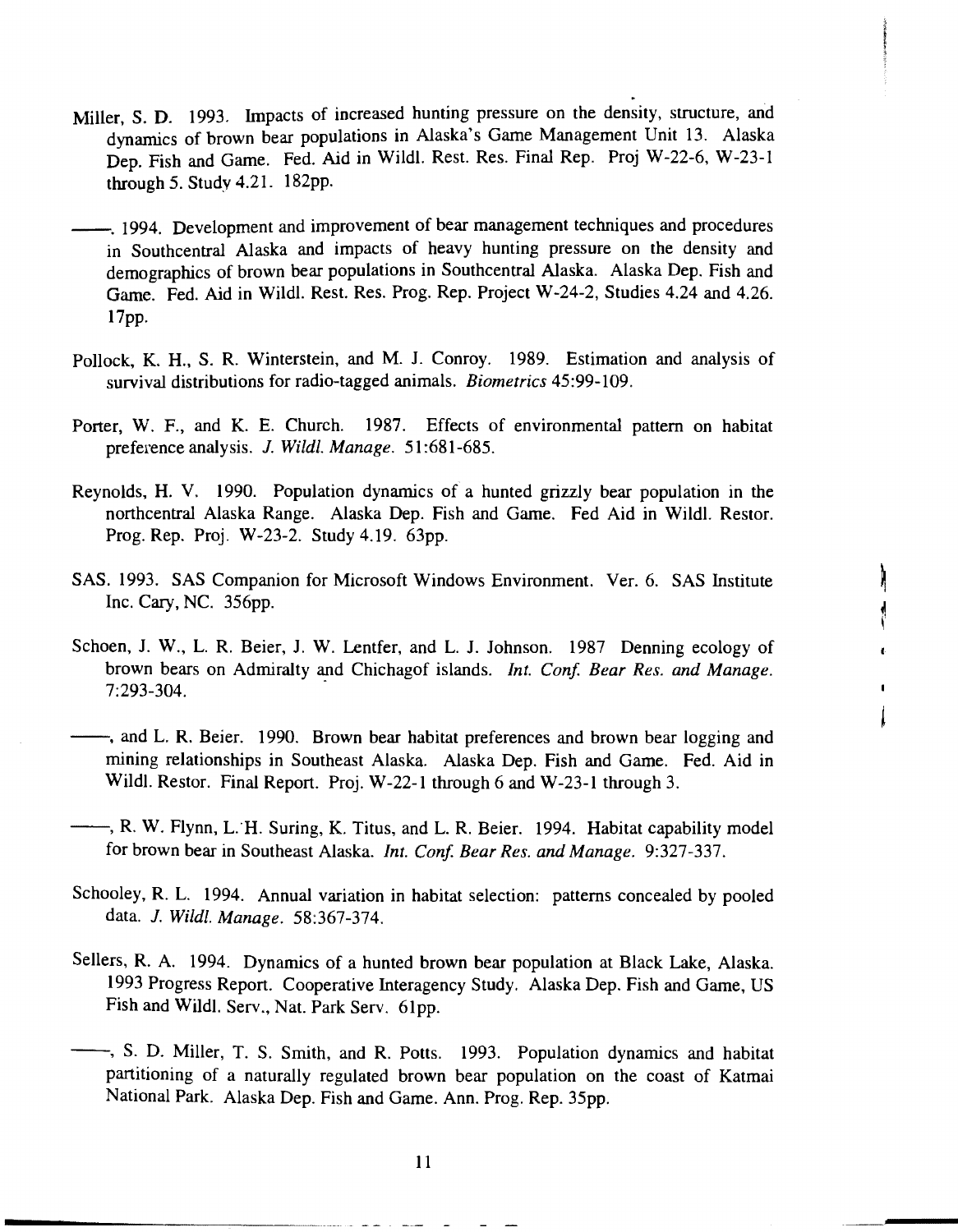Servheen, C. 1990. The status and conservation of the bears of the world. *Int. Conf. Bear Res. and Manage. Mongr.* Ser. No. 2. 32pp.

I

 $|u^{j+1}$ 

 $\left\lceil \frac{B^2}{2} \right\rceil$ j. وترامى

 $\star$  :

 $\mathbf{u}^{(i)}$ 

 $\mathfrak{f}_{\text{avg}}$ 

f

- Taylor, W. P., Jr., H. V. Reynolds  $III$ , and W. B. Ballard. 1989. Immobilization of grizzly bears with tiletamine hydrochloride and zolazepam hydrochloride. J. *Wildl. Manage.*  53:978-981.
- Titus, K., and L. R. Beier. 1992. Population and habitat ecology of brown bears on Admiralty and Chichagof islands. Fed. Aid in Wildl. Rest. Res. Prog. Rep. Project W-23-4. 29pp.
- --, and L. R. Beier. 1993. Population and habitat ecology of brown bears on Admiralty and Chichagof islands. Fed. Aid in Wildl. Rest. Res. Prog. Rep. Project W24-1, Study 4.22. 40pp.
- $\longrightarrow$ , J. N. Trent, L. D. Aumiller, J. H. Westlund, and M. Sigman. 1994. Managing brown bears as both game and nongame: past experience and future prospects. Pages 353-362 *in* Trans. 59th No. Am. Wildl. and Natur. Resour. Conf.
- White, G. C., and R. A. Garrott. 1990. Analysis of wildlife radio-tracking data. Academic Press Inc. San Diego, Calif. 383pp.
- Wielgus, R. B., F. L. Bunnell, W. L. Wakkinen, and P. E. Zager. 1994. Population dynamics of Selkirk Mountain grizzly bears. J. *Wildl. Manage.* 58:266-272.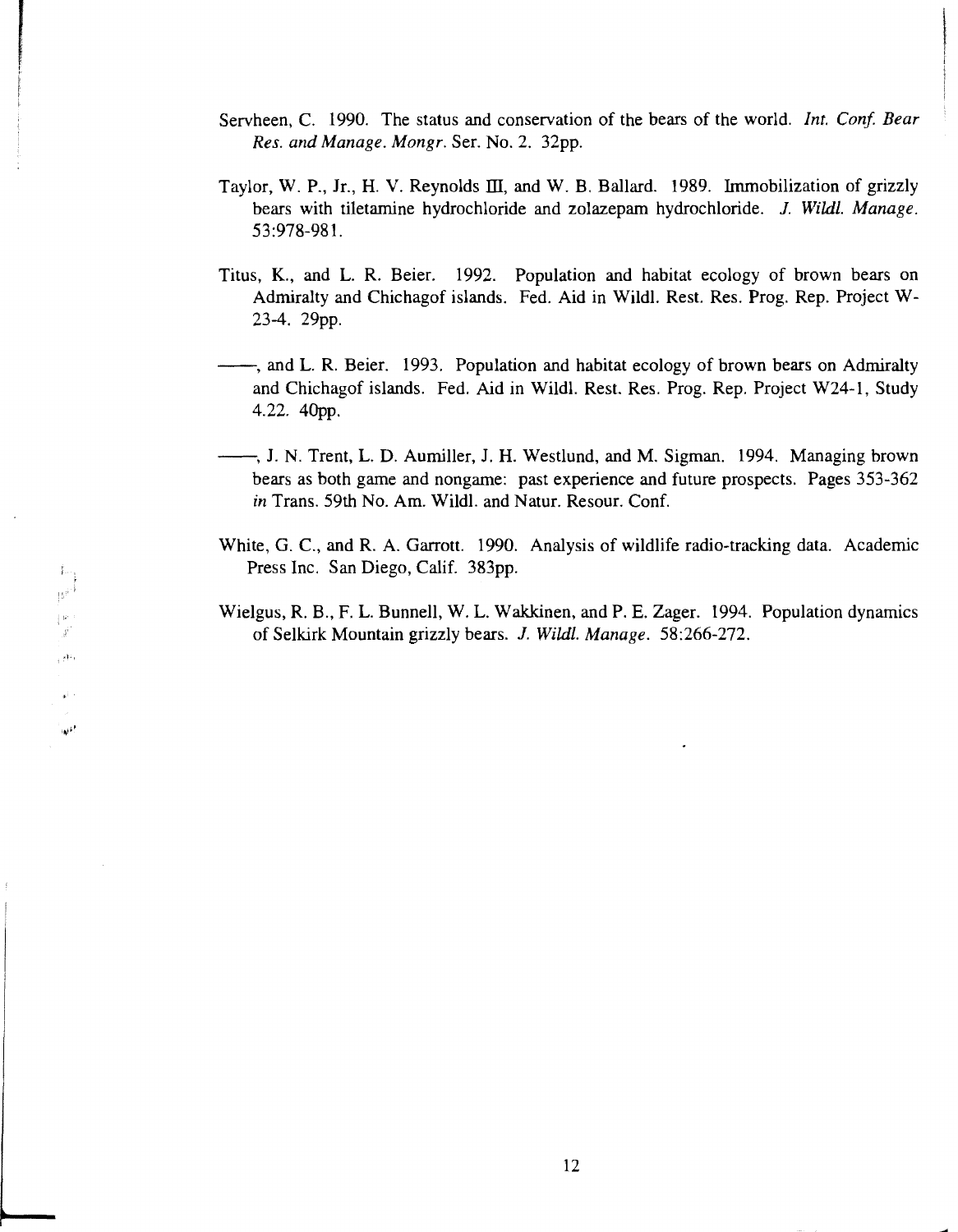

Figure 1. Total known human-caused mortality of brown bears on the northeast portion of Chichagof Island, Alaska, 1961-1993.

 $\overline{13}$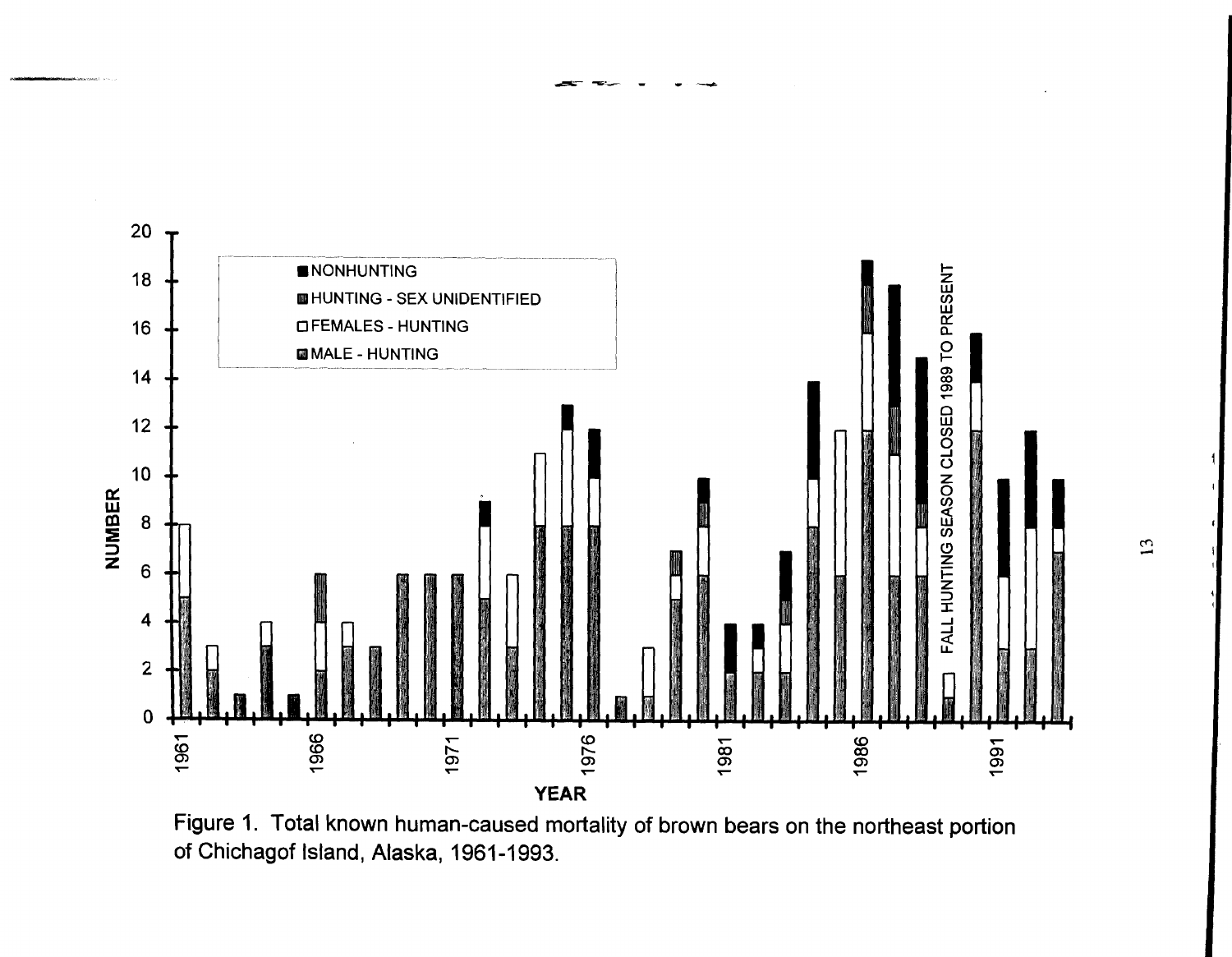

Figure 2. Percent monthly use of four habitat types by 96 brown bears based on 1,314 aerial telemetry relocations, Chichagof Island, Alaska, 1990-1994.

AS INSTRUS

 $\overline{1}$ 

 $\begin{array}{c} 1 \\ 4 \end{array}$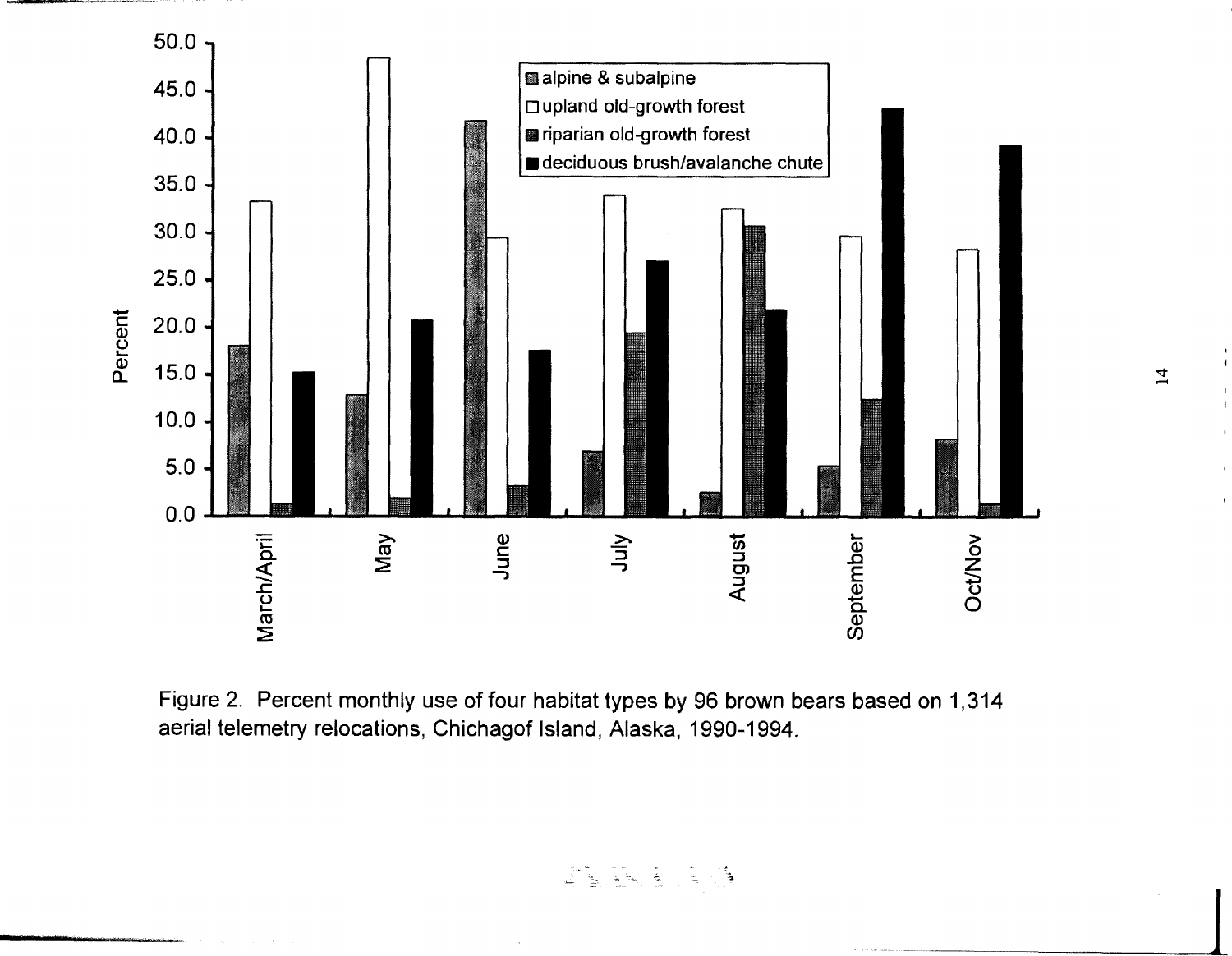Table 1. Habitat codes and types used to classify brown bear telemetry relocations in Southeast Alaska.

I

 $\lambda$ 

 $\begin{array}{c} \n \frac{1}{2} & \frac{1}{2} & \frac{1}{2} \\ \n \frac{1}{2} & \frac{1}{2} & \frac{1}{2} \\ \n \frac{1}{2} & \frac{1}{2} & \frac{1}{2} \\ \n \frac{1}{2} & \frac{1}{2} & \frac{1}{2} \\ \n \frac{1}{2} & \frac{1}{2} & \frac{1}{2} \\ \n \frac{1}{2} & \frac{1}{2} & \frac{1}{2} \\ \n \frac{1}{2} & \frac{1}{2} & \frac{1}{2} \\ \n \frac{1}{2} & \frac{1}{2} & \frac{1}{2} \\ \n \frac{$ 

 $\pmb{\mathfrak{t}}$  $\overline{\mathbf{I}}$ 

| $\overline{\text{Code}}$ | Habitat type                     | Comment                                           |
|--------------------------|----------------------------------|---------------------------------------------------|
| $\overline{01}$          | Beach                            | beach habitat                                     |
| $\overline{02}$          | <b>Beach fringe</b>              | old-growth forest < 100m from beach               |
| $\overline{03}$          | Old growth conifer forest        | upland old growth away from beaches & streams     |
| $\overline{04}$          | Early successional clearcut      | $0-15$ year age                                   |
| $\overline{05}$          | Mid successional clearcut        | 16-30 year age; deciduous dominating              |
| $\overline{06}$          | Mid successional clearcut        | 16-30 year age; conifers dominating               |
| $\overline{07}$          | Even-aged regrowth               | 31-200 year age; deciduous dominating             |
| $\overline{08}$          | Even-aged regrowth               | (31-200 years); conifers dominating               |
| $\overline{09}$          | Deciduous brush                  | usually slide or avalance chute                   |
| 10                       | Muskeg                           | open muskeg and <10% cover with brush or stunted  |
|                          |                                  | conifer                                           |
| $\overline{11}$          | Subalpine                        | includes patchy mountain hemlock habitat          |
| $\overline{12}$          | Alpine tundra                    | open, vegetated habitat usually above 800m        |
|                          |                                  | elevation                                         |
| $\overline{13}$          | Rocky outcrop; cliff face        |                                                   |
| $\overline{14}$          | Permanent ice-snowfield          |                                                   |
| $\overline{15}$          | Frozen lake-river                |                                                   |
| $\overline{16}$          | Wet meadow                       | does not include tidal flat habitats near beaches |
| $\overline{17}$          | Riparian old-growth forest       | within 100m of rivers and anadromous fish streams |
| $\overline{18}$          | <b>Tidal flats - River Delta</b> |                                                   |
| $\overline{19}$          | Garbage Dump                     |                                                   |
| $\overline{20}$          | Road                             |                                                   |
| $\overline{21}$          | <b>Blowdown</b>                  |                                                   |
| $\overline{22}$          | Stream (inland)                  | radiocollared bear located in the stream          |
| 23                       | Stream (beach)                   | radiocollared bear located in the stream          |

15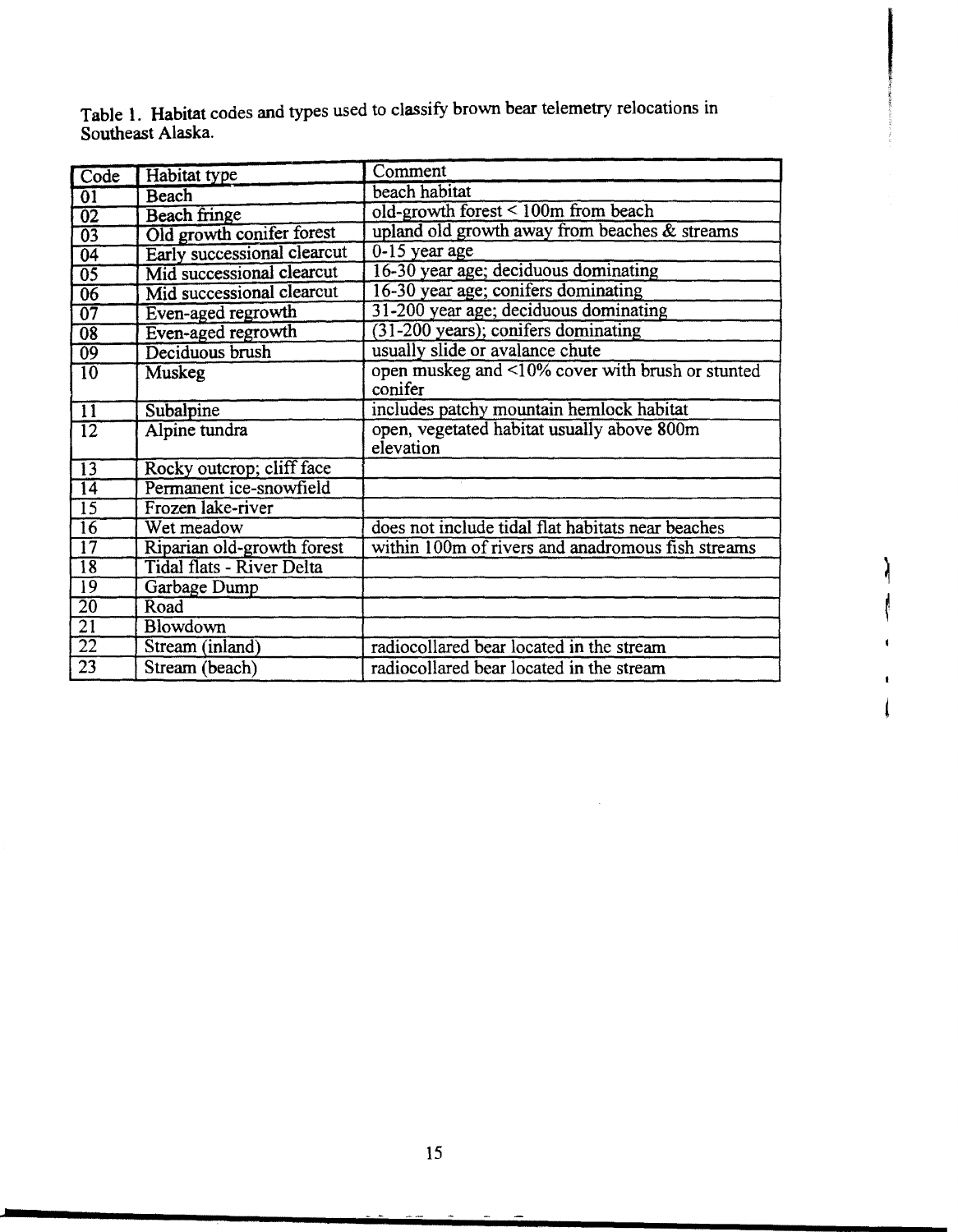| Codes           | Habitat type               | Comment                                                 |
|-----------------|----------------------------|---------------------------------------------------------|
| 01, 02          | <b>Beach habitats</b>      | beach habitats                                          |
| 03              | Old-growth conifer forest  | upland old-growth away form beaches $\&$ streams        |
| 04, 05,         | Clearcut habitats          | pooling relocations occurring in all previously         |
| 06              |                            | clearcut habitat types                                  |
| $\overline{09}$ | Deciduous brush            | usually slide or avalanche chute                        |
| 10, 16          | Muskeg and wet meadow      | open muskeg and $\leq 10\%$ cover with brush or stunted |
|                 |                            | conifer and isolated wet meadows                        |
| 11, 12          | Subalpine and alpine       | open alpine and stunted conifer habitats, usually       |
|                 | habitats                   | above $\bar{\text{8}}00m$ elevation                     |
| 13, 14          | Rock and snowfields        | nonproductive high elevation habitats                   |
| $\overline{17}$ | Riparian old-growth forest | within 100m of rivers and anadromous fish streams       |
| $\overline{19}$ | Garbage Dump               |                                                         |
| $\sqrt{20}$     | Road                       |                                                         |
| $\overline{22}$ | Stream-inland and beach    | radiocollared bear located in the stream                |

Table 2. Pooled habitat types used to classify brown bear telemetry relocations in Southeast Alaska.

 $\mu^{-1/4}$ 

 $\frac{1}{\sqrt{2}}$ 

 $\begin{array}{c} \left\{ \begin{array}{c} \mathbf{1}_{\mathbf{p}} \\ \mathbf{1}_{\mathbf{p}} \end{array} \right\} \mathbf{p} \end{array}$ 

 $\begin{bmatrix} 0 & 0 \\ 0 & 0 \\ 0 & 0 \end{bmatrix}$  $\tau^{\rm phot}$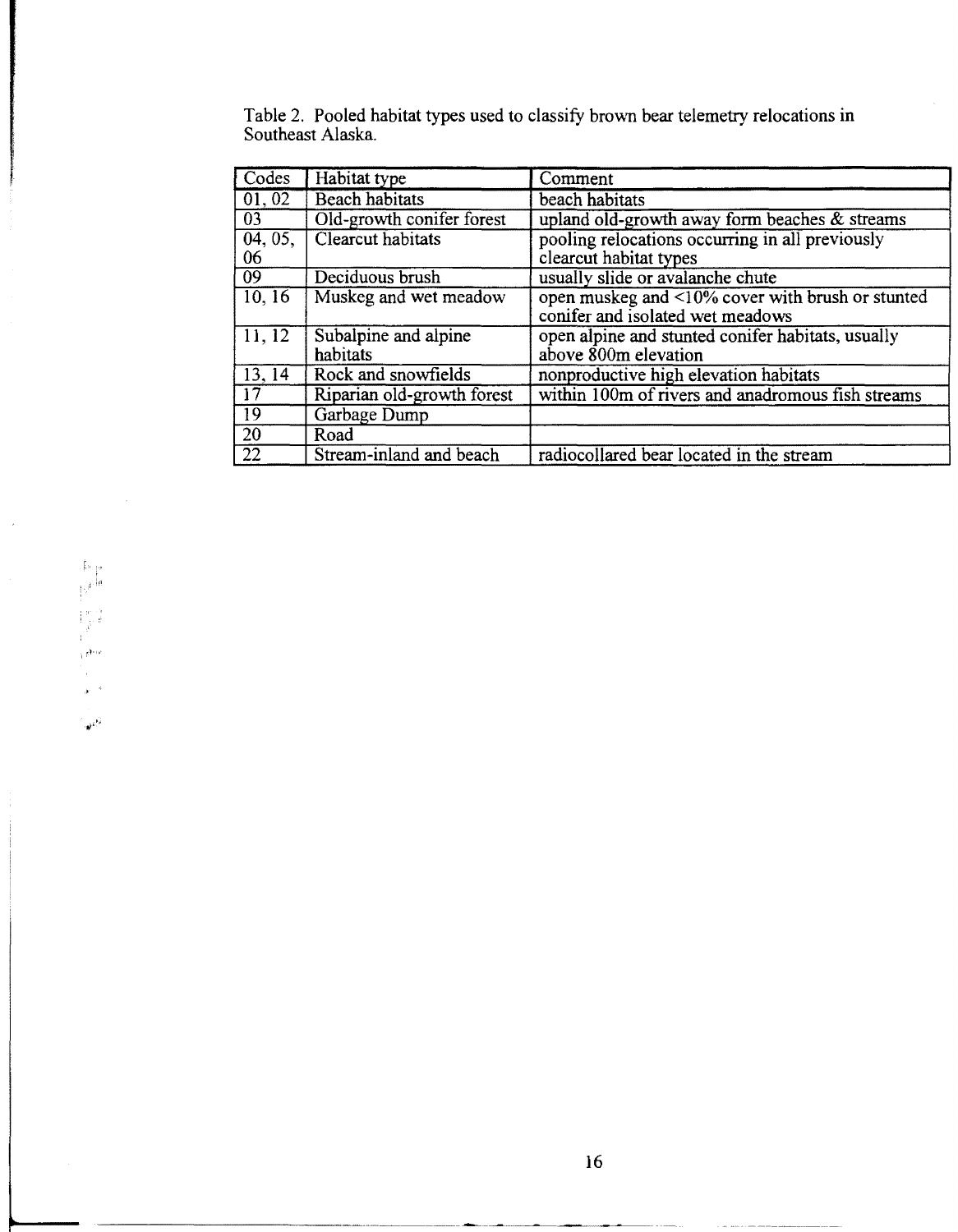| Capture (recapture) |                                |             |                  |                  |           |                                    |                                            |
|---------------------|--------------------------------|-------------|------------------|------------------|-----------|------------------------------------|--------------------------------------------|
| Bear<br>No.         | Location                       | Sex         | Age <sup>a</sup> | Weight $(kg)^b$  | Date      | Capture<br>Techniques <sup>C</sup> | <b>Current Status</b><br>(31 October 1994) |
| 01                  | Wheeler Mountain               | F           | 8                | 159              | 7/15/91   | H                                  |                                            |
| 01                  | Wheeler Mountain               | F           | 9                | 154              | (7/22/92) | H                                  | transmitting                               |
| 02                  | <b>Greens Creek Drainage</b>   | M           | 18               | 290              | 6/14/93   | H                                  | unknown, lost radio                        |
| 03                  | Upper King Salmon Creek        | M           | 7                | 181              | 7/22/92   | H                                  | transmitting                               |
| $04*$               | Greens Creek Drainage          | F           | 6                | 214 <sup>d</sup> | 9/29/83   | H                                  | sport harvest 9-87                         |
| 05                  | <b>Upper King Salmon Creek</b> | M           | 12               | 204              | 6/16/93   | H                                  | transmitting                               |
| 06                  | <b>Upper King Salmon Creek</b> | F           | 8                | 150 <sup>d</sup> | 9/27/81   | H                                  |                                            |
| 06                  | <b>Wheeler Creek</b>           | F           | 10               | 153 <sup>d</sup> | (6/14/83) | H                                  | unknown, lost radio 5-86                   |
| 07                  | Pack Creek                     | $\mathbf F$ | 11               | 150              | 8/26/82   | D                                  | unknown, no radio                          |
| 08                  | Pack Creek                     | F           | 10               | 150              | 8/26/82   | T                                  | $\ddotsc$                                  |
| 08                  | Pack Creek                     | $\mathbf F$ | 16               | 120              | (7/19/88) | $\mathbf D$                        | unknown, removed radio                     |
| 09 <sup>f</sup>     | Pack Creek                     | ${\bf F}$   | (1)              | 54               | 8/26/82   | D                                  | observed at Pack Creek 1982-94             |
| 09                  | <b>Upper King Salmon Creek</b> | M           | $7\phantom{.}$   | 170              | 7/22/92   | H                                  | unknown                                    |
| 10                  | Greens Creek Drainage          | M           | 11               | 280 <sup>d</sup> | 7/02/82   | H                                  | $\overline{17}$<br>$\overline{a}$          |
| 10                  | Greens Creek Drainage          | M           | 13               | 288 <sup>d</sup> | (7/06/84) | H                                  |                                            |
| 10                  | Hawk Inlet                     | M           | 15               | 315              | (6/09/86) | ${\bf S}$                          | unknown, lost radio 5-87                   |
| $11*$               | Pack Creek                     | M           | 4                | 120              | 8/28/82   | Ŧ                                  | sport harvest 5-83                         |
| $12*$               | Greens Creek Camp              | M           | $\overline{c}$   | 68               | 5/18/92   | D                                  | ore truck-killed 6-92                      |
| 13                  | Greens Creek Drainage          | M           | 15               | 284 <sup>d</sup> | 6/14/83   | H                                  | $\overline{\phantom{a}}$                   |
| 13                  | Greens Creek Drainage          | M           | 16               | 270 <sup>d</sup> | (7/06/84) | H                                  | $\sim$                                     |
| $13*$               | Hawk Inlet                     | M           | 18               | 270              | (6/11/86) | S                                  | sport harvest 5-88                         |
| 14                  | Greens Creek Drainage          | $\mathbf F$ | 6                | 120              | 9/26/81   | $\mathbf H$                        | $ -$                                       |
| 14                  | Greens Creek Drainage          | F           | 7                | 90               | (7/02/82) | H                                  |                                            |
| $14*$               | Greens Creek Drainage          | F           | 10               | 95 <sup>d</sup>  | (7/08/85) | H                                  | bear kill 9-88                             |
| $B14*$              | <b>Upper King Salmon Creek</b> | F           | 5                | 100              | 9/26/81   | H                                  | mortality                                  |
| 15                  | Robert Barron Peak             | F           | 4                | 129              | 7/21/92   | H                                  | transmitting                               |
| 16 <sup>1</sup>     | Greens Creek Drainage          | F           | 4 <sup>1</sup>   | 90 <sup>d</sup>  | 6/16/83   | H                                  | --                                         |
| 16 <sup>1</sup>     | <b>Wheeler Mountain</b>        | F           | 8 <sup>2</sup>   | 170 <sup>d</sup> | (6/28/87) | H                                  |                                            |
| 16 <sup>1</sup>     | Greens Creek Drainage          | $\mathbf F$ | 10 <sup>3</sup>  | 195              | (7/21/92) | $\mathbf H$                        | unknown, lost radio                        |
| 17                  | Greens Creek Drainage          | M           | (3)              | 68               | 7/13/90   | $\mathbf H$                        |                                            |
| 17                  | <b>Upper King Salmon Creek</b> | M           | (6)              | 91               | (6/16/93) | H                                  | transmitting                               |
| 18                  | Greens Creek Drainage          | M           | 6                | 214 <sup>d</sup> | 6/17/83   | H                                  | unknown, last located 8-85                 |
| $19*$               | <b>Upper King Salmon Creek</b> | F           | 13               | 191              | 9/29/83   | $\mathbf H$                        | mortality                                  |

Table 3. Summary and status of brown bears captured on Admiralty Island, 28 August 1981 through 31 October 1994.

------~-·······...

.<br>Matatasan mitir yang Behresi Antibiosismo d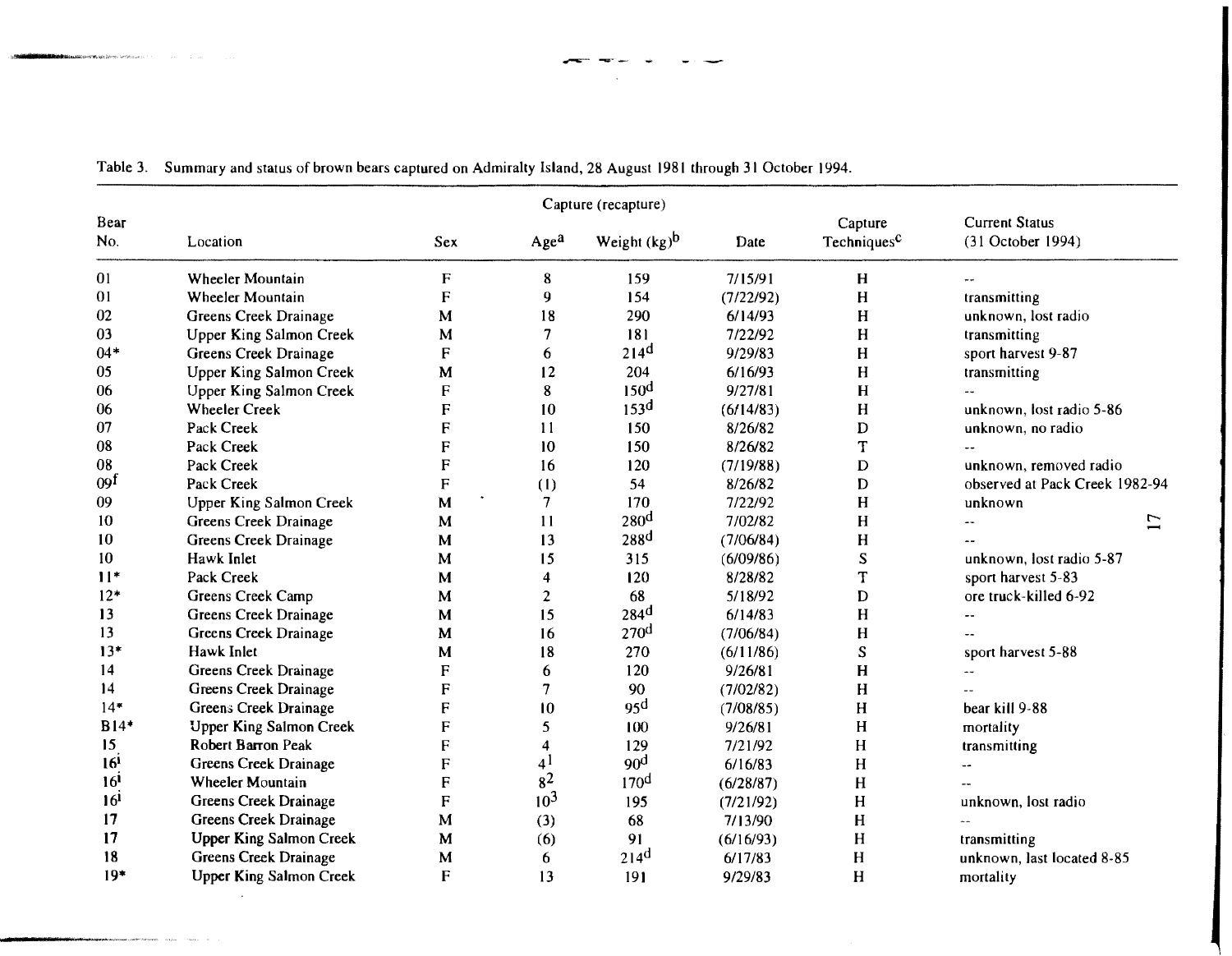|                 |                                |                           | Capture (recapture) |                  |           |                                    |                                            |
|-----------------|--------------------------------|---------------------------|---------------------|------------------|-----------|------------------------------------|--------------------------------------------|
| Bear<br>No.     | Location                       | <b>Sex</b>                | Age <sup>a</sup>    | Weight $(kg)^b$  | Date      | Capture<br>Techniques <sup>c</sup> | <b>Current Status</b><br>(31 October 1994) |
| 20              | Greens Creek Drainage          | M                         | 4                   | 100              | 7/30/82   | S                                  | $-1$                                       |
| $20*$           | <b>Upper King Salmon Creek</b> | M                         | 5                   | 135              | (5/01/83) | H                                  | mortality                                  |
| 21              | <b>East Eagle Peak</b>         | $\boldsymbol{\mathrm{F}}$ | 10                  | 143              | 6/15/93   | H                                  | transmitting                               |
| 22              | Greens Creek Drainage          | M                         | 8                   | 195              | 6/22/93   | H                                  | transmitting                               |
| 23              | Upper King Salmon Creek        | M                         | 13                  | 249 <sup>d</sup> | 6/27/92   | H                                  | transmitting                               |
| 24              | Upper Greens Creek Drainage    | F                         | 3                   | 82               | 6/14/93   | H                                  | unknown, lost radio                        |
| 25 <sup>i</sup> | Greens Creek Drainage          | M                         | (2)                 | 68               | 6/26/87   | H                                  | unknown, last located 9-89                 |
| 26              | Robert Barron Peak             | F                         | 17                  | 168              | 7/22/92   | H                                  |                                            |
| 26              | Robert Barron Peak             | F                         | 18                  | 181              | (7/10/93) | H                                  | unknown, lost radio                        |
| 278             | Greens Creek Drainage          | M                         | 3                   | 77               | 6/11/86   | S                                  |                                            |
| 278             | Greens Creek Drainage          | M                         | 4                   | 154 <sup>d</sup> | (6/28/87) | H                                  |                                            |
| 27g             | Lake Florence                  | M                         | 5                   | 159              | (7/06/88) | H                                  | unknown, removed radio                     |
| $28*$           | Greens Creek Drainage          | M                         | 14                  | 260              | 6/11/86   | S                                  |                                            |
| 28              | <b>Wheeler Mountain</b>        | M                         | $\vert 4$           | 260              | (7/10/86) | H                                  | sport harvest 5-87<br>∞                    |
| 29              | <b>Wheeler Mountain</b>        | F                         | 13                  | 158              | 7/05/84   | H                                  | unknown, last located 11-84                |
| 31              | Greens Creek Drainage          | F                         | 5                   | 154              | 7/14/91   | H                                  | transmitting                               |
| 32              | Head Fowler Creek              | $\mathbf F$               | 6                   | 159              | 7/21/92   | H                                  | transmitting                               |
| 33              | Greens Creek Drainage          | M                         | 6                   | 125              | 6/22/92   | H                                  | transmitting                               |
| $34*$           | Mansfield Peninsula            | ${\bf F}$                 | 2                   | 70               | 7/08/82   | H                                  | sport harvest 9-83                         |
| 35              | <b>Wheeler Creek</b>           | F                         | 8                   | 135 <sup>d</sup> | 6/17/83   | H                                  | mortality                                  |
| 36              | Robert Barron Peak             | ${\bf F}$                 | 14                  | 230              | 9/26/81   | H                                  | unknown, lost radio 5-82                   |
| $37*$           | Mansfield Peninsula            | F                         | 10                  | 270              | 8/03/82   | S                                  | sport harvest 10-83                        |
| 38              | Greens Creek Drainage          | $\boldsymbol{\mathsf{F}}$ | 23                  | 280              | 7/02/82   | H                                  |                                            |
| 38*             | Greens Creek Drainage          | $\boldsymbol{\mathsf{F}}$ | 16                  | 180 <sup>d</sup> | (7/08/85) | H                                  | natural mortality picked up 5-86           |
| 39              | Mansfield Peninsula            | ${\bf F}$                 | 9 <sup>1</sup>      | 270              | 7/08/82   | S                                  | $-1$                                       |
| 39              | Robert Barron Peak             | F                         | 92                  | 171 <sup>d</sup> | (7/09/85) | H                                  |                                            |
| 39              | Robert Barron Peak             | F                         | 15                  | 181 <sup>d</sup> | (6/16/89) | H                                  |                                            |
| 39              | Robert Barron Peak             | ${\bf F}$                 | 18                  | 172              | (7/15/91) | H                                  |                                            |
| 39              | Robert Barron Peak             | $\boldsymbol{\mathrm{F}}$ | 21                  | 170              | (7/12/94) | H                                  | transmitting                               |
| 40              | Greens Creek Drainage          | M                         | 10                  | 180              | 6/21/83   | H                                  | unknown, last located 8-85                 |
| 41*             | Mansfield Peninsula            | M                         | 3                   | 135              | 6/21/84   | H                                  | sport harvest 9-86                         |
| 42              | Greens Creek Drainage          | M                         | 7                   | 154              | 7/15/91   | H                                  | unknown, lost radio                        |
| 42              | <b>Head Wheeler Creek</b>      | M                         | 8                   | 186              | (6/19/92) | H                                  | transmitting                               |

 $\frac{1}{2}$ 

#### '"""'·~~· ~-...-~-·---·~ ~- - Table 3. Continued.

.<br>Nebolis in katalog na namana katalog katalog na m

ALDIST

 $\sim 10^{-1}$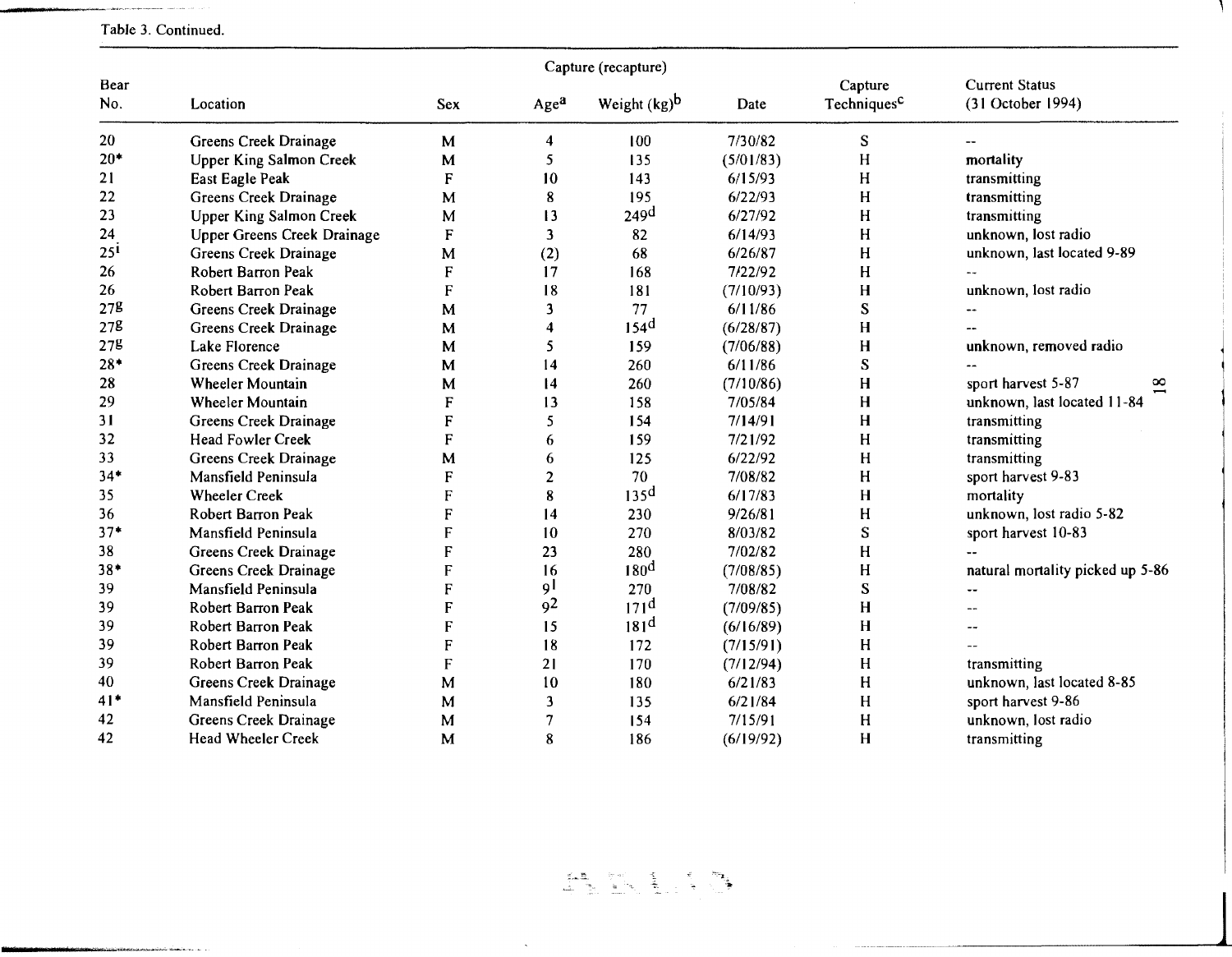$\ddot{\phantom{1}}$ 

Table 3. Continued.

| Capture (recapture) |                                |            |                  |                  |           |                                    |                                            |  |
|---------------------|--------------------------------|------------|------------------|------------------|-----------|------------------------------------|--------------------------------------------|--|
| Bear<br>No.         | Location                       | <b>Sex</b> | Age <sup>a</sup> | Weight $(kg)^b$  | Date      | Capture<br>Techniques <sup>C</sup> | <b>Current Status</b><br>(31 October 1994) |  |
| 43                  | <b>Upper King Salmon Creek</b> | F          | 15 <sup>1</sup>  | 250              | 9/27/81   | H                                  |                                            |  |
| 43                  | <b>Upper Greens Creek</b>      | F          | 92               | 114              | (7/03/86) | H                                  |                                            |  |
| 43                  | <b>Upper King Salmon Creek</b> | F          | 23               | 136 <sup>d</sup> | (6/20/89) | H                                  |                                            |  |
| 43                  | <b>Upper King Salmon Creek</b> | F          | 25               | 127              | (7/1/91)  | H                                  |                                            |  |
| 43                  | <b>Upper King Salmon Creek</b> | F          | 28               | 126 <sup>d</sup> | (6/30/94) | H                                  | transmitting                               |  |
| 44*                 | Greens Creek Drainage          | M          | 9                | 243              | 6/22/93   | н                                  | sport harvest 5-94                         |  |
| 45                  | Greens Creek Drainage          | M          | 7                | 186              | 7/01/91   | H                                  | transmitting                               |  |
| 46                  | Greens Creek Drainage          | M          | 12               | 248 <sup>d</sup> | 6/26/86   | н                                  | unknown, last located 1988                 |  |
| 47                  | Wheeler Mountain               | M          | 15               | 218 <sup>d</sup> | 7/03/90   | н                                  | transmitting                               |  |
| 48                  | Greens Creek Drainage          | M          | 17               | 300              | 8/03/82   | S                                  | unknown, lost radio 6-83                   |  |
| 49                  | Mansfield Peninsula            | M          | (3)              | 100              | 6/16/84   | н                                  | unknown, no radio                          |  |
| 50                  | Greens Creek Drainage          | M          | (3)              | 120              | 9/26/81   | н                                  |                                            |  |
| 50                  | Greens Creek Drainage          | М          | (5)              | 146              | (6/17/83) | H                                  | $\overline{5}$<br>unknown, lost radio 5-85 |  |
| 51                  | Greens Creek Drainage          | M          | (1)              | 60               | 8/28/81   | S                                  | unknown, lost radio 9-81                   |  |
| 52                  | Greens Creek Drainage          | M          | 6                | 190              | 6/26/86   | $\mathbf H$                        | unknown, last located 9-89                 |  |
| 53                  | <b>Upper King Salmon Creek</b> | F          | 12               | 147              | 6/22/92   | H                                  | transmitting                               |  |
| 54                  | Eagle Peak                     | M          | 3                | 73               | 6/26/87   | H                                  | unknown, lost radio 1988                   |  |
| 55                  | Greens Creek Drainage          | F          | 7                | 124              | 6/21/83   | H                                  |                                            |  |
| 55                  | Greens Creek Drainage          | F          | 10               | 155 <sup>d</sup> | (7/10/86) | H                                  |                                            |  |
| 55                  | Greens Creek Drainage          | F          | п                | 113              | (6/26/87) | н                                  | radio failure, last located 1988           |  |
| 55                  | Greens Creek Drainage          | F          | 18               | 132              | (7/11/94) | H                                  | transmitting                               |  |
| 56                  | Greens Creek Drainage          | F          | 13 <sup>1</sup>  | 170              | 7/30/82   | S                                  |                                            |  |
| 56                  | Greens Creek Drainage          | F          | 15 <sup>2</sup>  | 158 <sup>d</sup> | (7/08/85) | Н                                  |                                            |  |
| 56                  | Greens Creek Drainage          | F          | 20               | 181              | (6/16/89) | H                                  |                                            |  |
| 56                  | Greens Creek Drainage          | F          | 22               | 172              | (7/14/91) | H                                  | transmitting                               |  |
| 57                  | Greens Creek Drainage          | F          | $\mathbf{11}$    | 203 <sup>d</sup> | 9/28/83   | H                                  | unknown, last located 7-85                 |  |
| 58                  | Eagle Peak                     | М          | 4                | 180              | 9/21/81   | H                                  |                                            |  |
| 58                  | Hawk Inlet                     | M          | 5                | 194              | (8/08/82) | S                                  | unknown, sighted Hood Bay 9-84             |  |
| 59e                 | Greens Creek Drainage          | M          | 3                | 80               | 9/21/81   | H                                  |                                            |  |
| 59e*                | <b>Upper King Salmon Creek</b> | М          | 5                | 113 <sup>d</sup> | (5/01/83) | $\mathbf H$                        | mortality                                  |  |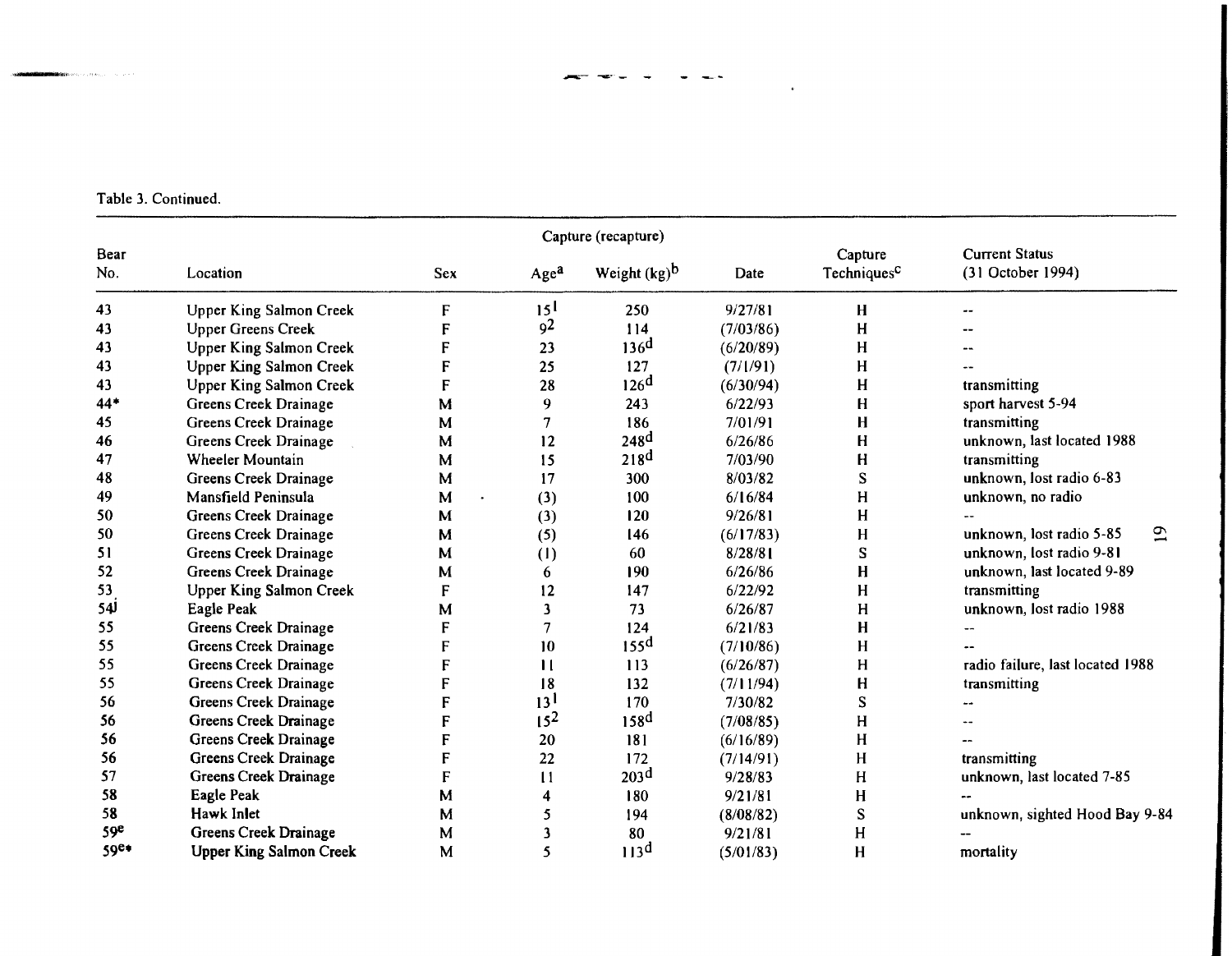|  | Table 3. Continued. |
|--|---------------------|
|  |                     |

| Capture (recapture) |                                |             |                 |                  |           |                                    |                                            |  |
|---------------------|--------------------------------|-------------|-----------------|------------------|-----------|------------------------------------|--------------------------------------------|--|
| Bear<br>No.         | Location                       | <b>Sex</b>  | Agea            | Weight $(kg)^b$  | Date      | Capture<br>Techniques <sup>c</sup> | <b>Current Status</b><br>(31 October 1994) |  |
| 60                  | Greens Creek Drainage          | F           | 19              | 160              | 9/21/81   | H                                  |                                            |  |
| 60                  | Greens Creek Drainage          | F           | 20              | 135 <sup>d</sup> | (7/02/82) | H                                  |                                            |  |
| 60                  | Greens Creek Drainage          | F           | 23              | 125 <sup>d</sup> | (7/08/85) | H                                  |                                            |  |
| 60                  | Greens Creek Drainage          | F           | 24              | 125              | (7/03/86) | H                                  |                                            |  |
| $60*$               | Greens Creek Drainage          | F           | 25              | 163              | (6/28/87) | H                                  | natural mortality, picked up 10-91         |  |
| 61                  | Hawk Inlet                     | M           | 11              | 215              | 6/12/86   | S                                  |                                            |  |
| $61*$               | Hawk Inlet                     | M           | 13              | 215              | (6/27/88) | H                                  | sport harvest 5-89                         |  |
| 62                  | Young Bay                      | F           | 14              | 150              | 6/16/82   | S                                  | unknown, last located 9-86                 |  |
| 63                  | Greens Creek Drainage          | F           | 17              | 160              | 7/08/82   | H                                  | unknown, last located 10-84                |  |
| 64                  | North of Bear Trail            | F           | 14 <sup>1</sup> | 190 <sup>d</sup> | 6/24/83   | н                                  |                                            |  |
| 64                  | North of Bear Trail            | F           | 17              | 159              | (7/03/86) | н                                  | unknown, last located 1988                 |  |
| 64                  | North of Bear Trail            | F           | $22+7^2$        | 177              | (7/15/91) | H                                  | transmitting                               |  |
| 65                  | <b>Wheeler Mountain</b>        | F           | (16)            | 150              | 6/22/93   | H                                  | transmitting                               |  |
| 66                  | Greens Creek Drainage          | M           | 4               | 180 <sup>d</sup> | 6/22/83   | H                                  | ನ<br>unknown, last located 8-85            |  |
| 67                  | Greens Creek Drainage          | F           | (2)             | 60               | 8/02/82   | S                                  | no radio, sighted L.Florence 9-85          |  |
| 68*                 | Greens Creek Drainage          | F           | 5               | 146 <sup>d</sup> | 9/28/83   | H                                  | sport harvest 9-88                         |  |
| 69k                 | Eagle Peak                     | M           | (2)             | 59               | 7/09/85   | H                                  | unknown, lost radio 5-86                   |  |
| 70 <sup>e</sup>     | Greens Creek Drainage          | F           | (3)             | 77               | 7/16/87   | H                                  |                                            |  |
| 70 <sup>e</sup>     | <b>Upper King Salmon Creek</b> | F           | (4)             | 118              | (9/16/88) | H                                  | unknown, lost radio                        |  |
| 71                  | Wheeler Mountain               | F           | 4               | 148              | 6/29/87   | H                                  | unknown, lost radio 8-87                   |  |
| $72*$               | Eagle Peak                     | M           | 6               | 200              | 7/08/82   | H                                  | sport harvest Winning Cove 5-93            |  |
| 73 <sup>1</sup>     | Robert Barron Peak             | M           | 3               | 79               | 6/15/93   | H                                  |                                            |  |
| 73 <sup>1</sup>     | Robert Barron Peak             | M           | 4               | 100 <sup>d</sup> | (6/30/94) | H                                  | transmitting                               |  |
| $74*$               | Greens Creek Drainage          | F           | 10              | 172              | 7/01/91   | H                                  | sport harvest 5-92                         |  |
| $74N^{m*}$          | Upper King Salmon Creek        | M           | 3               | 160              | 6/28/91   | H                                  | sport harvest 9-91                         |  |
| 75                  | Wheeler Mountain               | F           | 9               | 159              | 7/03/90   | H                                  |                                            |  |
| $75*$               | Greens Creek Drainage          | $\mathbf F$ | 10              | 159              | (6/28/91) | H                                  | sport harvest 5-92                         |  |
| 76 <sup>h</sup>     | Greens Creek Drainage          | M           | 3               | 130 <sup>d</sup> | 7/10/86   | H                                  |                                            |  |
| $76h+$              | Lake Florence                  | M           | 5               | 168              | (7/06/88) | H                                  | sport harvest Hood Bay 10-92               |  |
| $77n*$              | Greens Creek Drainage          | M           | 3               | 115              | 6/26/86   | H                                  | sport harvest King Salmon 5-89             |  |
| $78n*$              | Greens Creek Drainage          | F           | (3)             | 91               | 7/10/86   | H                                  | mortality 8-86                             |  |
| $79*$               | Hawk Inlet                     | F           | 6               | 124              | 6/11/86   | S                                  | sport harvest 9-87                         |  |



 $\overline{\mathbf{I}}$ 

 $\sim 10^7$ 

 $\blacktriangleleft$  $\mathbf{t}$ 

 $\epsilon$  $\frac{1}{4}$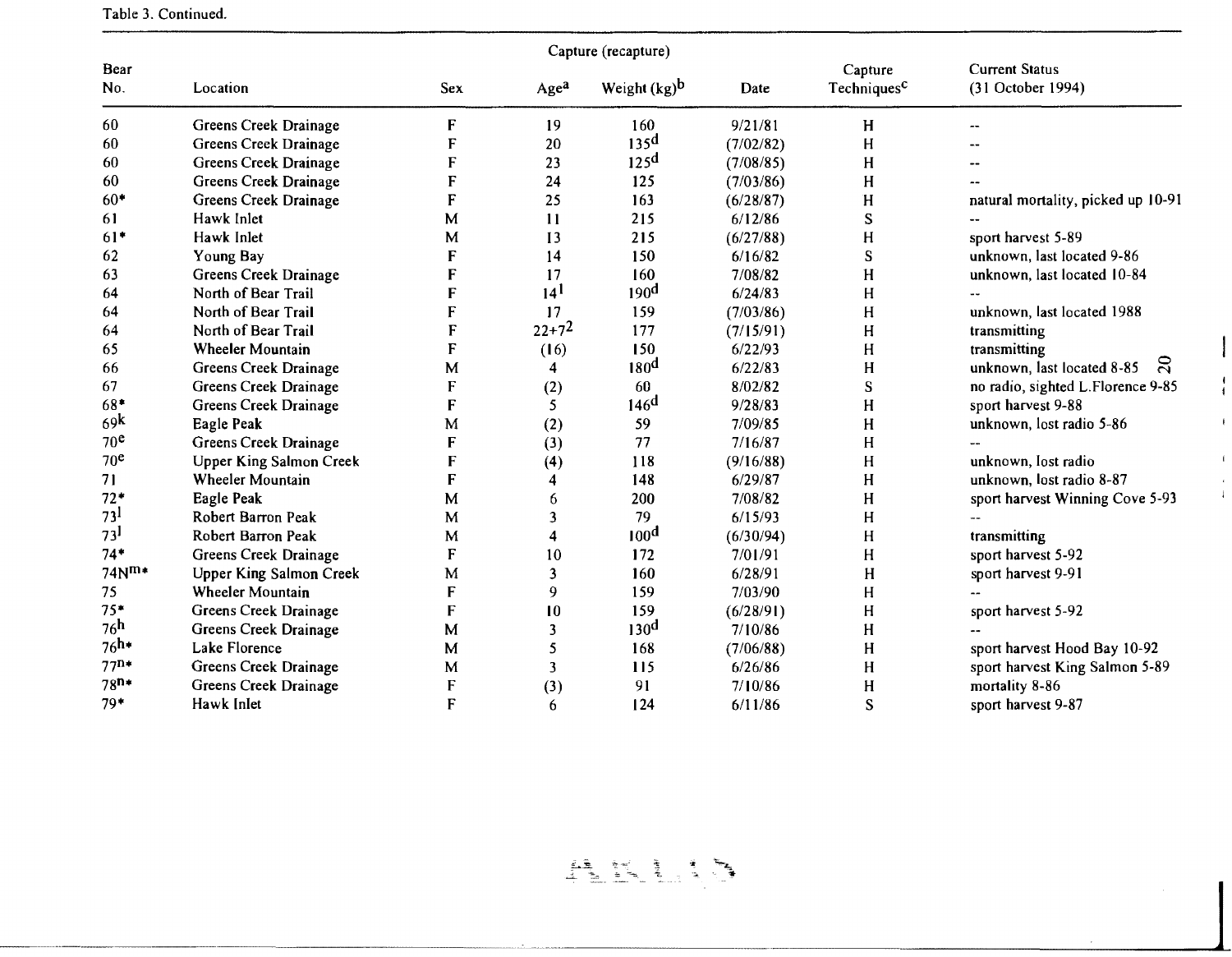|             |                                |             |                 | Capture (recapture) |           |                                    |                                            |
|-------------|--------------------------------|-------------|-----------------|---------------------|-----------|------------------------------------|--------------------------------------------|
| Bear<br>No. | Location                       | Sex         | Agea            | Weight $(kg)^b$     | Date      | Capture<br>Techniques <sup>C</sup> | <b>Current Status</b><br>(31 October 1994) |
| 80          | Greens Creek Drainage          | F           | 3               | 127                 | 7/03/90   | H                                  |                                            |
| 80          | Greens Creek Drainage          | $\mathbf F$ | 5               | 136                 | (7/21/92) | H                                  | transmitting                               |
| $31*$       | Robert Barron Peak             | F           | $15^{1}+17^{2}$ | 200                 | 6/21/84   | H                                  | natural mortality, picked up 11-92         |
| 82          | West of Bear Trail             | M           | 9               | 347                 | 6/22/93   | H                                  | unknown, lost radio                        |
| 83          | Greens Creek Drainage          | M           |                 | 193                 | 6/28/91   | H                                  | transmitting                               |
| 84          | Wheeler Mountain               | F           | 12              | 147                 | 7/09/86   | H                                  | unknown, last located 4-90                 |
| 85          | <b>Wheeler Mountain</b>        | $\mathbf F$ | 12              | 150                 | 7/11/86   | H                                  | unknown, last located 1988                 |
| 86          | Wheeler Mountain               | $\mathbf F$ | (adult)         | 170                 | 7/16/87   | H                                  | unknown, last located 1988                 |
| $87*$       | Greens Creek Drainage          | M           | 4               | 136                 | 6/28/91   | H                                  | sport harvest Lake Kathleen 4-94           |
| 890*        | <b>Admiralty Cove</b>          | F           | 16              | 150                 | 7/09/86   | H                                  | <b>DLP 8-87</b>                            |
| 90          | <b>Upper King Salmon Creek</b> | M           | 6               | 170                 | 6/16/93   | H                                  | unknown, lost radio                        |
| 91          | Pack Creek                     | F           | 19              | 162 <sup>d</sup>    | 6/21/83   | H                                  | unknown, lost radio 1984                   |
| 92          | Pack Creek                     | $\mathbf F$ | 16              | 159 <sup>d</sup>    | 6/21/83   | H                                  | unknown, lost radio 5-86                   |
| 93          | Pack Creek                     | M           | 5               | 158 <sup>d</sup>    | 6/21/83   | H                                  | $\overline{c}$                             |
| 93          | Pack Creek                     | M           | $10+12^2$       | 170                 | (6/27/88) | H                                  | unknown, removed radio                     |
| 94          | Pack Creek                     | $\mathbf F$ | 10              | 156 <sup>d</sup>    | 7/13/83   | T                                  |                                            |
| 94          | Pack Creek                     | F           | 15              | 114                 | (7/19/88) | D                                  | unknown, removed radio                     |
| 95          | Robert Barron Peak             | F           | 8               | 170                 | 7/08/82   | H                                  | $\overline{a}$                             |
| 95          | Robert Barron Peak             | F           | 14              | 200                 | (9/16/88) | H                                  |                                            |
| 95          | Robert Barron Peak             | F           | 19              | 147                 | (6/14/93) | н                                  |                                            |
| 95          | Robert Barron Peak             | F           | 20              | 134 <sup>d</sup>    | (6/30/94) | H                                  | transmitting                               |
| 96          | Robert Barron Peak             | F           | 7               | 148                 | 7/03/86   | H                                  | radio failure, last located 10-87          |
| 96          | Robert Barron Peak             | F           | 15              | 148 <sup>d</sup>    | (6/21/94) | H                                  | transmitting                               |
| 97          | Greens Creek Drainage          | M           | 12              | 293 <sup>d</sup>    | 7/10/86   | H                                  | unknown                                    |
| 98          | Greens Creek Drainage          | M           | 19              | 315 <sup>d</sup>    | 6/26/86   | H                                  | unknown, last located 4-90                 |
| 99          | Greens Creek Drainage          | F           | 17              | 200                 | 7/08/82   | $\mathbf H$                        |                                            |
| 99          | Greens Creek Drainage          | F           | 19              | 158                 | (6/21/84) | H                                  | unknown, lost radio 9-85                   |
| 101         | <b>Robert Barron Peak</b>      | M           | 8               | 177                 | 6/23/93   | H                                  | transmitting                               |
| 102         | Robert Barron Peak             | F           | 18              | 159                 | 6/23/93   | Н                                  | transmitting                               |
| 103         | <b>Upper King Salmon Creek</b> | M           | 3               | 95                  | 6/23/93   | H                                  | unknown, no radio                          |
| 104         | Robert Barron Peak             | F           | 9               | 163                 | 6/23/93   | H                                  | transmitting                               |
| 105         | Robert Barron Peak             | $\mathbf F$ | 13              | 186                 | 6/26/93   | $\mathbf H$                        | transmitting                               |
| 106         | <b>Wheeler Mountain</b>        | F           | 8               | 168                 | 6/26/93   | H                                  | transmitting                               |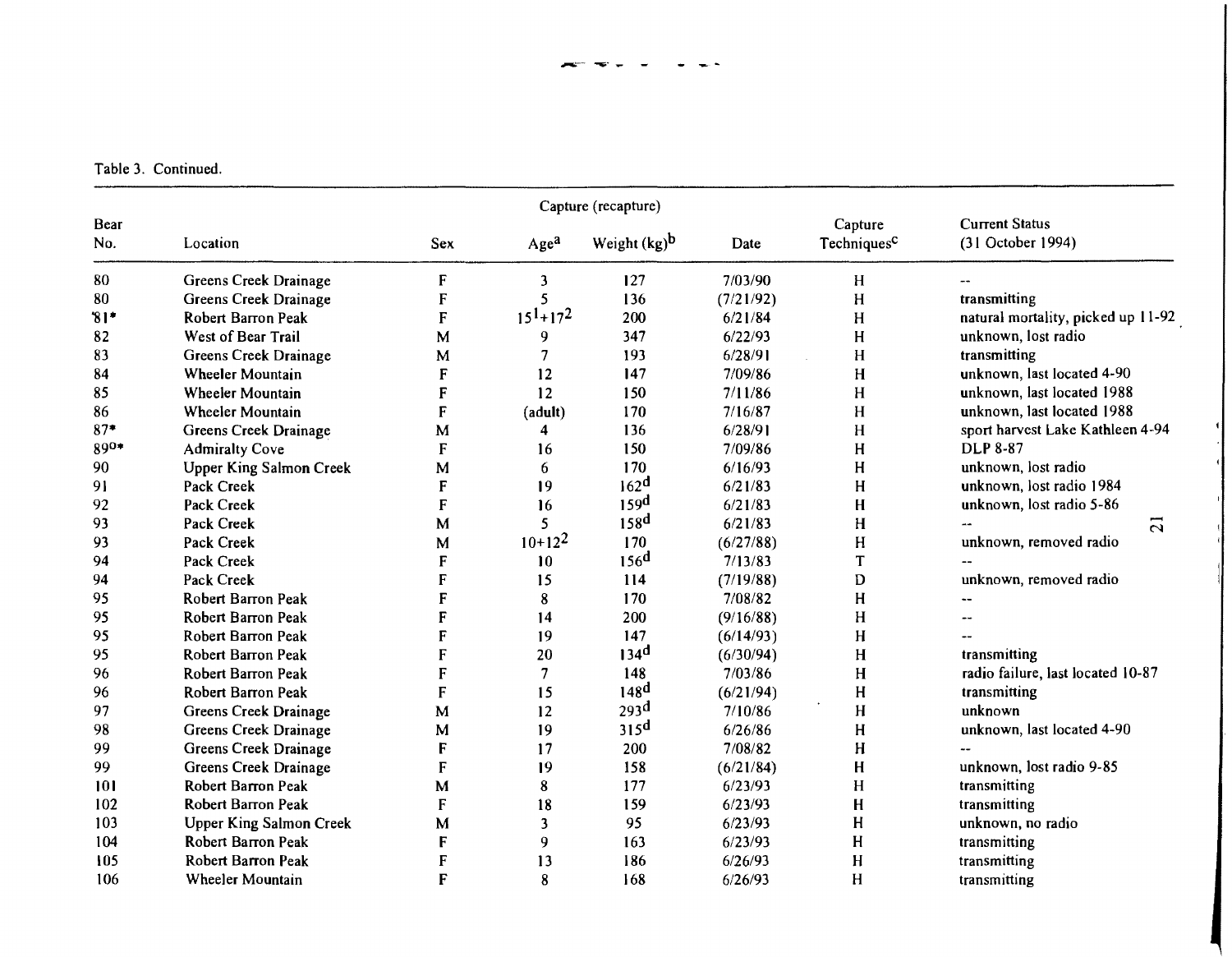#### Table 3. Continued.

| Capture (recapture) |                                          |     |                  |                 |                    |                                    |                                     |  |  |
|---------------------|------------------------------------------|-----|------------------|-----------------|--------------------|------------------------------------|-------------------------------------|--|--|
| <b>Bear</b><br>No.  | Location                                 | Sex | Age <sup>a</sup> | Weight $(kg)^D$ | Date               | Capture<br>Techniques <sup>C</sup> | Current Status<br>(31 October 1994) |  |  |
| 107<br>,108         | Robert Barron Peak<br>Robert Barron Peak | M   |                  | 122<br>209      | 6/26/93<br>6/26/93 | Н                                  | transmitting<br>unknown, lost radio |  |  |

 $\frac{a}{\mu}$  Age determined by tooth sectioning or (estimated).<br>B—Age determined by tooth sectioning at different years.<br>Weight estimated.

c weight estimated.<br>
d S = snare; H = helicopter; D = darted, free ranging; T = trap.<br>
d Actual weight.<br>
e Offspring of No. 07 (Pack Creek bear called "Pest")<br>
g Offspring of No. 26, sibling of No. 76.

h Offspring of No. 56, sibling of No. 27.<br>i Offspring of No. 55; however, No. 16 and No. 25 are not siblings.<br>j Offspring of No. 64.

k Offspring of No. 99.

I Offspring of No. 39.<br>m Offspring of No. 43.<br>n Siblings, No. 77 & No. 78.

o  $DLP =$  defense of life or property.<br>\* Bear confirmed dead.

\_\_\_\_\_\_\_\_\_\_\_\_\_\_.\_j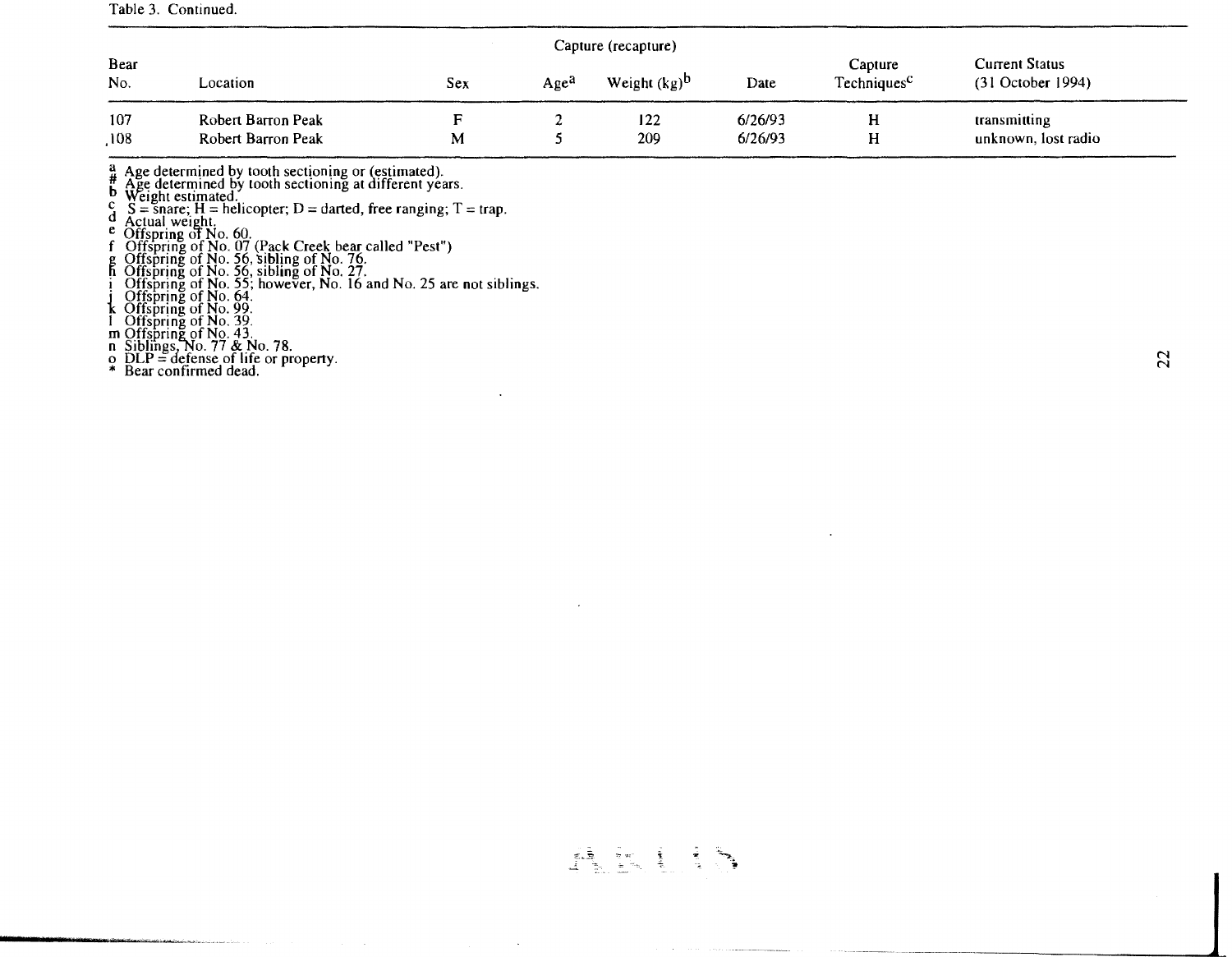|                 |                         |          |                        |                        |                        | Offspring <sup>a</sup> by year |                        |                        |                        |                        |
|-----------------|-------------------------|----------|------------------------|------------------------|------------------------|--------------------------------|------------------------|------------------------|------------------------|------------------------|
| Bear<br>No.     | capture<br>(yrs)        | 1981     | 1982                   | 1983                   | 1984                   | 1985                           | 1986                   | 1987                   | 1988                   | 1989                   |
| 01              | ${\bf 8}$               |          |                        |                        |                        |                                |                        |                        |                        |                        |
| $04*$           | 6                       |          |                        | $\bf{0}$               | 2 coy                  | $21-yr$                        | no <sup>s</sup>        | no <sup>1</sup>        |                        |                        |
| 06              | 8                       | $\bf{0}$ | $\mathbf{n}\mathbf{o}$ | $1$ coy $f$            | $\bf{0}$               | $\mathbf{0}$                   | no                     | no                     | $\mathbf{no}$          | $\mathbf{n}$           |
| 07              | 11                      |          | $l - yr$               | $12-yr$                | $\mathbf{n}\mathbf{o}$ | no                             | no                     | $\mathbf{n}\mathbf{o}$ | $\mathbf{n}\mathbf{o}$ | no                     |
| 08              | 10                      |          | $\bf{0}$               | $\bf{0}$               | $2$ coy                | $21-yr$                        | $22-yr$                | $23-yr^b$              | I coy                  | $\mathbf{n}$           |
| 09P             | 1                       |          | $\bf{0}$               | $\bf{0}$               | $\mathbf{0}$           | $\bf{0}$                       | $\bf{0}$               | $\bf{0}$               | $\bf{0}$               | $\mathbf{0}$           |
| $14*$           | $\overline{7}$          | $\bf{0}$ | $\mathbf{0}$           | $\bf{0}$               | $2$ coy                | 0 <sup>d</sup>                 | $\mathbf{0}$           | $2$ coy                | $21-yr^e$              |                        |
| 15              | $\overline{\mathbf{4}}$ |          |                        |                        |                        |                                |                        |                        |                        |                        |
| 16 <sup>n</sup> | $\overline{4}$          |          |                        | $\bf{0}$               | no                     | $\mathbf{n}\mathbf{o}$         | $\bf{0}$               | $\bf{0}$               | $\bf{0}$               | $\bf{0}$               |
| 21              | (21)                    |          |                        |                        |                        |                                |                        |                        |                        |                        |
| 24              | (5)                     |          |                        |                        |                        |                                |                        |                        |                        |                        |
| 26              | 16                      |          |                        |                        |                        |                                |                        |                        |                        |                        |
| 29              | 13                      |          |                        |                        | $3$ 1-yr <sup>i</sup>  | $\mathbf{n}$                   | $\mathbf{n}$           | no                     | $\mathbf{n}\mathbf{o}$ | no                     |
| 31              | 5                       |          |                        |                        |                        |                                |                        |                        |                        | 23                     |
| 32              | $\boldsymbol{6}$        |          |                        |                        |                        |                                |                        |                        |                        |                        |
| 34              | $\overline{2}$          |          | $\bf{0}$               | $0^{\mathsf{l}}$       |                        |                                |                        |                        |                        |                        |
| 36              | 14                      | $2 \cos$ | $\mathbf{no}$          | $\mathbf{n}\mathbf{o}$ | $\mathbf{n}\mathbf{o}$ | $\mathbf{n}\mathbf{o}$         | $\mathbf{n}\mathbf{o}$ | no                     | no                     | $\mathbf{n}$           |
| $37*$           | 10                      |          | $\bf{0}$               | $1 \cos^1$             |                        |                                |                        |                        |                        |                        |
| $38*$           | 23                      |          | $\bf{0}$               | $\mathbf{0}$           | $\bf{0}$               | $\bf{0}$                       | $\mathbf{0}$           | no <sup>m</sup>        |                        |                        |
| 39              | 9                       |          | $\mathbf{0}$           | $\bf{0}$               | $2$ coy                | $0^\mathrm{f}$                 | l coy                  | $\overline{?}$         | 1 <sub>coy</sub>       | $11-yr$                |
| 43              | 15                      | $\bf{0}$ | 2 coy                  | $21-yr$                | $\mathbf{n}\mathbf{o}$ | $\mathbf{n}\mathbf{o}$         | $\mathbf{n}$ o         | $2$ coy                | $21-yr$                | $22-yr$                |
| 53              | 6                       |          |                        |                        |                        |                                |                        |                        |                        |                        |
| 55              | $\overline{7}$          |          |                        | $\bf{0}$               | n <sub>0</sub>         | no                             | $11-yr$                | $12-yr$                | $13-yrb$               | $\overline{2}$         |
| 56              | 13                      |          | $22-yr$                | $23-yr^b$              | 2 <sub>copy</sub>      | $2 1-yr$                       | $22-yr^b$              | 1 coy                  | 0 <sup>f</sup>         | 0 <sup>g</sup>         |
| 57              | $\mathbf{R}$            |          |                        | $22-yr$                | $23-yr$                | $2$ coy                        | no                     | no                     | no                     | $\mathbf{n}\mathbf{o}$ |
| $60*$           | 20                      | $12-yr$  | $13-yrb$               | $2 \cos^c$             | 1 coy                  | $11-yr$                        | $12-yr$                | $13-yr$                | $14-yrb$               | $\bf{0}$               |
| 62              | 14                      |          | $\bf{0}$               | $\bf{0}$               | $\bf{0}$               | $\bf{0}$                       | $\bf{0}$               | $\mathbf{n}\mathbf{o}$ | no                     | no                     |
| 63              | 17                      |          | 2 cubs                 | $\bf{0}$               | $\bf{0}$               | $2$ coy                        | $\mathbf{n}$ o         | no                     | no                     | no                     |
| 64              | 14                      |          |                        | $1 I-yr$               | $12-yr^b$              | $2$ coy                        | $21-yr$                | $22-yr$                | $13-yr^b$              | $\bf{0}$               |
| 65              | (16)                    |          |                        |                        |                        |                                |                        |                        |                        |                        |
| 67              | $\overline{2}$          |          | $\pmb{0}$              | $\mathbf{n}\mathbf{o}$ | $0^{\mathsf{S}}$       | $\mathbf{n}\mathbf{o}$         | $\mathbf{n}$ o         | $\mathbf{n}\mathbf{o}$ | $\mathbf{n}\mathbf{o}$ | no                     |
| 68*             | $\mathbf{5}$            |          |                        | $\pmb{0}$              | $\pmb{0}$              | $\bf{0}$                       | $\bf{0}$               | $\overline{?}$         | 0 <sup>1</sup>         |                        |
| 70 <sup>r</sup> | $\overline{\mathbf{3}}$ |          |                        |                        |                        |                                |                        | $\bf{0}$               | $\mathbf 0$            | $\bf{0}$               |

 $\bullet$  $\mathcal{X}$ 

Table 4. Reproductive history of radiocollared female brown bears on Admiralty Island, 28 August 1981 through 31 October 1994.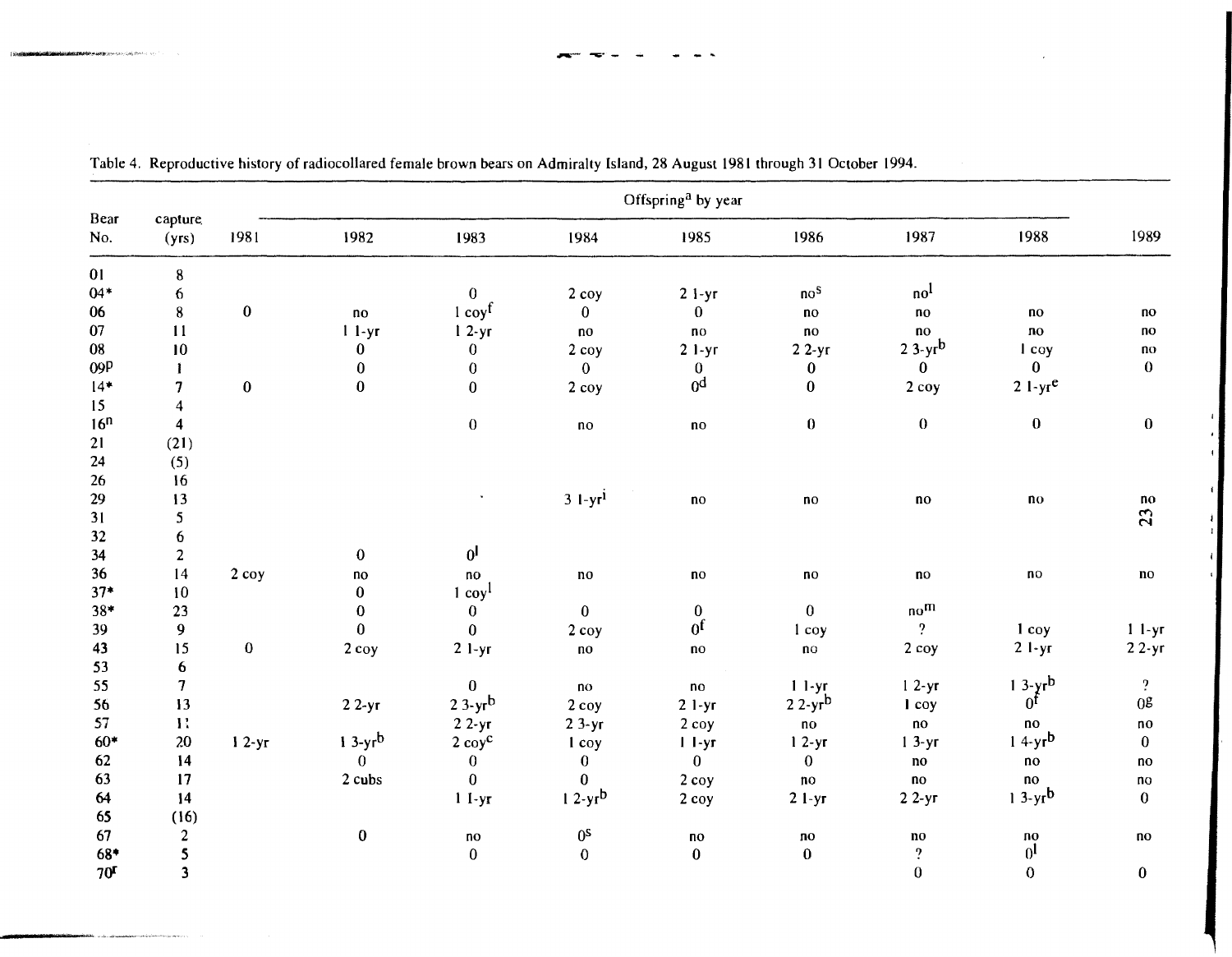| Table 4. Continued. |  |
|---------------------|--|
|---------------------|--|

|             |                  |      |           |                  |                 | Age atOffspring <sup>a</sup> by year |                        |                 |                        |               |
|-------------|------------------|------|-----------|------------------|-----------------|--------------------------------------|------------------------|-----------------|------------------------|---------------|
| Bear<br>No. | capture<br>(yrs) | 1981 | 1982      | 1983             | 1984            | 1985                                 | 1986                   | 1987            | 1988                   | 1989          |
| 71          | $\overline{4}$   |      |           |                  |                 |                                      |                        | $\pmb{0}$       | $\mathbf{n}\mathbf{o}$ | $\mathbf{n}$  |
| $74*$       | $10\,$           |      |           |                  |                 |                                      |                        |                 |                        |               |
| $75*$       | $10\,$           |      |           |                  |                 |                                      |                        |                 |                        |               |
| $78*$       | $\mathbf{3}$     |      |           |                  |                 |                                      | $\pmb{0}$              |                 |                        |               |
| $79*$       | 6                |      |           |                  |                 |                                      | $\mathbf{0}$           | 0 <sup>h1</sup> |                        |               |
| 80          | 3                |      |           |                  |                 |                                      |                        |                 |                        |               |
| $81*$       | 15               |      |           |                  | $\bf{0}$        | $\pmb{0}$                            | $\bf{0}$               | no              | no                     | $\mathbf{n}$  |
| 84          | 12               |      |           |                  |                 |                                      | 2 coy                  | $2 1-yr$        | $22-yr$                | $23-yr^b$     |
| 85          | 12               |      |           |                  |                 |                                      | $1 \cos$               | $11-yr$         | $12-yr$                | $\mathbf{no}$ |
| 86          | adult            |      |           |                  |                 |                                      |                        | $2-2-yr$        | $23-yr$                | $\mathbf{n}$  |
| $89*$       | 16               |      |           |                  |                 |                                      | $2 \cos$               | $21-yrk$        |                        |               |
| 91          | 19               |      | $\pmb{0}$ | $\boldsymbol{0}$ | $\overline{10}$ | no                                   | $\overline{no}$        | $\mathbf{n}$    | n <sub>0</sub>         | no            |
| 92          | 16               |      |           | $\pmb{0}$        | $2$ coy         | $\mathbf{n}$                         | $\mathbf{n}\mathbf{o}$ | $\mathbf{n}$    | no                     | no            |
| 94          | 10               |      |           | $\bf{0}$         | 2 coy           | $21-yr$                              | $22-yr^b$              | $2$ coy         | $2$ l-yr               | $22 - 5$      |
| 95          | ${\bf 8}$        |      | $2$ 1-yr  | $22-yr$          | $\bf{0}$        | 2 coy                                | $2$ l-yr               | no              | 2 coy                  | $21-yr$       |
| 96          |                  |      |           |                  |                 |                                      | $3$ coy <sup>f</sup>   | $21-yr$         | $\mathbf{n}\mathbf{o}$ | $\mathbf{n}$  |
| 99          | 17               |      | $23-yr$   | $2$ coy          | $21-yr$         | $12-yr$ <sup>f</sup>                 | $\mathbf{n}\mathbf{o}$ | no              | $\mathbf{n}$           | no            |
| 102         | 18               |      |           |                  |                 |                                      |                        |                 |                        |               |
| 104         | $\boldsymbol{9}$ |      |           |                  |                 |                                      |                        |                 |                        |               |
| 105         | 13               |      |           |                  |                 |                                      |                        |                 |                        |               |
| 106         | ${\bf 8}$        |      |           |                  |                 |                                      |                        |                 |                        |               |
| 107         | $\sqrt{2}$       |      |           |                  |                 |                                      |                        |                 |                        |               |

 $\sim 10^7$ 

 $\frac{1}{2} \left( \frac{1}{2} \right) \left( \frac{1}{2} \right) \left( \frac{1}{2} \right) \left( \frac{1}{2} \right) \left( \frac{1}{2} \right) \left( \frac{1}{2} \right) \left( \frac{1}{2} \right) \left( \frac{1}{2} \right) \left( \frac{1}{2} \right) \left( \frac{1}{2} \right) \left( \frac{1}{2} \right) \left( \frac{1}{2} \right) \left( \frac{1}{2} \right) \left( \frac{1}{2} \right) \left( \frac{1}{2} \right) \left( \frac{1}{2} \right) \left( \frac$ 

l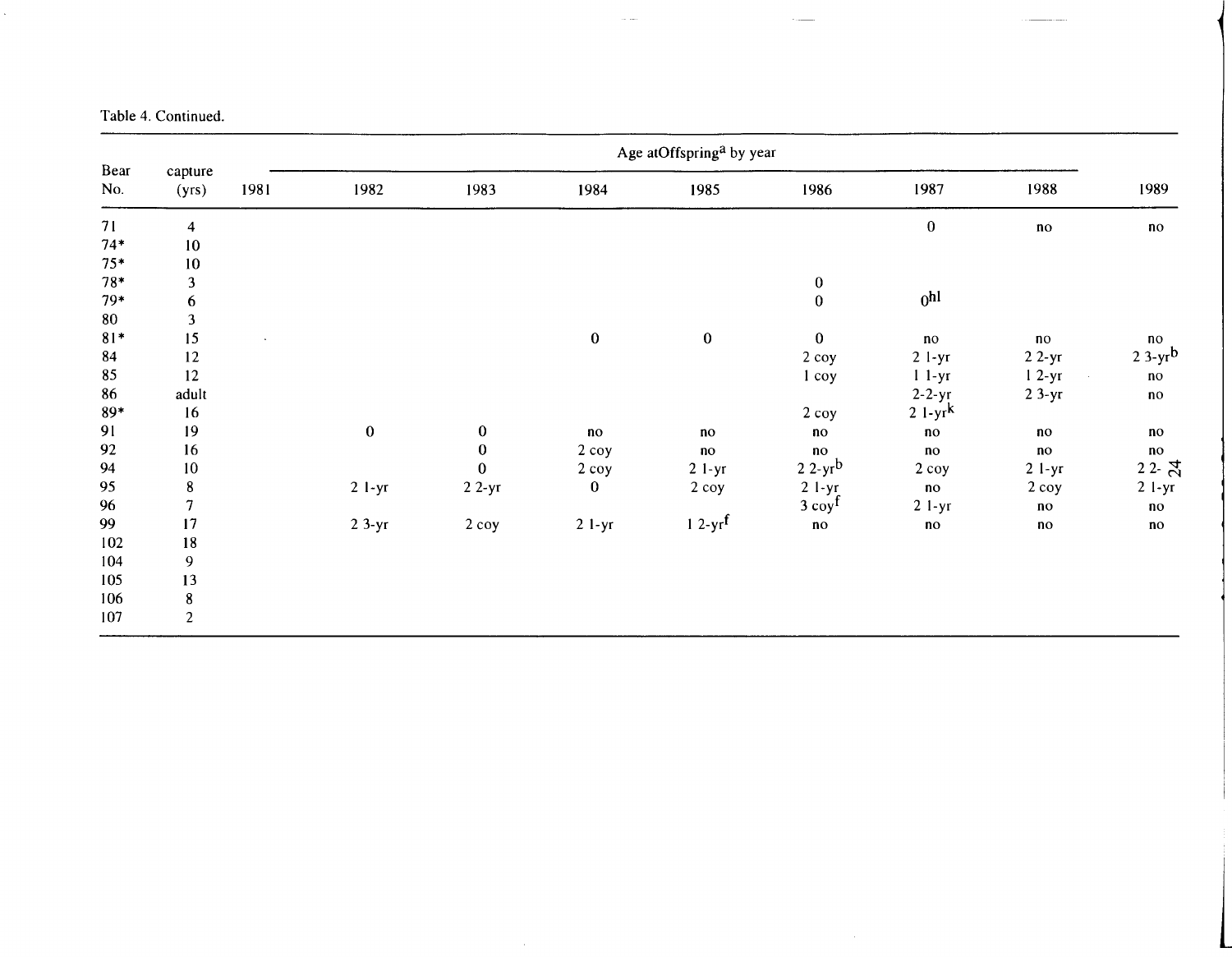# **FRITH**

L

 $\sim$ 

Table 4. Continued

 $\sim 100$ 

 $\mathcal{L}(\mathbf{z})$  , and  $\mathcal{L}(\mathbf{z})$ 

|                 |                         |                        |                        |                        | Age at                 |                        | Offspring <sup>a</sup> by year |    |
|-----------------|-------------------------|------------------------|------------------------|------------------------|------------------------|------------------------|--------------------------------|----|
| Bear<br>No.     | capture<br>(yrs)        | 1990                   | 1991                   | 1992                   | 1993                   | 1994                   |                                |    |
| 01              | ${\bf 8}$               |                        | $22-yr$                | 0 <sup>0</sup>         | $\mathbf{n}\mathbf{o}$ | $\mathbf{n}\mathbf{o}$ |                                |    |
| $04*$           | 6                       |                        |                        |                        |                        |                        |                                |    |
| 06              | ${\bf 8}$               | $\mathbf{n}\mathbf{o}$ | $\mathbf{n}\mathbf{o}$ | $\mathbf{n}\mathbf{o}$ | $\mathbf{n}\mathbf{o}$ | $\mathbf{n}\mathbf{o}$ |                                |    |
| $07\,$          | 11                      | $\mathbf{n}$ o         | $\mathbf{n}\mathbf{o}$ | $\mathbf{n}\mathbf{o}$ | $\mathbf{n}\mathbf{o}$ | $\mathbf{n}\mathbf{o}$ |                                |    |
| $08\,$          | $10\,$                  | $\mathbf{n}\mathbf{o}$ | $\mathbf{n}$           | $\mathbf{n}\mathbf{o}$ | $\mathbf{n}\mathbf{o}$ | $\mathbf{n}\mathbf{o}$ |                                |    |
| 09P             | (1)                     | 2 coy                  | 0 <sup>f</sup>         | $\pmb{0}$              | $\mathbf 0$            | $\pmb{0}$              |                                |    |
| $14*$           | 6                       |                        |                        |                        |                        |                        |                                |    |
| 15              | $\boldsymbol{4}$        |                        |                        | $22-yr$                | $23-yr$                | $\mathbf{n}\mathbf{o}$ |                                |    |
| 16 <sup>n</sup> | $\overline{4}$          | $\mathbf{n}$ o         | $\mathbf{n}$           | $\mathbf{n}\mathbf{o}$ | $\mathbf{n}\mathbf{o}$ | $\mathbf{n}\mathbf{o}$ |                                |    |
| 21              | $10\,$                  |                        |                        |                        | $\bf{0}$               | $\mathbf{n}\mathbf{o}$ |                                |    |
| $24\,$          | $\overline{\mathbf{3}}$ |                        |                        |                        | $\bf{0}$               | $\bf{0}$               |                                |    |
| 26              | 16                      |                        |                        | $23-yr$                | $\bf{0}$               | $\mathbf{n}$           |                                |    |
| 29              | 13                      | $\mathbf{n}\mathbf{o}$ | $\mathbf{n}\mathbf{o}$ | $\mathbf{n}\mathbf{o}$ | $\mathbf{n}\mathbf{o}$ | $\mathbf{n}\mathbf{o}$ |                                |    |
| 31              | 5                       |                        | $\bf{0}$               | $\mathbf{n}\mathbf{o}$ | $\bf{0}$               | $\mathbf{n}$           |                                | 25 |
| 32              | $\boldsymbol{6}$        |                        |                        | $\bf{0}$               | 1 coy                  | $11-yr$                |                                |    |
| $34*$           | $\overline{2}$          |                        |                        |                        |                        |                        |                                |    |
| 36              | 14                      | $\mathbf{n}\mathbf{o}$ | $\mathbf{n}\mathbf{o}$ | $\mathbf{n}\mathbf{o}$ | $\mathbf{n}\mathbf{o}$ | $\mathbf{n}\mathbf{o}$ |                                |    |
| $37*$           | 10                      |                        |                        |                        |                        |                        |                                |    |
| $38*$           | 23                      |                        |                        |                        |                        |                        |                                |    |
| 39              | 9                       | $\mathbf{n}\mathbf{o}$ | 3 coy                  | $31-yr$                | $\bf{0}$               | $\pmb{0}$              |                                |    |
| 43              | 15                      | $23-yr$                | 0 <sup>q</sup>         | $\pmb{0}$              | 1 coy                  | $\pmb{0}$              |                                |    |
| 53              | $12 \,$                 |                        |                        | $\bf{0}$               | $\mathbf{n}\mathbf{o}$ | $\mathbf{n}$           |                                |    |
| 55              | $\overline{7}$          | $\mathbf{n}\mathbf{o}$ | $\mathbf{n}\mathbf{o}$ | $\mathbf{n}\mathbf{o}$ | $\mathbf{n}\mathbf{o}$ | 1 coy                  |                                |    |
| 56              | 13                      | $\mathbf{n}\mathbf{o}$ | 1 coy                  | $\mathbf{n}\mathbf{o}$ | $12-yr^1$              | $0t$ ?                 |                                |    |
| 57              | 11                      | $\mathbf{n}\mathbf{o}$ | $\mathbf{n}\mathbf{o}$ | $\mathbf{n}\mathbf{o}$ | $\mathbf{n}$           | $\mathbf{n}\mathbf{o}$ |                                |    |
| $60*$           | 19                      | $\mathbf{n}\mathbf{o}$ | no <sup>m</sup>        |                        |                        |                        |                                |    |
| 62              | 14                      | $\mathbf{n}\mathbf{o}$ | $\mathbf{n}\mathbf{o}$ | $\mathbf{n}$           | $\mathbf{n}$ o         | $\mathbf{n}\mathbf{o}$ |                                |    |
| 63              | 17                      | $\mathbf{n}\mathbf{o}$ | $\mathbf{n}\mathbf{o}$ | $\mathbf{no}$          | $\mathbf{n}$           | $\mathbf{n}\mathbf{o}$ |                                |    |
| 64              | 14                      | $\mathbf{n}\mathbf{o}$ | $3$ coy                | $\mathbf{n}\mathbf{o}$ | $22-yr^b$              | $\mathbf{n}\mathbf{o}$ |                                |    |
| 65              | (16)                    |                        |                        |                        | $\bf{0}$               | $\mathbf{n}\mathbf{o}$ |                                |    |
| 67              | (2)                     | $\mathbf{n}\mathbf{o}$ | $\mathbf{n}\mathbf{o}$ | $\mathbf{n}\mathbf{o}$ | $\mathbf{n}\mathbf{o}$ | $\mathbf{n}\mathbf{o}$ |                                |    |
| 68*             | 5 <sup>5</sup>          |                        |                        |                        |                        |                        |                                |    |
| 70              | (3)                     | $\mathbf{n}\mathbf{o}$ | $\mathbf{n}\mathbf{o}$ | $\mathbf{n}\mathbf{o}$ | $\mathbf{n}\mathbf{o}$ | $\mathbf{n}\mathbf{o}$ |                                |    |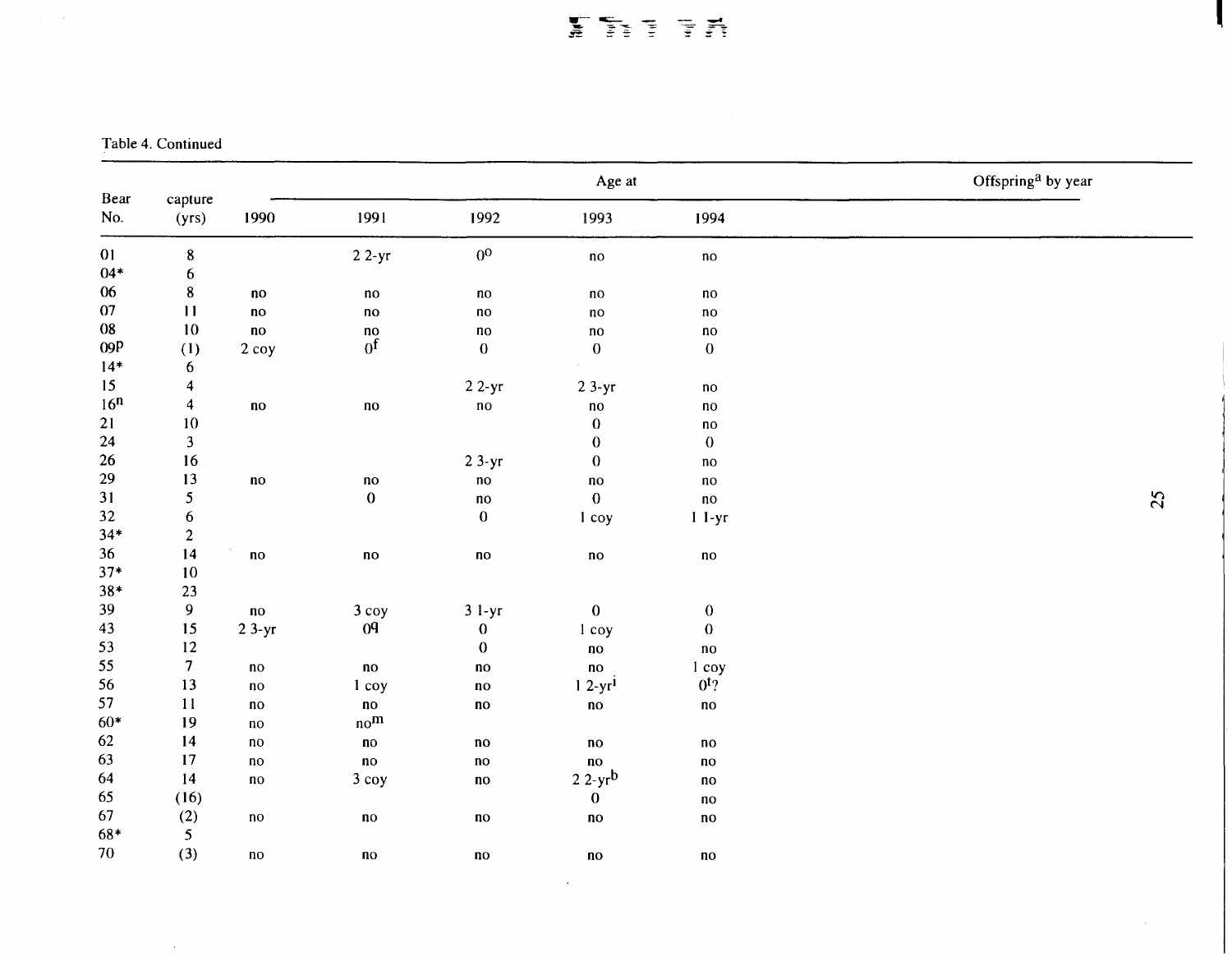#### Table 4. Continued.

|                               |                                                   |                                          |                                                  |                                                  | Age at                                 |                                                  | Offspring <sup>a</sup> by year |
|-------------------------------|---------------------------------------------------|------------------------------------------|--------------------------------------------------|--------------------------------------------------|----------------------------------------|--------------------------------------------------|--------------------------------|
| Bear<br>No.                   | capture<br>(yrs)                                  | 1990                                     | 1991                                             | 1992                                             | 1993                                   | 1994                                             |                                |
| 71<br>$74*$<br>$75*$<br>$78*$ | $\overline{4}$<br>$10\,$<br>$\overline{9}$<br>(3) | $\mathbf{n}$<br>$2$ coy                  | $\mathbf{n}\mathbf{o}$<br>$12-yr$<br>$21-yr$     | $\mathbf{n}\mathbf{o}$<br>$13-yrq$<br>$22-yrql$  | $\mathbf{n}\mathbf{o}$<br>$\bullet$    | $\mathbf{n}\mathbf{o}$                           |                                |
| $79*$<br>80<br>$81*$          | $\boldsymbol{6}$<br>$\overline{\mathbf{3}}$<br>15 | $\mathbf 0$<br>no                        | $\bf{0}$<br>no <sup>m</sup>                      | $\boldsymbol{0}$                                 | $\mathbf 0$                            | 1 <sup>t</sup>                                   |                                |
| 84<br>85                      | 12<br>12                                          | $2$ coy<br>$\mathbf{n}$ o                | no<br>no                                         | $\mathbf{n}\mathbf{o}$<br>$\mathbf{n}\mathbf{o}$ | $\mathbf{n}\mathbf{o}$<br>$\mathbf{n}$ | $\mathbf{n}\mathbf{o}$<br>$\mathbf{n}\mathbf{o}$ |                                |
| 86<br>$89*$                   | adult<br>16                                       | $\mathbf{n}$ o                           | $\mathbf{n}\mathbf{o}$                           | $\mathbf{n}\mathbf{o}$                           | $\mathbf{n}\mathbf{o}$                 | $\mathbf{n}\mathbf{o}$                           |                                |
| 91<br>92                      | 19<br>16                                          | n <sub>0</sub><br>$\mathbf{n}\mathbf{o}$ | no<br>n <sub>o</sub>                             | no<br>no                                         | no<br>no                               | $\mathbf{n}\mathbf{o}$<br>no ·                   |                                |
| 94                            | $10\,$                                            | $\mathbf{n}$                             | no                                               | no                                               | no                                     | $\mathbf{n}\mathbf{o}$                           | 26                             |
| 95<br>96                      | $\bf 8$<br>$\overline{7}$                         | n <sub>o</sub><br>n <sub>o</sub>         | $\mathbf{n}\mathbf{o}$<br>$\mathbf{n}\mathbf{o}$ | no<br>no                                         | $\bf{0}$<br>$\mathbf{n}\mathbf{o}$     | $3$ coy<br>2 coy                                 |                                |
| 99<br>102                     | 17<br>18                                          | no                                       | $\mathbf{n}\mathbf{o}$                           | n <sub>O</sub>                                   | no<br>$21-yr$                          | $\mathbf{n}\mathbf{o}$<br>$\mathbf{n}\mathbf{o}$ |                                |
| 104<br>105<br>106             | $\overline{9}$<br>13<br>${\bf 8}$                 |                                          |                                                  |                                                  | $\bf{0}$<br>2 coy                      | $\mathbf{n}\mathbf{o}$<br>$\mathbf{n}\mathbf{o}$ |                                |
| 107                           | $\overline{2}$                                    |                                          |                                                  |                                                  | $11-yr$<br>$\boldsymbol{0}$            | $\mathbf{n}\mathbf{o}$<br>$\boldsymbol{0}$       |                                |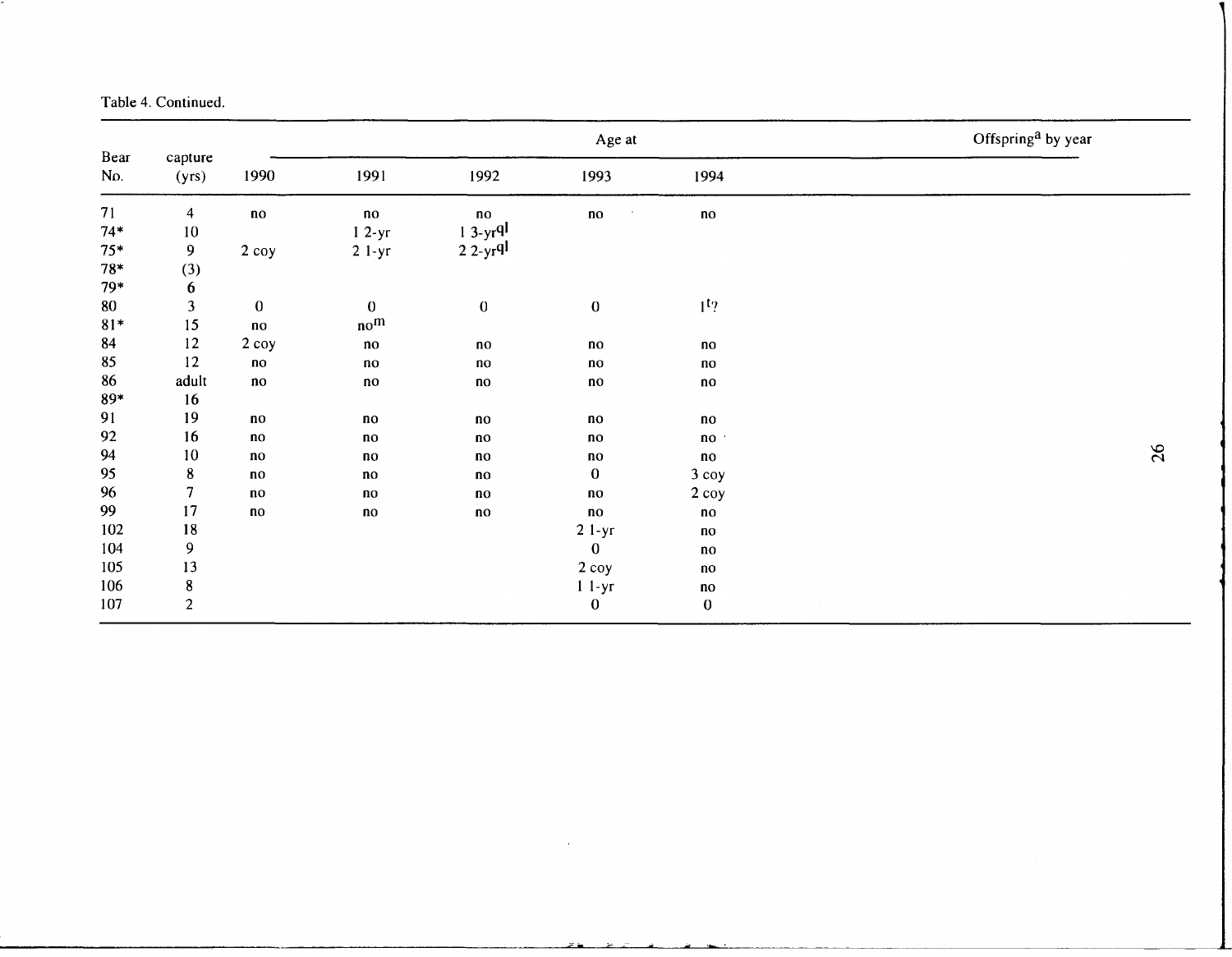#### 医 手弄

#### Table 4. Continued.

a Female observed with:  $coy = cub of year$  $1-yr =$ yearling  $2-yr = 2-year-old$  $3-yr = 3-year-old$  $4-yr = 4-year-old$  $cub = cub$  older than  $coy$  $0 =$  no cubs observed no = no observation of marked bear b Cubs disappeared over summer. c Male killed cubs in June. d Female ate cubs in den. e Female killed by marked inale, fate of cubs unknown. <sup>1</sup> Cubs disappeared over winter. g Female lactating but no cubs present. <sup>11</sup> Observed breeding. <sup>1</sup> One cub disappeared over summer. k Female killed in DL.P by deer hunter 8/87. 1Sport harvested.

- m Natural mortality.
- n Offspring of No. *55.*
- °Cubs kicked out 2 weeks prior to capture of No. OJ.
- P Offspring of No. 07.
- q Cubs kicked out this spring.
- r Offspring of No. 60.
- s Ear tagged, no collar. (No. 67 sighted L.Florence Ck. 9/84 by LB)
- (No. 04 sighted Jims's Ck. 9/86 & 9/87 by LB)
- t Aerial observation, poor visibility because of vegetation.
- Bear confirmed dead.

 $\overline{27}$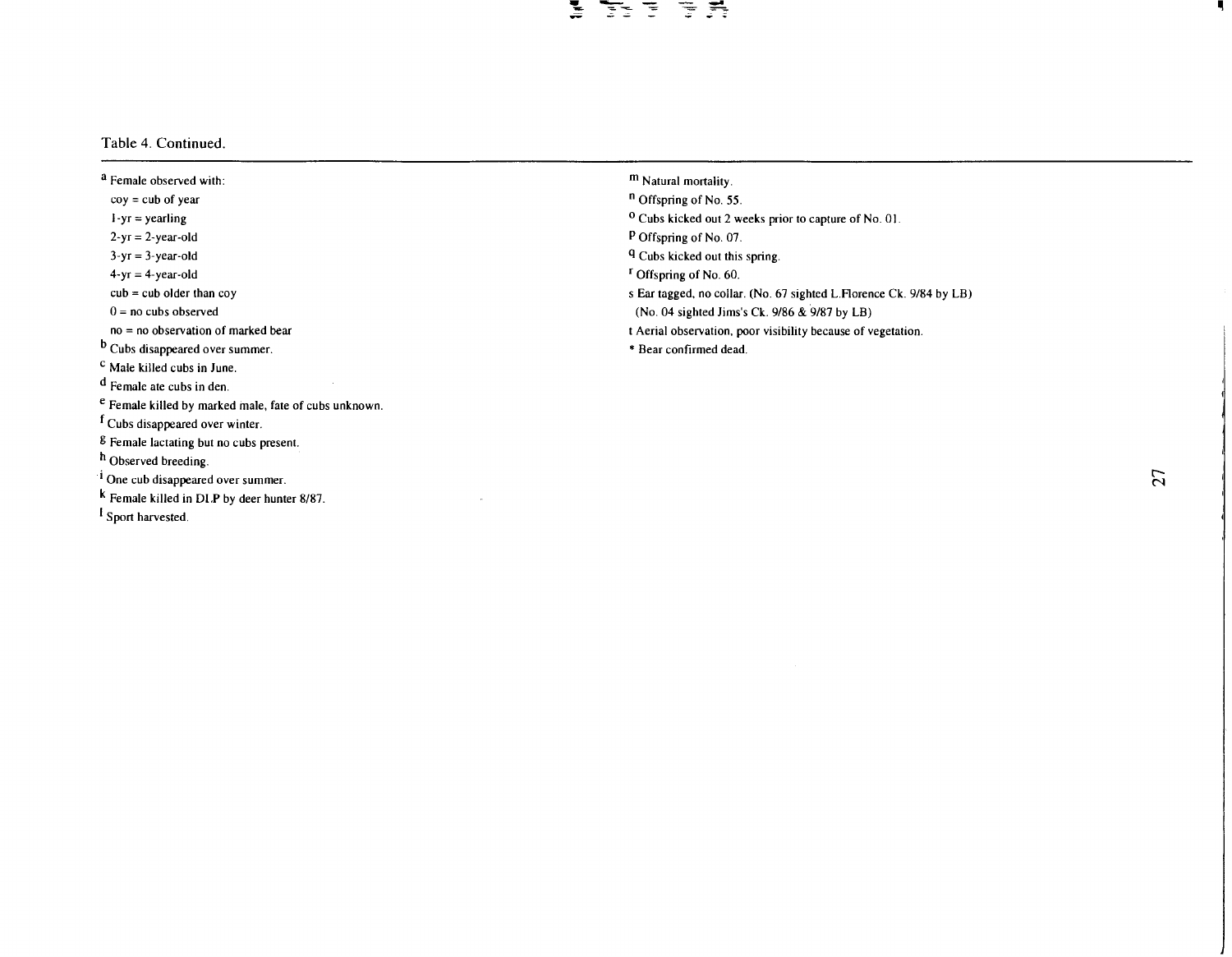|             |                           |              |                         | Capture (recapture) |            |                                    |                                            |    |
|-------------|---------------------------|--------------|-------------------------|---------------------|------------|------------------------------------|--------------------------------------------|----|
| Bear<br>No. | Location                  | <b>Sex</b>   | Agea                    | Weight $(kg)^b$     | Date       | Capture<br>Techniques <sup>c</sup> | <b>Current Status</b><br>(31 October 1994) |    |
| 101         | Mt. head Seal Ck.         | ${\bf F}$    | 6                       | 159 <sup>d</sup>    | 10/13/89   | H                                  |                                            |    |
| 101         | Mt. head Seal Ck.         | $\mathbf{F}$ | 10                      | 284 <sup>d</sup>    | (6/24/94)  | H                                  | transmitting                               |    |
| 102         | Repeater Mountain         | M            | 13                      | 345 <sup>d</sup>    | 6/12/90    | H                                  | unknown, lost radio                        |    |
| 102         | Hoonah Dump               | M            | 13                      | 374                 | (7/28/90)  | ${\bf S}$                          | unknown, lost radio 8/90                   |    |
| 102         | Hoonah Dump               | M            | 13                      | 374                 | (8/14/90)  | S                                  | Hoonah Dump 10/90                          |    |
| $102*$      | Hoonah Dump               | M            | 14                      | 363                 | (10/10/91) | S                                  | illegal harvest 9/93                       |    |
| 103         | Mt. S. False Bay          | M            | $\overline{2}$          | 170                 | 10/13/89   | H                                  | unknown                                    |    |
| 104         | Mt. head Seal Ck.         | F            | $\overline{\mathbf{3}}$ | 113 <sup>d</sup>    | 10/13/89   | H                                  | unknown, lost radio                        |    |
| 105         | Repeater Mountain         | F            | 13                      | 127                 | 6/12/90    | H                                  | unknown, lost radio                        |    |
| 106         | Den Mountain              | F            | 8                       | 172                 | 6/13/90    | H                                  | transmitting                               |    |
| 107         | Den Mountain              | F            | 8                       | 154 <sup>d</sup>    | 6/13/90    | H                                  | transmitting                               |    |
| 108         | 3 foot Mountain           | M            | 11                      | 318 <sup>d</sup>    | 6/13/90    | H                                  | unknown, lost radio                        |    |
| 109         | Den Mountain              | F            | 4                       | 91                  | 6/13/90    | H                                  | unknown, lost radio                        |    |
| 110         | Repeater Mountain         | ${\bf F}$    | 3                       | 73                  | 6/19/90    | $\overline{\mathsf{H}}$            | unknown, lost radio 4/91                   | 28 |
| 110         | Repeater Mountain         | F            | $\overline{\mathbf{4}}$ | 73                  | (6/26/91)  | H                                  | unknown, lost radio                        |    |
| 111         | <b>Repeater Mountain</b>  | M            | (3)                     | $\frac{1}{82}$      | 6/19/90    | H                                  | unknown, lost radio                        |    |
| $112*$      | Mt. N. Fk. Freshwater Ck. | M            | $\overline{\mathbf{4}}$ | 136                 | 6/19/90    | H                                  | sport harvest 5/92                         |    |
| 113         | Mts. E. Indian River      | $\mathbf F$  | 10                      | 172                 | 6/19/90    | H                                  | transmitting                               |    |
| 114         | Mt. N. Fk. Freshwater Ck. | ${\bf F}$    | (3)                     | 73                  | 6/21/90    | H                                  | unknown, lost radio                        |    |
| $115*$      | Mts. E. Salt Lake Bay     | $\mathbf F$  | 24                      | 127                 | 6/21/90    | H                                  | unknown mortality                          |    |
| 116         | Mt. S. of 3 Foot Mt.      | ${\bf F}$    | 6                       | 136                 | 6/21/90    | H                                  | unknown, lost radio                        |    |
| 117         | Repeater Mountain         | F            | 9                       | 159                 | 6/21/90    | H                                  | unknown, lost radio                        |    |
| 118         | Repeater Mountain         | F            | 4                       | 64                  | 6/21/90    | H                                  | unknown, lost radio                        |    |
| 118         | Repeater Mountain         | $\mathbf{F}$ | 6                       | 118                 | 6/30/92    | H                                  | transmitting                               |    |
| 119         | Mts. E. Indian River      | $\mathbf F$  | (3)                     | 68                  | 6/22/90    | H                                  | unknown, lost radio                        |    |
| 120         | Mts. E. Indian River      | F            | 12                      | 163                 | 6/22/90    | H                                  | lost radio                                 |    |
| 120         | Mts. E. Indian River      | $\mathbf{F}$ | 16                      | 143 <sup>d</sup>    | (6/24/94)  | H                                  | transmitting                               |    |
| 121         | Mts. E. Indian River      | M            | $\overline{\mathbf{4}}$ | 170                 | 6/22/90    | н                                  | transmitting                               |    |
| 122         | Mts. E. Indian River      | M            | 11                      | 295                 | 6/22/90    | H                                  | unknown, lost radio                        |    |
| 123         | Tenakee Mts. mile 20      | M            | (18)                    | 249                 | 6/22/90    | H                                  | unknown, lost radio                        |    |
| 124         | S. Fk. Freshwater Ck.     | M            | 8                       | 267                 | 6/22/90    | H                                  | unknown, lost radio 5/93                   |    |
| 125         | Tenakee Mts. mile 20      | M            | 8                       | 193                 | 6/25/90    | H                                  | unknown, lost radio                        |    |

−.

 $\mathbf{I}$  $\mathbf{f}$ 

Table 5. Summary and status of brown bears captured on Northeast Chichagof Island, 13 October 1989 through 31 October 1994.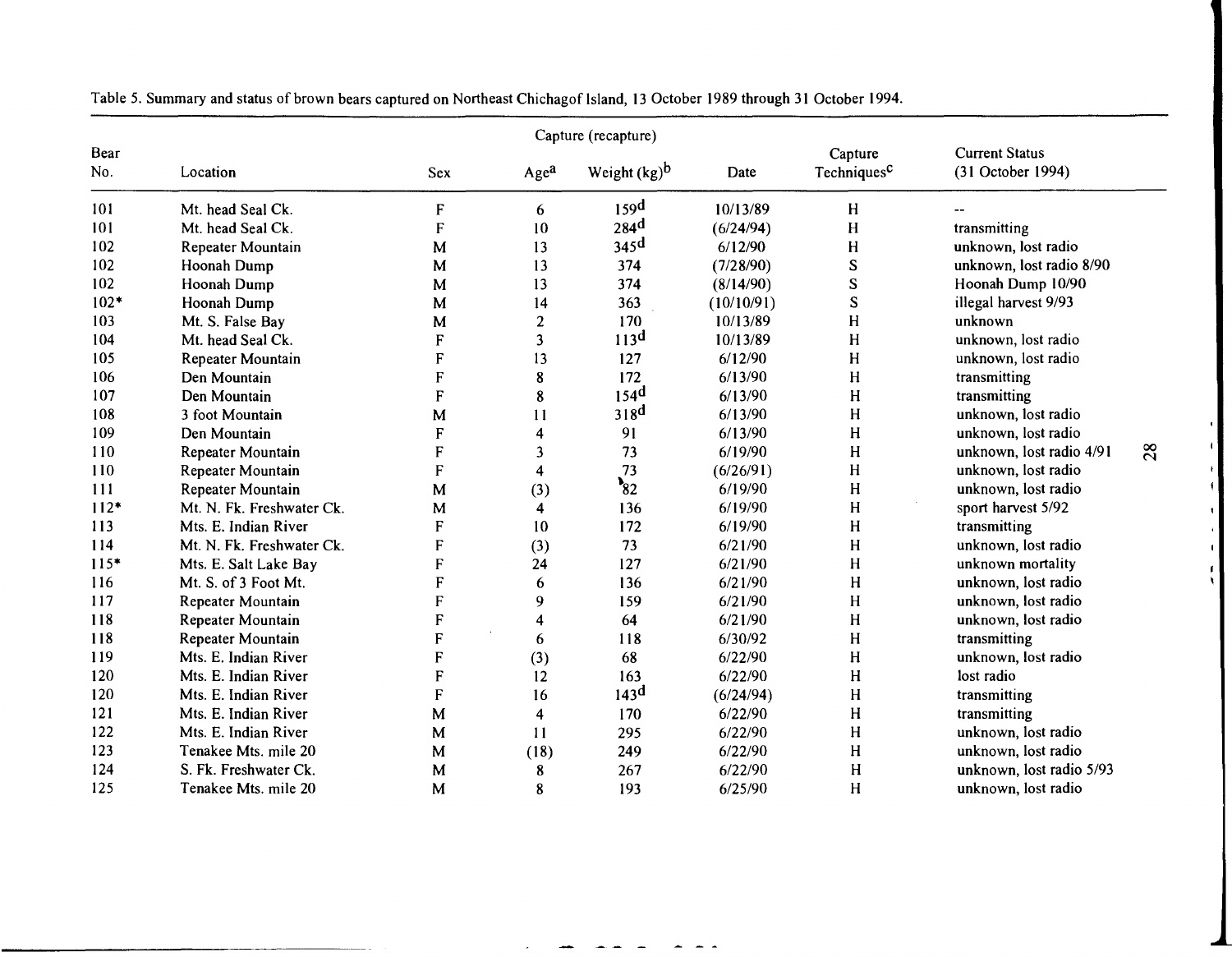医医天主 生共

'I

Table 5. Continued.

|                  |                       |              |                  | Capture (recapture)      |            |                                    |                                            |
|------------------|-----------------------|--------------|------------------|--------------------------|------------|------------------------------------|--------------------------------------------|
| Bear<br>No.      | Location              | Sex          | Age <sup>a</sup> | Weight (kg) <sup>b</sup> | Date       | Capture<br>Techniques <sup>C</sup> | <b>Current Status</b><br>(31 October 1994) |
| 126              | Mts. E. of Narrows    | $\mathbf F$  | 16               | 159                      | 6/25/90    | H                                  | lost radio                                 |
| 126              | Mts. E. of Narrows    | $\mathbf{F}$ | 20               | 136 <sup>d</sup>         | (7/1/94)   | H                                  | transmitting                               |
| 127              | Mts. E. of Narrows    | ${\bf F}$    | 26               | 204                      | 6/25/90    | H                                  | unknown, lost radio 8/90                   |
| 128              | Mt. South Den Mt.     | F            | 9                | 136                      | 6/26/90    | H                                  | unknown, lost radio 4/91                   |
| $129*$           | Tenakee Mts. mile 20  | M            | 21               | 295 <sup>d</sup>         | 6/26/90    | H                                  | DLP 10/90 Hoonah <sup>e</sup>              |
| $130*$           | Tenakee Mts. mile 20  | $\mathbf F$  | (3)              | 73                       | 6/26/90    | H                                  | sport harvest 5/93                         |
| 131              | Mt. S. of 3 Foot Mt.  | F            | 23               | 147                      | 6/26/90    | H                                  | unknown, lost radio 5/93                   |
| 132              | Mt. South Den Mt.     | $\mathbf{F}$ | 12               | 159                      | 6/26/90    | H                                  | unknown, lost radio 5/93                   |
| 133              | Tenakee Mts. mile 20  | F            | 11               | 147                      | 6/28/90    | H                                  | unknown, lost radio                        |
| 134              | Mt. South Den Mt.     | F            | ${\bf 8}$        | 170                      | 6/28/90    | H                                  | unknown, lost radio                        |
| 135              | Den Mountain          | F            | 16               | 143                      | 6/28/90    | H                                  |                                            |
| 135              | Mt. W. Ten Mile Ck.   | $\mathbf F$  | $22^{2}$         | 227                      | (10/2/94)  | H                                  | transmitting                               |
| 136              | Mts. E. of Narrows    | $\mathbf F$  | $\overline{2}$   | 68                       | 6/28/90    | H                                  |                                            |
| 136              | Tenakee Mts. mile 20  | F            | 4                | 70                       | (6/26/92)  | H                                  | 29<br>lost radio                           |
| 136              | Tenakee Mts. mile 20  | F            | 6                | 105 <sup>d</sup>         | (6/24/94)  | H                                  | transmitting                               |
| 137              | Spasski Creek         | M            | 4                | 136                      | 7/17/90    | ${\bf S}$                          | unknown, lost radio                        |
| 138              | Spasski Creek         | M            | (20)             | 227                      | 7/17/90    | ${\bf S}$                          | unknown, lost radio 6/91                   |
| 139 <sup>f</sup> | Spasski Creek         | M            | (1)              | 27                       | 7/20/90    | S                                  | unknown, lost radio at den 4/92            |
| $140*$           | Spasski Creek         | M            | 4                | 136                      | 7/25/90    | D                                  | sport harvest 5/91                         |
| 141              | Spasski Creek         | $\mathbf F$  | 5                | 147                      | 7/26/90    | $\overline{\mathbf{S}}$            |                                            |
| 141              | Spasski Creek         | F            | 9                | 249                      | (10/1/94)  | H                                  | transmitting                               |
| 142              | Hoonah Dump           | M            | 4                | 170                      | 7/27/90    | D                                  | Hoonah Dump                                |
| 142              | Hoonah Dump           | M            | 5                | 170                      | (8/10/90)  | D                                  | Hoonah Dump                                |
| 142              | Hoonah Dump           | M            | 7                | 272                      | (9/9/91)   | D                                  | Hoonah Dump                                |
| $142*$           | Hoonah Dump           | M            | 7                | 454                      | (10/13/93) | D                                  | sport harvest 5/94                         |
| 143              | Hoonah Dump           | M            | 8                | 306                      | 7/27/90    | S                                  | Hoonah Dump 10/90                          |
| 143              | Hoonah Dump           | M            | 8                | 306                      | (8/14/90)  | ${\bf S}$                          | Hoonah Dump 10/90                          |
| 143              | Hoonah Dump           | M            | 9                | 318                      | (10/10/91) | $\mathbf S$                        | sighted Hoonah Dump 10/93                  |
| 144              | Game Creek            | M            | 9                | 159                      | 8/13/90    | S                                  | lost radio                                 |
| 144              | Mts. W. Ten Mile Ck.  | F            | 10 <sup>2</sup>  | 204                      | (7/12/94)  | H                                  | transmitting                               |
| 145              | Game Creek            | F            | 5                | 159                      | 8/13/90    | S                                  |                                            |
| 145              | Long Is. Rd. Clearcut | F            | 10 <sup>2</sup>  | 249                      | (10/1/94)  | H                                  | transmitting                               |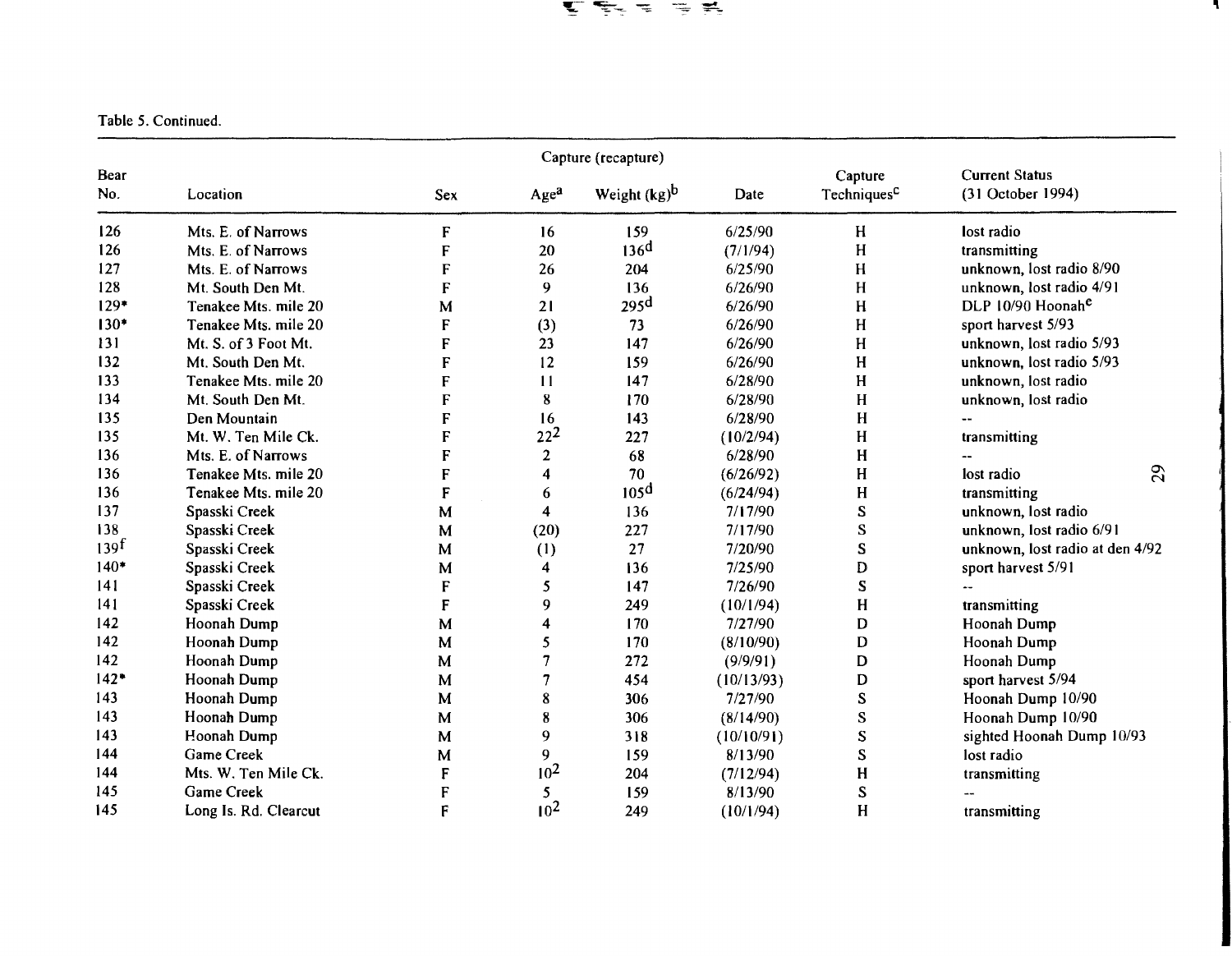|  | Table 5. Continued. |
|--|---------------------|
|  |                     |

|             |                          |                           |                  | Capture (recapture) |           |                                    |                                            |
|-------------|--------------------------|---------------------------|------------------|---------------------|-----------|------------------------------------|--------------------------------------------|
| Bear<br>No. | Location                 | <b>Sex</b>                | Age <sup>a</sup> | Weight $(kg)^b$     | Date      | Capture<br>Techniques <sup>C</sup> | <b>Current Status</b><br>(31 October 1994) |
| 146         | Hoonah Dump              | M                         | 5                | 272                 | 8/13/90   | S                                  |                                            |
| $146*$      | Hoonah Dump              | M                         | 6                | 249                 | (8/8/91)  | ${\bf S}$                          | unknown mortality 10/91                    |
| 147         | Hoonah Dump              | M                         | 20               | 340                 | 8/14/90   | S                                  | sighted Hoonah Dump 8/92                   |
| 147         | Hoonah Dump              | M                         | 21               | 318                 | (9/11/91) | ${\bf S}$                          | sighted Hoonah Dump 10/93&10/94            |
| 148         | <b>Game Creek</b>        | F                         | 6                | 147                 | 8/14/90   | ${\bf S}$                          | unknown, lost radio                        |
| $149*$      | Repeater Mountain        | ${\bf F}$                 | 13               | 136                 | 6/26/91   | H                                  | unknown mortality                          |
| 150         | Repeater Mountain        | ${\bf F}$                 | 5                | 147                 | 6/26/91   | H                                  | transmitting                               |
| 151         | Mts. E. Indian River     | M                         | 4                | 125                 | 6/26/91   | H                                  |                                            |
| 151         | Mts. E. Indian River     | M                         | 5                | 136                 | (6/29/92) | H                                  | unknown, lost radio                        |
| 152         | Repeater Mountain        | F                         | 15               | 154                 | 7/5/91    | H                                  | unknown, lost radio                        |
| 153         | Mt. head Seal Ck.        | F                         | 9                | 147                 | 7/5/91    | H                                  | transmitting                               |
| 154         | Mts. E. Indian River     | F                         | 12               | 125                 | 7/5/91    | H                                  |                                            |
| 154         | Pass Pavlov-Indian River | F                         | 15               | 152                 | (7/10/94) | H                                  | transmitting                               |
| 155         | <b>Bear Creek</b>        | F                         | 6                | 127                 | 7/25/91   | S                                  | 30 <sub>o</sub><br>unknown, lost radio     |
| 156         | Mt. head Seal Ck.        | F                         | 16               | 159                 | 6/23/92   | H                                  | transmitting                               |
| $157*$      | <b>Bear Creek</b>        | F                         | 4                | 132                 | 7/25/91   | ${\bf S}$                          | sport harvest 5/92                         |
| 158         | Mt. head Seal Ck.        | F                         | 16               | 170                 | 6/23/92   | $\mathbf H$                        | transmitting                               |
| 159         | Tenakee Mts. mile 20     | F                         | 11               | 150                 | 6/23/92   | H                                  | transmitting                               |
| 160         | Tenakee Mts. mile 20     | M                         | 4                | 91                  | 6/23/92   | H                                  | unknown last located 5/93                  |
| 161         | 3 foot Mountain          | F                         | 22               | 170                 | 6/24/92   | H                                  | transmitting                               |
| 162         | Mts. E. Indian River     | F                         | 21               | 193                 | 6/24/92   | H                                  | transmitting                               |
| 163         | Mts. E. Indian River     | F                         | 11               | 159                 | 6/24/92   | H                                  | transmitting                               |
| 164         | Mts. E. Indian River     | M                         | 5                | 227                 | 6/24/92   | H                                  | unknown, lost radio 9/92                   |
| 165         | Mt. head Seal Ck.        | F                         | 8                | 136                 | 6/25/92   | H                                  | transmitting                               |
| 166         | Virgin Mts.              | M                         | 3                | 102                 | 6/25/92   | H                                  | unknown, lost radio                        |
| 167         | Virgin Mts.              | F                         | 13               | 170                 | 6/25/92   | H                                  | transmitting                               |
| 168         | Virgin Mts.              | M                         | $\overline{2}$   | 73                  | 6/25/92   | H                                  | unknown                                    |
| 169         | Head Gypsum Ck.          | F                         | 13               | 209                 | 6/25/92   | H                                  | unknown, lost radio                        |
| 170         | Mts. E. Salt Lake Bay    | M                         | 5                | 163                 | 6/26/92   | H                                  | transmitting                               |
| 171         | Ridge S. Gypsum Ck.      | $\boldsymbol{\mathsf{F}}$ | 4                | 125                 | 6/26/92   | H                                  | transmitting                               |
| 172         | Mts. E. Indian River     | F                         | $\overline{c}$   | 70                  | 6/26/92   | H                                  | unknown, lost radio                        |
| $173*$      | Whitestone Ck. clearcut  | M                         | 4                | 167                 | 6/28/92   | H                                  | DLP 8/92 Kennel Ck. <sup>e</sup>           |
| 174         | Tenakee Mts. mile 8      | F                         | 13               | 145                 | 6/29/92   | H                                  | transmitting                               |

والمساور والمعارف والمتعاطين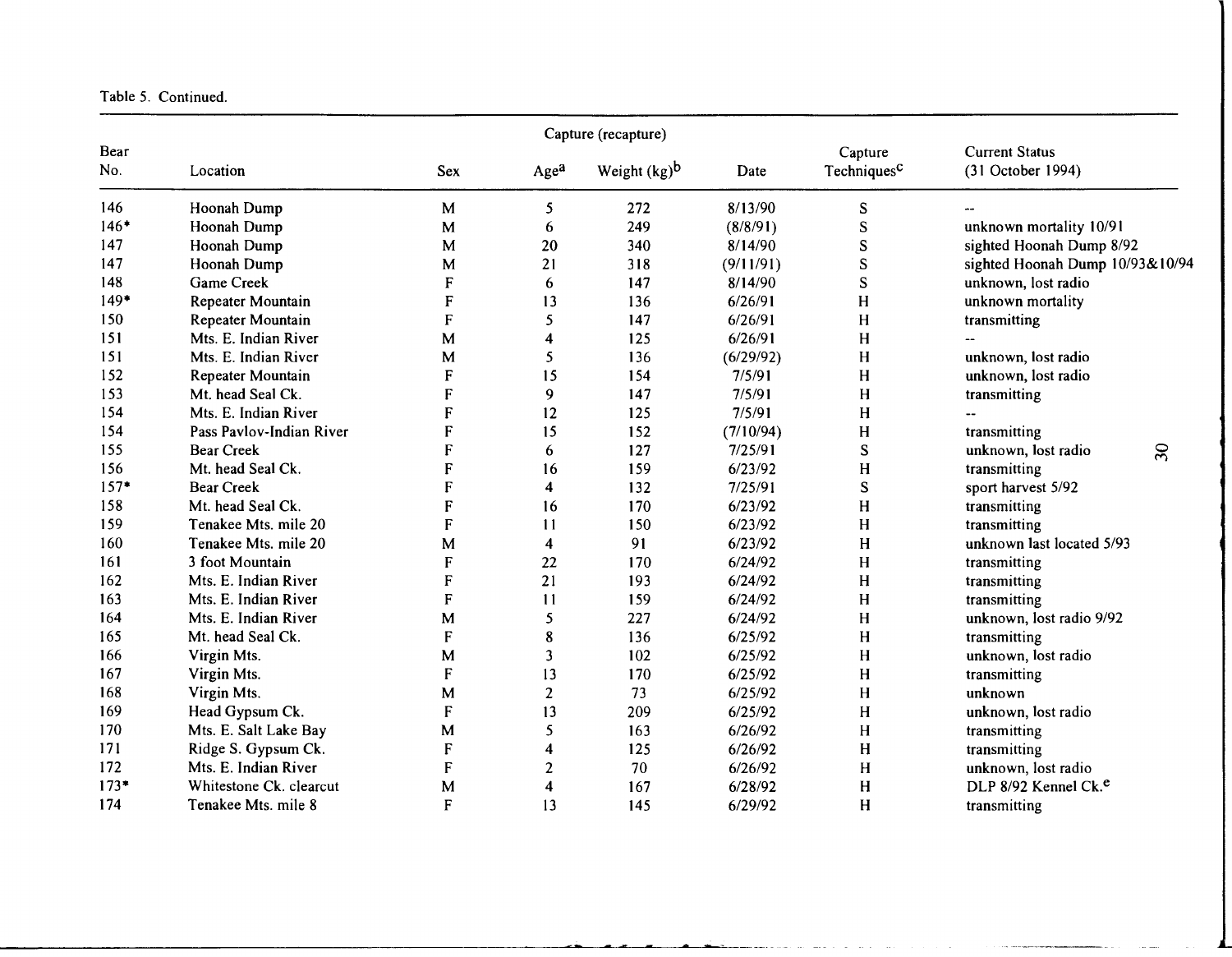# $\mathbf{r} \cdot \mathbf{r} \cdot \mathbf{r} \cdot \mathbf{r}$

### Table *5.* Continued.

|                    |                              |            |                                     | Capture (recapture) |          |                                    |                                            |                |
|--------------------|------------------------------|------------|-------------------------------------|---------------------|----------|------------------------------------|--------------------------------------------|----------------|
| <b>Bear</b><br>No. | Location                     | <b>Sex</b> | Weight $(kg)^b$<br>Age <sup>a</sup> |                     | Date     | Capture<br>Techniques <sup>C</sup> | <b>Current Status</b><br>(31 October 1994) |                |
| 175                | Tenakee Mts. mile 8          | F          | 16                                  | 4                   | 6/30/92  | H                                  | transmitting                               |                |
| 176                | Tenakee Mts. mile 8          | F          | 10                                  | 159                 | 6/30/92  | H                                  | transmitting                               |                |
| 177                | 3 foot Mountain              | F          | 11                                  | 154                 | 6/30/92  | H                                  | unknown, lost radio                        |                |
| 178                | Seagull Creek                |            | 14                                  | 193                 | 8/30/92  | S                                  | transmitting                               |                |
| 179                | <b>Bear Creek</b>            |            | 10                                  | 265                 | 8/31/92  | S                                  | unknown, lost radio                        |                |
| 180                | Hoonah Dump                  |            | 6                                   | 238                 | 10/13/93 | D                                  | transmitting                               |                |
| $1818*$            | Hoonah Dump                  | F          | (.8)                                | 59                  | 10/13/93 | D                                  | unknown mortality 10/14/93                 |                |
| 1828*              | Hoonah Dump                  | ${\bf M}$  | (.8)                                | 68                  | 10/13/93 | D                                  | bear kill                                  |                |
| 183                | Mt. head Seal Ck.            | F          |                                     | 108                 | 7/1/94   | н                                  | transmitting                               |                |
| 184                | Hoonah Dump                  | M          |                                     | 254                 | 10/13/93 | D                                  | transmitting                               |                |
| 185                | <b>Destruction Valley</b>    | F          |                                     | 113 <sup>d</sup>    | 6/24/94  | H                                  | transmitting                               |                |
| 186                | Tenakee Mts. mile 20         | M          | 15                                  | 290 <sup>d</sup>    | 7/1/94   | H                                  | transmitting                               |                |
| 187                | Bob's Par 3                  | F          |                                     | 124 <sup>d</sup>    | 7/9/94   | Н                                  | transmitting                               |                |
| 188                | Mt. head Spasski             | M          |                                     | 91                  | 7/9/94   | H                                  | transmitting                               | $\overline{5}$ |
| $189*$             | Mt. head Spasski             | F          | 8                                   | 130 <sup>d</sup>    | 7/9/94   | H                                  | BIA research mortality                     |                |
| 190                | E. fork Seal Ck.             | F          | 8                                   | 132                 | 7/10/94  | H                                  | transmitting                               |                |
| 192                | Mt. above Columbia Cove      | F          | 9                                   | 175                 | 7/10/94  | H                                  | transmitting                               |                |
| 193                | Mt. head Seal Ck.            | M          |                                     | 91                  | 7/11/94  | H                                  | transmitting                               |                |
| 194                | Tenakee Mts. 10 mile Ck.     | F          |                                     | -68                 | 7/11/94  | H                                  | transmitting                               |                |
| 195                | Mt. head SW fork Spasski Ck. | F          | 17                                  | 181                 | 7/11/94  | H                                  | transmitting                               |                |
| 196                | Across from Saltery Bay      | M          | 2                                   | 68                  | 7/12/94  | H                                  | transmitting                               |                |

 $\frac{a}{b}$  Age determined by tooth sectioning or (estimated).

 $. <sup>H</sup>$  Age determined by tooth sectioning at different years.

Weight estimated.

 $^{c}$  S = Snare; H = helicopter; D = darted, free ranging.

Actual weight.

 $_e^e$  DLP = Defense of life or property.

<sup>f</sup> A male coy, no sow observed, family status unknown.<br> $\frac{p}{2}$  Offspring of No. 180.

Bear confirmed dead.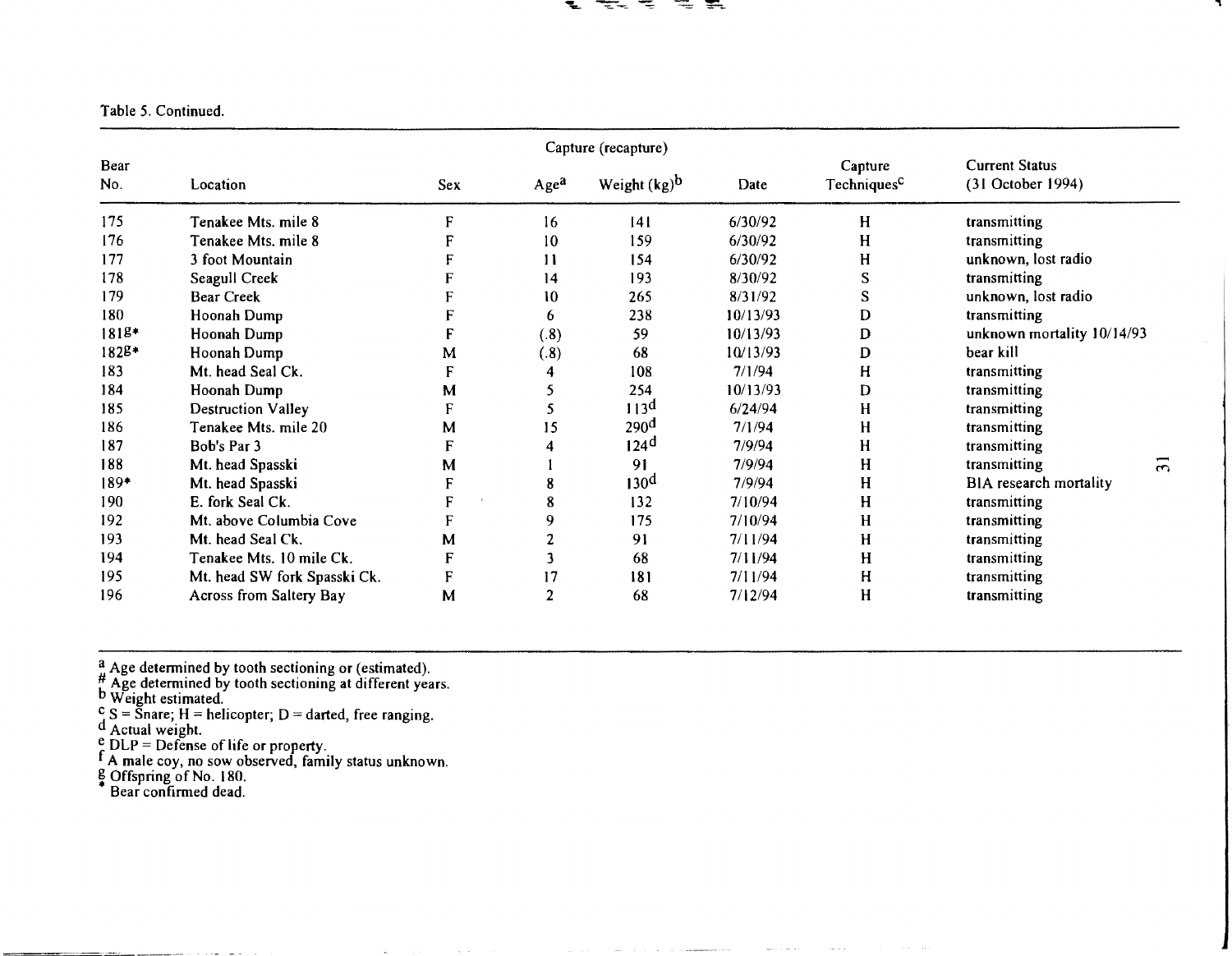|                  | Age at                  |                  |                   | Offspring <sup>a</sup> by year |                            |                            |                            |  |
|------------------|-------------------------|------------------|-------------------|--------------------------------|----------------------------|----------------------------|----------------------------|--|
| Bear<br>No.      | capture<br>(yrs)        | 1989             | 1990              | 1991                           | 1992                       | 1993                       | 1994                       |  |
| 101              | 6                       | $\pmb{0}$        | $\pmb{0}$         | $\mathbf{n}\mathbf{o}$         | $\mathbf{n}\mathbf{o}$     | n <sub>O</sub>             | $2$ coy                    |  |
| 104              | $\boldsymbol{9}$        | $\boldsymbol{0}$ | $\bf{0}$          | no                             | $\mathbf{n}$               | n <sub>O</sub>             | $\mathbf{n}$ o             |  |
| 105              | 13                      |                  | $\bf{0}$          | $\mathbf{n}\mathbf{o}$         | $\mathsf{no}$              | n <sub>O</sub>             | $\mathbf{n}$               |  |
| 106              | ${\bf 8}$               |                  | $\bf{0}$          | n <sub>O</sub>                 | $\bf{0}$                   | n <sub>O</sub>             | $no+$                      |  |
| 107              | ${\bf 8}$               |                  | $\pmb{0}$         | $\mathbf{n}$ o                 | 2 coy                      | n <sub>O</sub>             | $\boldsymbol{0}$           |  |
| 109              | $\overline{\mathbf{4}}$ |                  | $\pmb{0}$         | $\bf{0}$                       | $\mathop{\rm no}\nolimits$ | no                         | no                         |  |
| 110              | (3)                     |                  | $\boldsymbol{0}$  | $\boldsymbol{0}$               | $\mathbf{n}\mathbf{o}$     | no                         | no                         |  |
| 113              | 10                      |                  | $\boldsymbol{0}$  | no                             | ٠<br>n <sub>0</sub>        | $\pmb{0}$                  | $no+$                      |  |
| 114              | (3)                     |                  | $\boldsymbol{0}$  | $\mathbf{n}$ o                 | n <sub>0</sub>             | no                         | no                         |  |
| $115*$           | 24                      |                  | $\boldsymbol{0}$  | nog                            | no                         | $\mathbf{n}\mathbf{o}$     | no                         |  |
| 116              | $\boldsymbol{6}$        |                  | $\bf{0}$          | n <sub>0</sub>                 | no                         | $\mathbf{n}\mathbf{o}$     | $\mathbf{n}$               |  |
| 117              | 9                       |                  | 1 coy             | $\mathbf{n}$                   | ΠO                         | n <sub>0</sub>             | n <sub>0</sub>             |  |
| 118              | $\overline{\mathbf{4}}$ |                  | $\pmb{0}$         | n <sub>o</sub>                 | $\bf{0}$                   | 0 <sup>i</sup>             | $\pmb{0}$                  |  |
| 119              | (3)                     |                  | $\pmb{0}$         | n <sub>O</sub>                 | no                         | n <sub>0</sub>             | $\overline{10}$            |  |
| 120              | 12                      |                  | $\boldsymbol{0}$  | $\mathbf{n}$                   | $\mathbf{n}$               | $\mathbf{n}\mathbf{o}$     | $21.5-yr$                  |  |
| 126              | 16                      |                  | $\pmb{0}$         | n <sub>O</sub>                 | no                         | no                         | $\boldsymbol{0}$           |  |
| 127              | 26                      |                  | $\pmb{0}$         | n <sub>0</sub>                 | no                         | $\mathbf{n}$               | $\mathop{\rm no}\nolimits$ |  |
| 128              | $10\,$                  |                  | $\boldsymbol{0}$  | $\mathbf{n}$ o                 | $\mathbf{n}$               | $\mathbf{n}$ o             | $\mathop{\rm no}\nolimits$ |  |
| $130*$           | (3)                     |                  | $\bf{0}$          | n <sub>O</sub>                 | no                         | $\mathsf{no}^{\mathrm{f}}$ |                            |  |
| 131              | 23                      |                  | $11-yr$           | $\mathbf{n}$                   | $\pmb{0}$                  | $\mathbf{n}$               | $\mathop{\rm no}\nolimits$ |  |
| 132              | 12                      |                  | $11-yr$           | $\mathbf{n}\mathbf{o}$         | $\mathbf{n}$               | $\mathbf{n}$               | $\mathbf{n}$ o             |  |
| 133              | 11                      |                  | $\boldsymbol{0}$  | $\mathbf{n}\mathbf{o}$         | $\mathbf{n}$               | $\mathbf{n}$ o             | n <sub>0</sub>             |  |
| 134              | ${\bf 8}$               |                  | $\bf{0}$          | n <sub>0</sub>                 | $\boldsymbol{0}$           | $\mathop{\rm no}\nolimits$ | n <sub>0</sub>             |  |
| 135              | 16                      |                  | 3 coy             | $1$ coy <sup>b</sup>           | $2 1-yr$                   | $\mathbf{n}\mathbf{o}$     | $\boldsymbol{0}$           |  |
| 136              | $\overline{\mathbf{4}}$ |                  | $\pmb{0}$         | $\mathbf{n}\mathbf{o}$         | $\pmb{0}$                  | $\mathbf{n}\mathbf{o}$     | $\boldsymbol{0}$           |  |
| 139 <sup>c</sup> | coy                     |                  | $\mathbf{n}\circ$ | $\mathbf{n}\mathbf{o}$         | $\mathbf{n}\mathbf{o}$     | no                         | no                         |  |
| 141              | 5                       |                  | $1 \cos^e$        | no                             | $11-yr$                    | $\mathbf{n}\mathbf{o}$     | $22.5-yr$                  |  |
| 145              | 5                       |                  | 0 <sup>e</sup>    | $\pmb{0}$                      | $21.5-yr$                  | $12.5-yr$                  | 3 coy                      |  |
| 148              | 6                       |                  | 0 <sup>e</sup>    | n <sub>0</sub>                 | $\mathbf{n}\mathbf{o}$     | $\mathbf{n}$ o             | no                         |  |
| $149*$           | 13                      |                  |                   | $21-yr$ g                      | $\mathbf{n}\mathbf{o}$     | n <sub>O</sub>             | $\mathbf{n}$               |  |
| 150              | 5                       |                  |                   | $\boldsymbol{0}$               | $\boldsymbol{0}$           | $\mathbf{n}$               | n <sub>0</sub>             |  |
| 152              | 15                      |                  |                   | $11-yr$                        | $\pmb{0}$                  | n <sub>0</sub>             | $\mathbf{n}$               |  |
| 153              | 9                       |                  |                   | $12-yr$                        | $\boldsymbol{0}$           | no                         | $12-yr$                    |  |

Table 6. Reproductive history of radiocollared female brown bears on Northeast Chichagof Island, 13 October 1989 through 31 October 1994.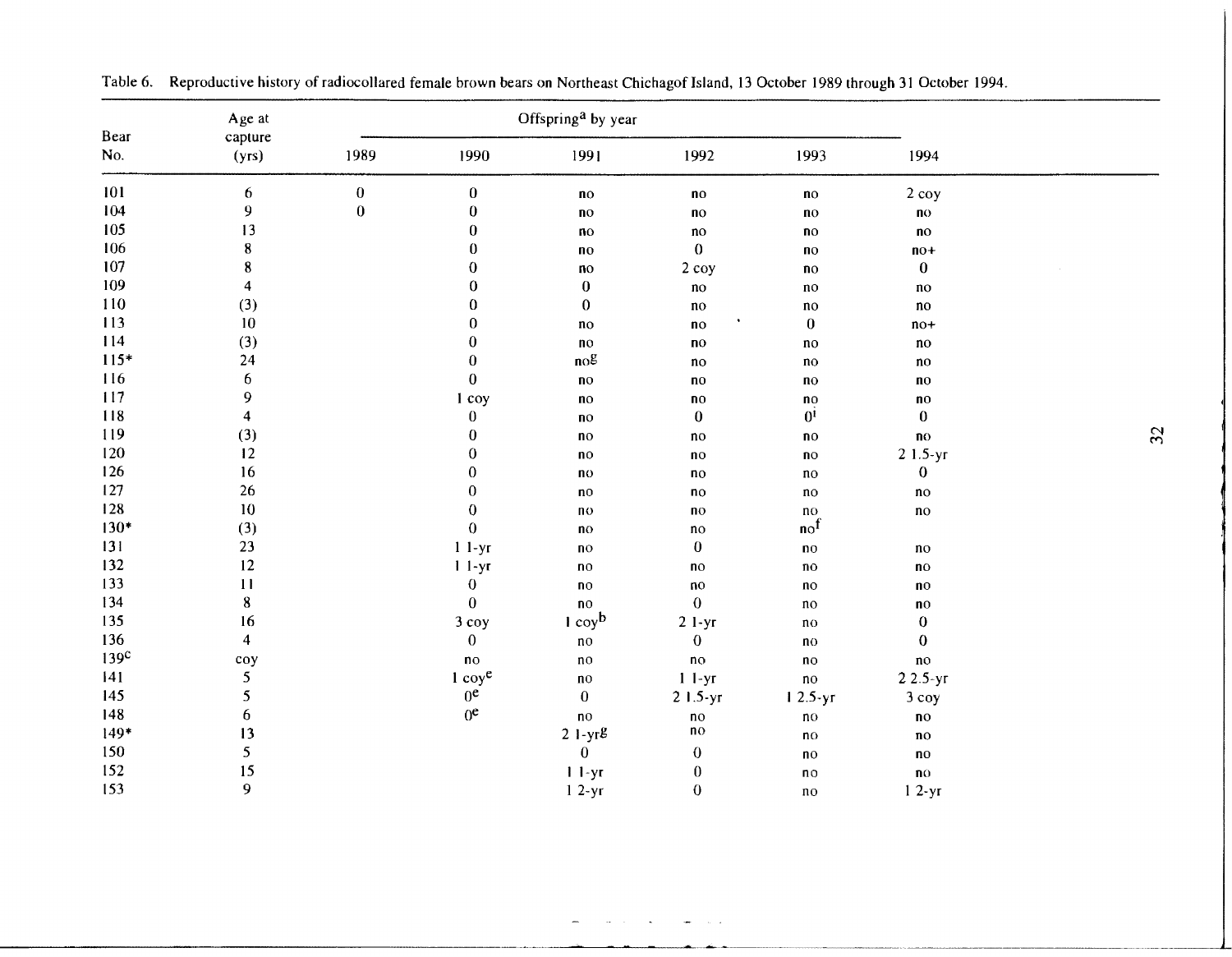#### <u>t tud did</u>

 $\bullet$ 

Table 6. Continued.

|    |                        |                        |                            | Age at<br>capture |      |      |                         |             |
|----|------------------------|------------------------|----------------------------|-------------------|------|------|-------------------------|-------------|
|    | 1994                   | 1993                   | 1992                       | 1991              | 1990 | 1989 | (yrs)                   | Bear<br>No. |
|    | 1 coy                  | $\mathbf{n}\mathbf{o}$ | $\mathbf{n}\circ$          | $21-yr$           |      |      | 12                      | 154         |
|    | $\mathbf{n}\mathbf{o}$ | $\overline{no}$        | $\bf{0}$                   | $\bf{0}$          |      |      | $\boldsymbol{6}$        | 155         |
|    | 2 coy                  | 12.5                   | $11-yr$                    |                   |      |      | 16                      | 156         |
|    |                        |                        | $\mathsf{no}^{\mathsf{f}}$ | $\boldsymbol{0}$  |      |      | $\overline{\mathbf{4}}$ | $157*$      |
|    | $3/2$ coy <sup>k</sup> | $12-yr$                | $11-yr$                    |                   |      |      | 16                      | 158         |
|    | $no+$                  | no                     | $21-yr$                    |                   |      |      | $11\,$                  | 159         |
|    | $no+$                  | $12-yr$                | $11-yr$                    |                   |      |      | 22                      | 161         |
|    | $no+$                  | $21-yr$                | 2 coy                      |                   |      |      | 21                      | 162         |
|    | $no+$                  | $\mathbf{no}$          | I coy                      |                   |      |      | $11\,$                  | 163         |
|    | $no+$                  | $\mathbf{n}\mathbf{o}$ | $21-yr$                    |                   |      |      | ${\bf 8}$               | 165         |
|    | $\pmb{0}$              | $\mathbf{n}\mathbf{o}$ | $31-yr$                    |                   |      |      | 13                      | 167         |
|    | $\mathbf{n}\mathbf{o}$ | $\mathbf{n}\mathbf{o}$ | $\pmb{0}$                  |                   |      |      | 13                      | 169         |
|    | $\mathbf{n}\mathbf{o}$ | $\bf{0}$               | $\boldsymbol{0}$           |                   |      |      | $\overline{\mathbf{4}}$ | 171         |
| 33 | $\mathbf{n}$ o         | $\mathbf{n}\mathbf{o}$ | $\boldsymbol{0}$           |                   |      |      | $\overline{2}$          | 172         |
|    | $\mathbf{n}\mathbf{o}$ | $\mathbf{n}\mathbf{o}$ | $21-yr$                    |                   |      |      | 13                      | 174         |
|    | 2 coy                  | $\mathbf 0$            | $\pmb{0}$                  |                   |      |      | 16                      | 175         |
|    | $\pmb{0}$              | $\mathbf{n}\mathbf{o}$ | $\boldsymbol{0}$           |                   |      |      | $10\,$                  | 176         |
|    | $\mathbf{n}$           | $\mathbf{n}\mathbf{o}$ | $\bf{0}$                   |                   |      |      | 11                      | 177         |
|    | $no+$                  | $23.5-yr$              | $22.5-yr$                  |                   |      |      | $\vert 4$               | 178         |
|    | $\mathbf{n}\mathbf{o}$ | $\mathbf{n}\mathbf{o}$ | 0 <sup>e</sup>             |                   |      |      | $10\,$                  | 179         |
|    | $\pmb{0}$              | 2 coy                  | no <sup>h</sup>            |                   |      |      | 6                       | 180         |
|    | $\pmb{0}$              |                        |                            |                   |      |      | $\overline{\bf{4}}$     | 183         |
|    | $\boldsymbol{0}$       |                        |                            |                   |      |      | 5                       | 185         |
|    | $\bf{0}$               |                        |                            |                   |      |      | $\ddot{\bf{4}}$         | 187         |
|    | $2\text{ copy}^J$      |                        |                            |                   |      |      | ${\bf 8}$               | 189*        |
|    | $\mathbf{0}$           |                        |                            |                   |      |      | ${\bf 8}$               | 190         |
|    | $3$ coy                |                        |                            |                   |      |      | $\mathbf{9}$            | 192         |
|    | $\mathbf{0}$           |                        |                            |                   |      |      | $\overline{\mathbf{3}}$ | 194         |
|    | 1 coy                  |                        |                            |                   |      |      | 17                      | 195         |
|    | $\bf{0}$               |                        |                            |                   |      |      | $\overline{2}$          | 196         |

 $33<sub>l</sub>$ 

 $\mathbf{r}$ 

.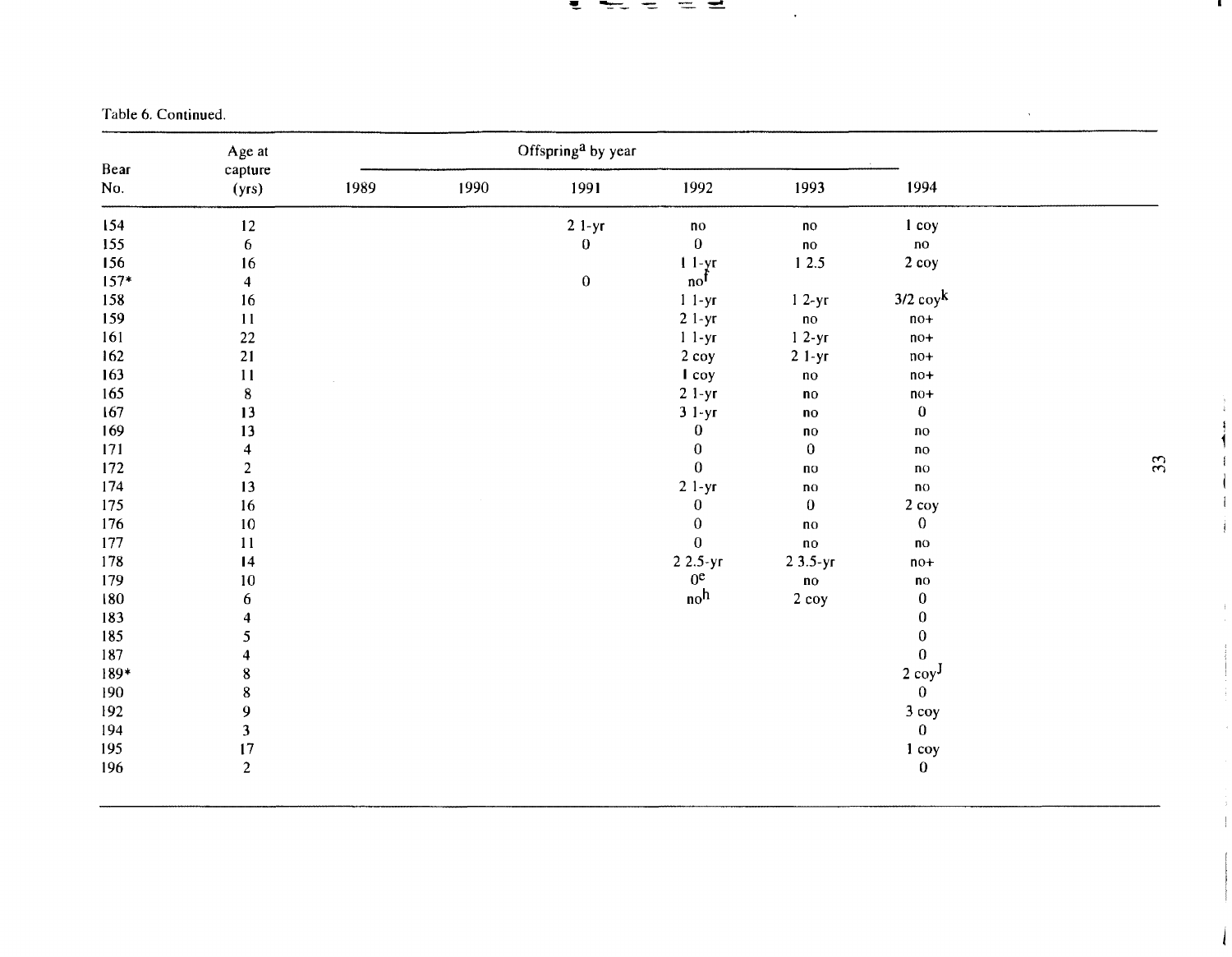Table 6. Continued

a Female observed with:  $coy = cub of year$  $1 - yr = year$ ling  $1.5-yr = 1.5-year-old$  $2-yr = 2-year-old$  $2.5-yr = 2.5-year-old$  $3.5 - yr = 3.5 - year - old$  $0 =$ no cubs observed.  $no = no$  observation of marked bear. no+= located, no obsevation of marked bear. <sup>D</sup> Aerial observation, poor visibility because of vegetation. c A male coy, no sow observed, family status unknown. e Snared along salmon stream, limited visibility. If cubs present may not be visible. f Sport harvested. Unknown mortality/picked up.<br>h Observed mating with #142.  $\frac{1}{2}$  Observed with another bear. j Mortality as a result from BIA weighing process. k 6/6/94 Bear observed with 3 coy. 8/17/94 Bear observed with 2 coy. \* Bear confirmed dead.

 $\mathcal{L}$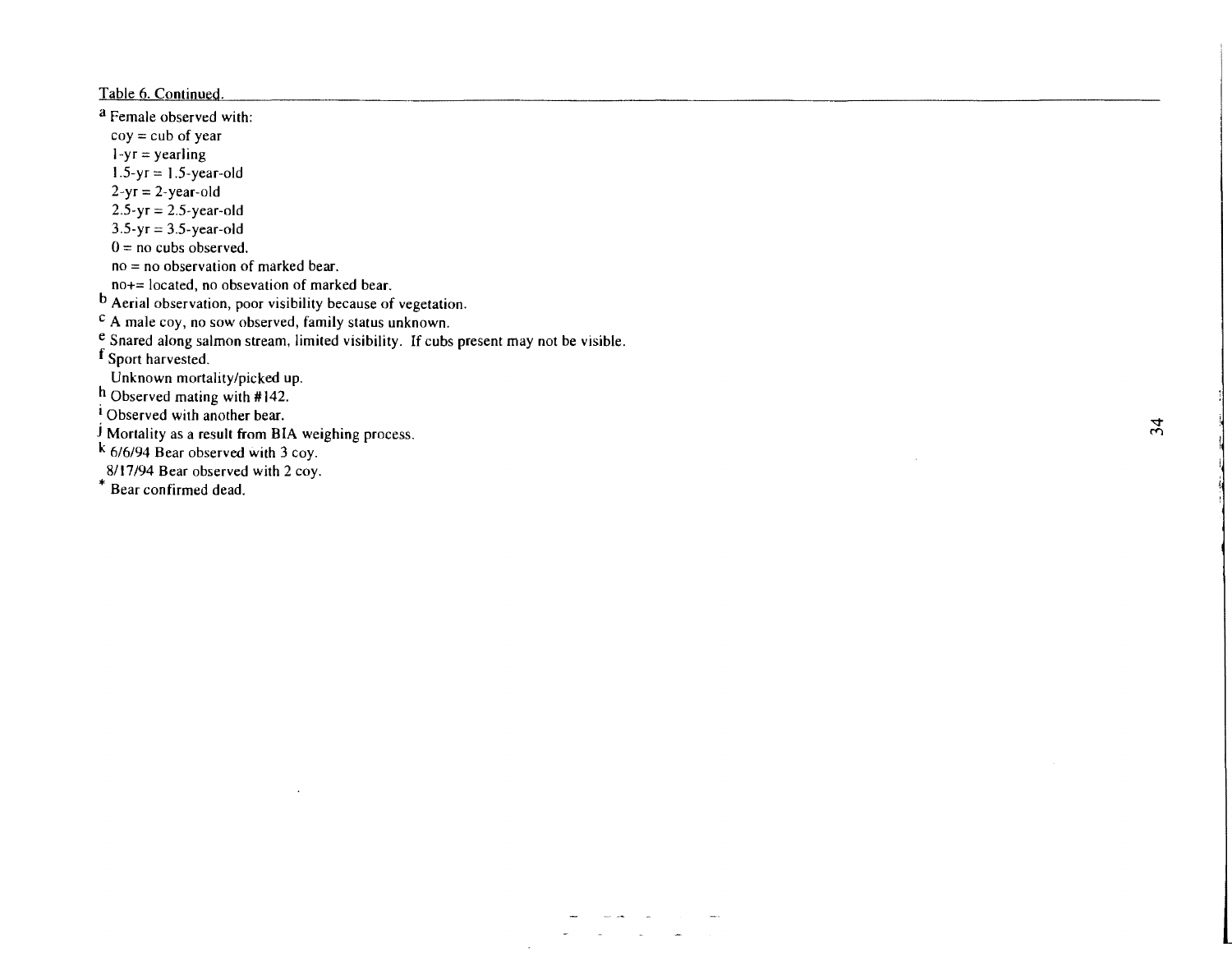| Table 7. Annual survival rates of 30 male and 61 female brown bears $>$ age 4 on      |
|---------------------------------------------------------------------------------------|
| Chichagof Island, Alaska, as determined by radiotelemetry and Kaplan-Meier staggered- |
| entry design survival estimation.                                                     |

|                      | Males         |      | Females       |      |
|----------------------|---------------|------|---------------|------|
| Period               | Survival Rate | SE.  | Survival Rate | SE.  |
| June 1990 - May 1991 | 0.84          | 0.10 |               |      |
| June 1991 - May 1992 | 0.80          | 0.13 | 0.87          | 0.07 |
| June 1992 - May 1993 | 0.93          | 0.07 | 0.97          | 0.03 |
| June 1993 - May 1994 | 0.67          | 0.19 |               |      |
| All Years Pooled     | 0.84          | 0.06 | 0.96          | 0.02 |

l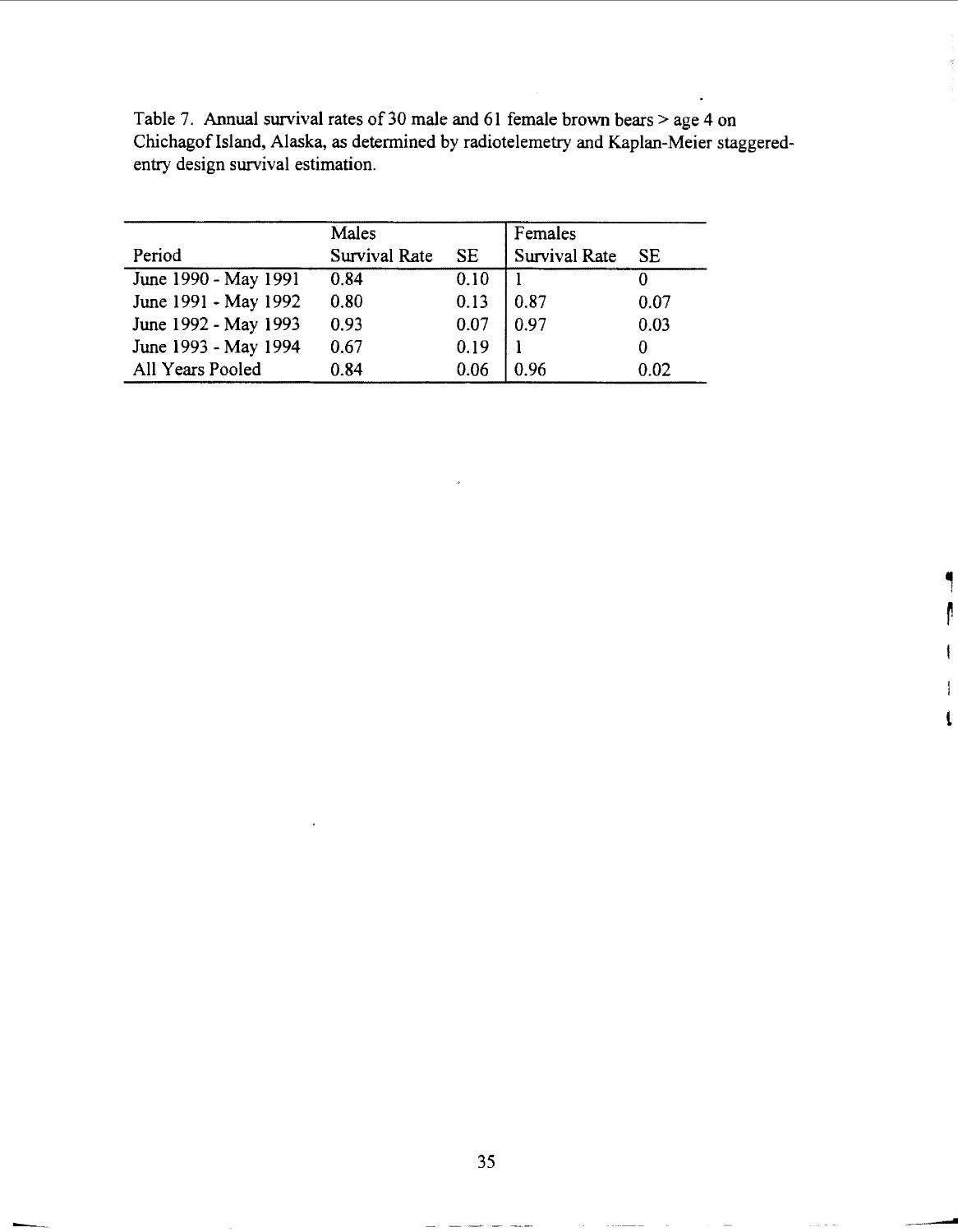

Alaska's Game Management Units